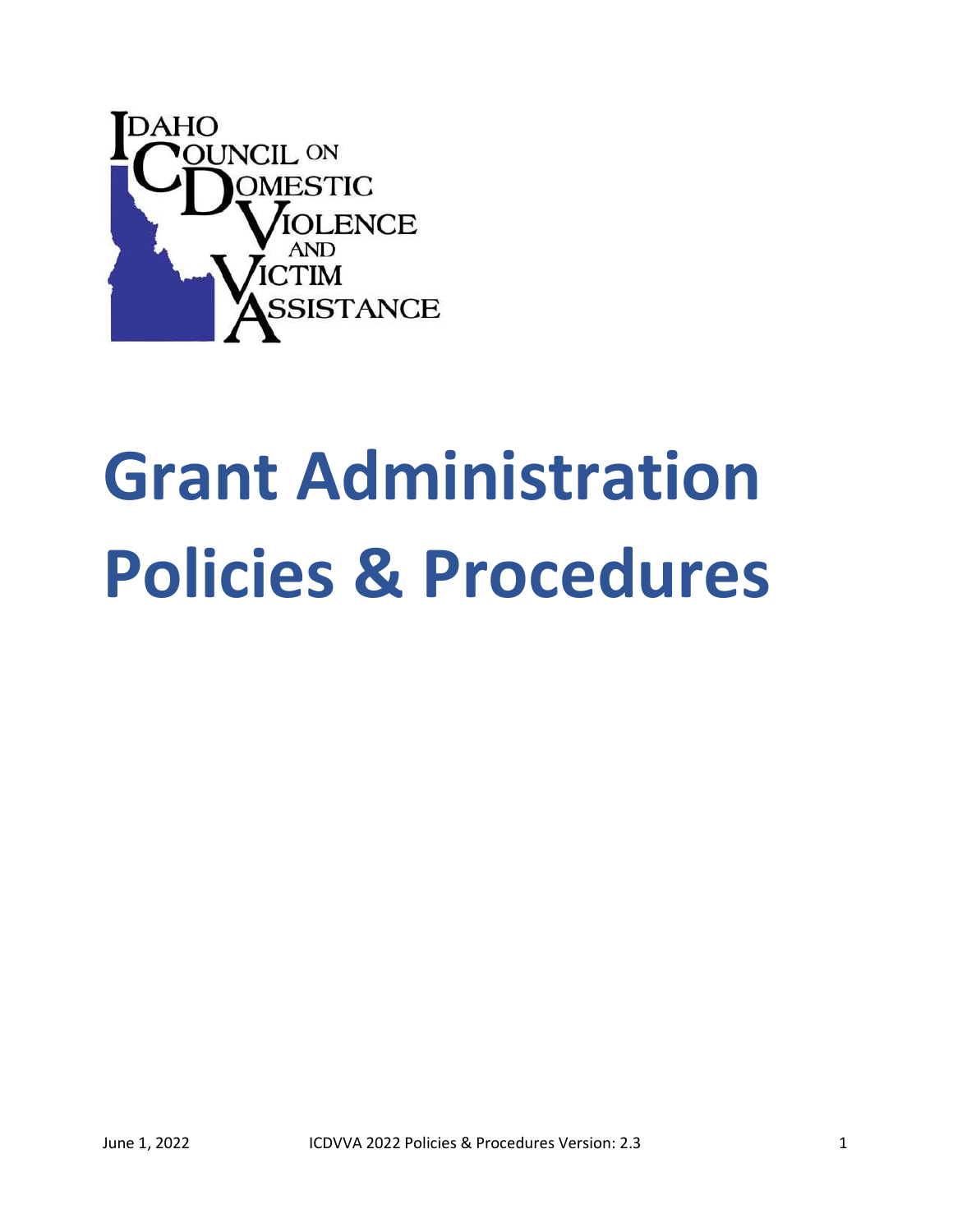# **Contents**

| 5. |  |
|----|--|
| 6. |  |
|    |  |
| 8. |  |
| 9. |  |
|    |  |
|    |  |
|    |  |
|    |  |
|    |  |
|    |  |
|    |  |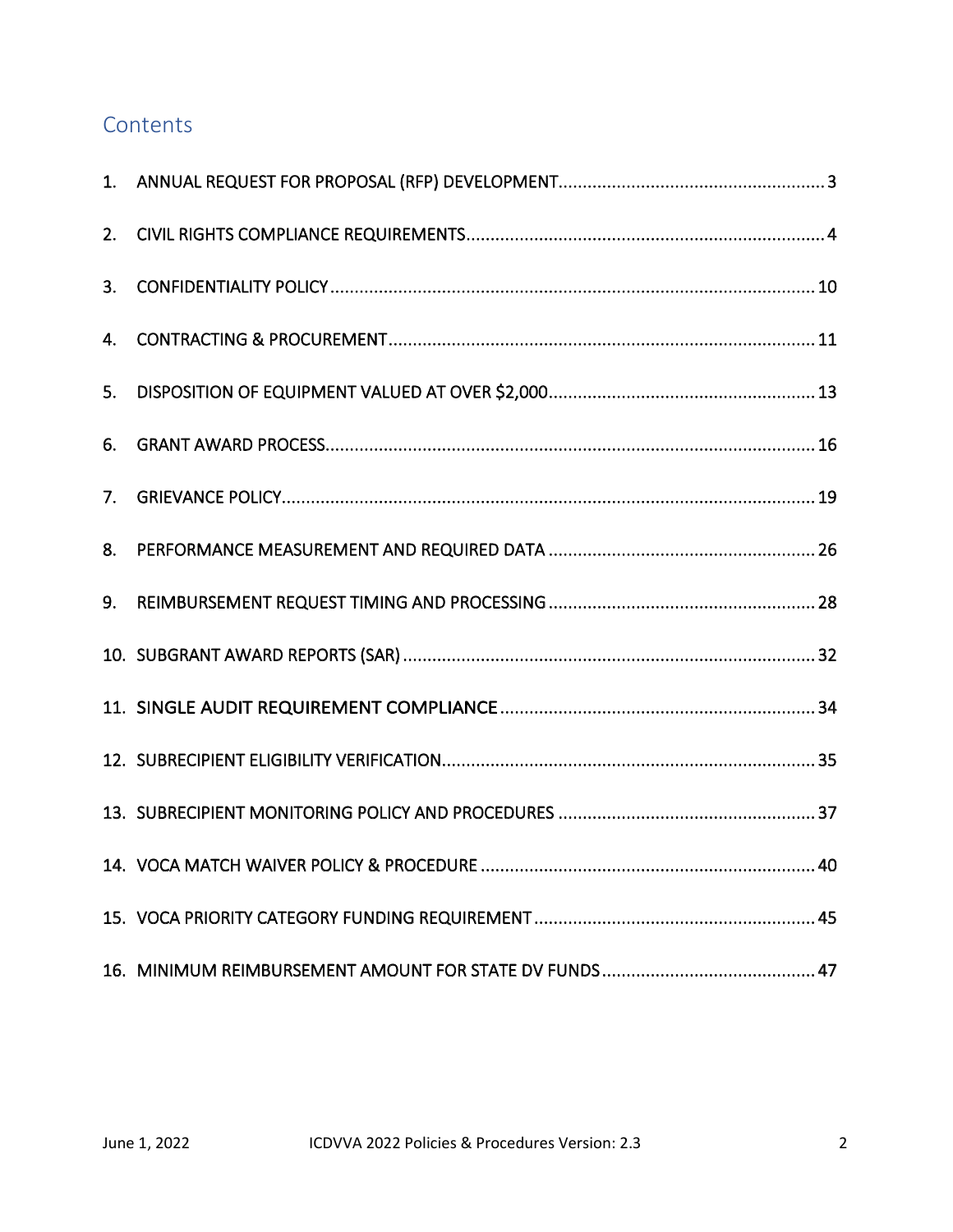# 1. Annual Request for Proposal (RFP) Development

Adopted: March 12, 2020, Rev. 8/13/2021

The Idaho Council on Domestic Violence and Victim Assistance (ICDVVA) has written policy and procedure to ensure the Request for Proposal (RFP) requirements for federal funding are complete and accurate. As the State Administering Agency for Idaho VOCA and FVPSA funds, **1. Annual Request for Proposal (RFP) Development**<br>Adopted: March 12, 2020, Rev. 8/13/2021<br>The Idaho Council on Domestic Violence and Victim Assistance (ICDVVA) has written policy<br>and procedure to ensure the Request for Pr regulations associated with each source of grant funding the Council administers. The following procedures are in place to ensure the Council issues an accurate and complete RFP to applicants annually.

- 1. Each year prior to issuing the RFP, the Grants Supervisor must obtain updated requirements: Final Rule for VOCA, CFR for FVPSA, and State Statute for State DV Funds.
- 2. The Grants Supervisor will review the regulations, compare to the prior year RFP, and update the solicitation to comply with the VOCA Final Rule, FVPSA CFR, and State Statute.
- 3. After the Grants Supervisor has made updates to the RFP, the Executive Director will review the regulations for each funding source and compare to the updated RFP.
- 4. At least two weeks prior to the appropriate quarterly Council meeting, Council members will receive the federal grant regulations and the updated RFP. Each ng procedures are in place to ensure the Council issues an accurate and complete RFP<br>icants annually.<br>
Each year prior to issuing the RFP, the Grants Supervisor must obtain updated<br>
requirements: Final Rule for VOCA, CFR f icants annually.<br>
Each year prior to issuing the RFP, the Grants Supervisor must obtain updated<br>
requirements: Final Rule for VOCA, CFR for FVPSA, and State Statute for State DV<br>
Funds.<br>
The Grants Supervisor will review t Each year prior to issuing the RFP, the Grants Supervisor must obtain updated<br>requirements: Final Rule for VOCA, CFR for FVPSA, and State Statute for State DV<br>Funds.<br>The Grants Supervisor will review the regulations, compa and state requirements.
- 5. The Council will vote to approve the RFP prior to the Council releasing the solicitation each year.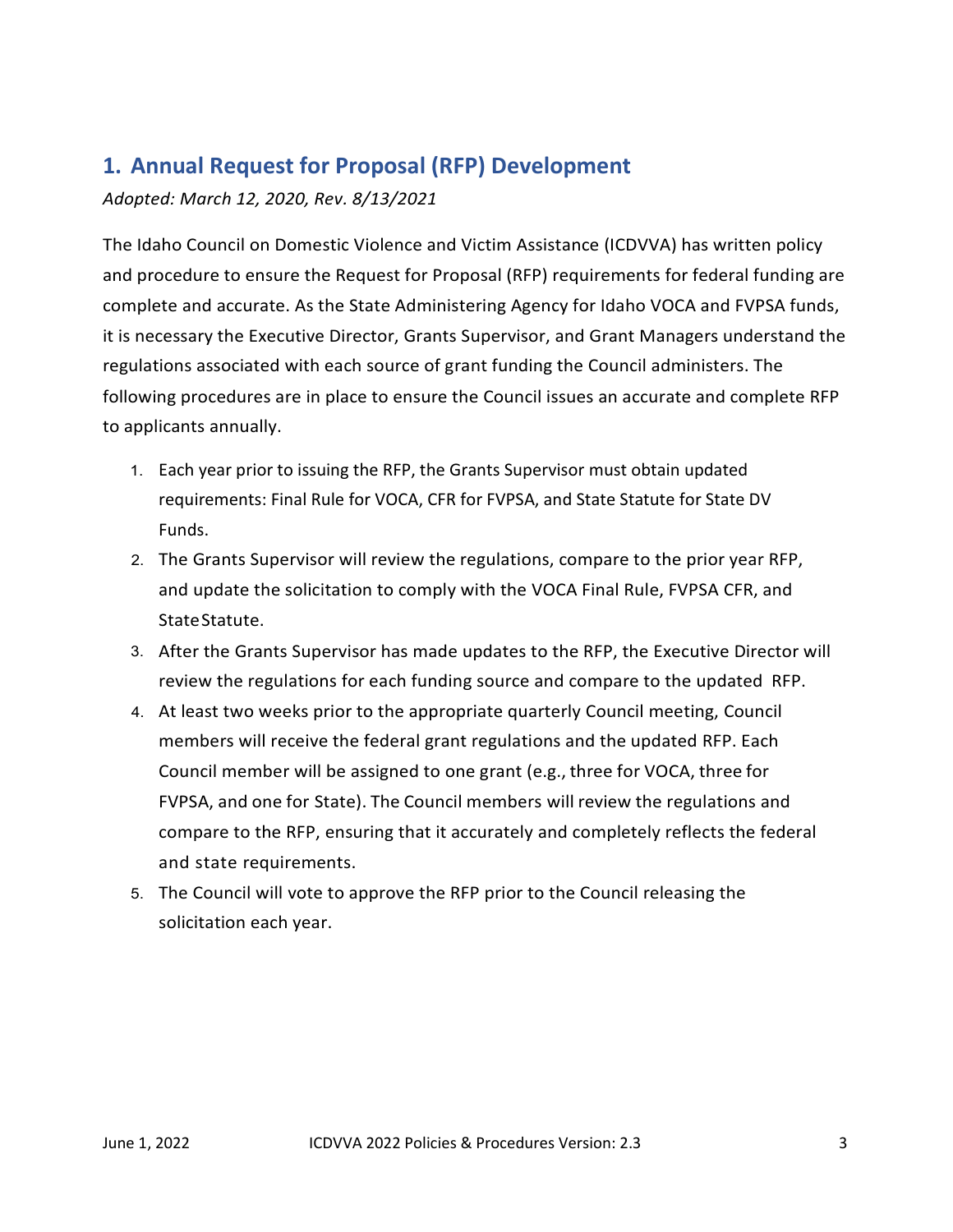# 2. Civil Rights Compliance Requirements

Adopted: March 5, 2021; Rev. 8/13/2021 & 11/5/2021

# BACKGROUND AND PURPOSE:

The Idaho Council on Domestic Violence and Victim Assistance (ICDVVA), attached to the Department of Health and Welfare (DHW) for budgetary and administrative purposes, is a recipient and administrator of federal funds granted to it by the U.S. Department of Justice (DOJ) through the VOCA Victim Assistance Formula Grant. As a recipient of these funds, the ICDVVA has the obligation not to discriminate against protected classes of people either in employment or in the delivery of services, or to retaliate against an individual for taking action or participating in action to secure rights protected by applicable federal laws.

The ICDVVA adopts these civil rights complaint procedures so that individuals can file complaints against the ICDVVA or its VOCA-funded subrecipients under the following statutes and regulations, which collectively prohibit discrimination based on race, color, national origin, sex, religion, disability, and age:

- Victims of Crime Act (VOCA) of 1984, as amended, 34 U.S.C. § 20110(e) and the regulation implementing the Victim of Crime Act Victim Assistance Program, 28 C.F.R. § 94.114 (prohibiting discrimination in programs funded under the statute, both in employment and in the delivery of services or benefits, based on race, color, national origin, sex, religion, and disability);
- Title VI of the Civil Rights Act of 1964, which prohibits discrimination on the basis of race, color, or national origin in the delivery of services (42 U.S.C § 2000d), and the DOJ implementing regulation at 28 C.F.R. Part 42, Subpart C;
- Section 504 of the Rehabilitation Act of 1973, which prohibits discrimination on the basis of disability in the delivery of services and employment practices (29 U.S.C. § 794) and the DOJ implementing regulation at 28 C.F.R. Part 42, Subpart G;
- Title II of the Americans with Disabilities Act of 1990, which prohibits discrimination on the basis of disability in the delivery of services and employment practices (42 U.S.C. § 12132) and the DOJ implementing regulation at 28 C.F.R. Part 35;
- Title IX of the Education Amendments of 1972, which prohibits discrimination on the basis of sex in education programs and activities (20 U.S.C. § 1681), and the DOJ implementing regulation at 28 C.F.R. Part 54;
- The Age Discrimination Act of 1975, which prohibits discrimination on the basis of age in the delivery of services (42 U.S.C. § 6102), and the DOJ implementing regulation at 28 C.F.R. Part 42, Subpart I; and
- The DOJ regulation on the Partnerships with Faith-Based and Other Neighborhood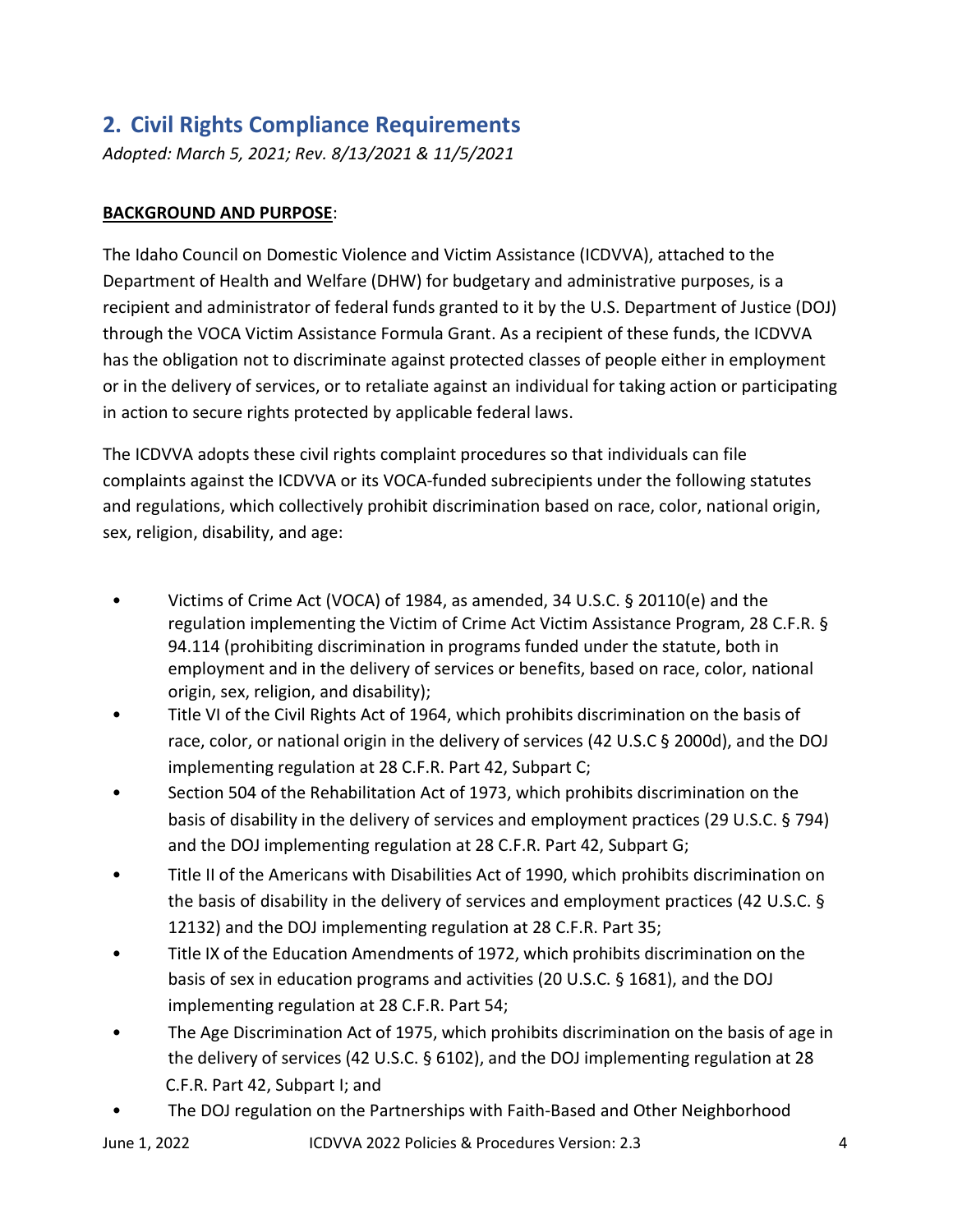Organizations, which prohibits discrimination on the basis of religion in the delivery of services and prohibits organizations from using DOJ federal financial assistance for explicitly religious activities (28 C.F.R. Part 38)

# COMPLAINT PROCEDURES

The ICDVVA and its VOCA-funded subrecipients, shall comply with the following procedures if a complaint is received alleging: (1) discrimination in services or employment because of race, color, national origin, sex, religion, or disability, or discrimination in services because of age, or (2) retaliation for engaging in a protected activity.

# Procedure for filing a complaint against ICDVVA

- 1. Complaints may be filed with the DHW verbally, in writing, or by telephone.
- 2. The complaint will state the date, place, and nature of the discriminatory action and will specify the remedy sought by the complainant.
- 3. The complaint should be filed with: Civil Rights Manager, Division of Human Resources, Idaho Department of Health and Welfare, P.O. Box 83720, Boise, Idaho 83720-0036.
- 4. Complaints should be filed within 180 days after the alleged discriminatory action has taken place; however, complaints alleging violations of VOCA may be filed up to one year after the event. (This time limit may be extended by the Civil Rights Manager based on reasonable evidence that 180 days is not sufficient.)
- 5. The complaint may be filed by either the complainant or a designated representative. Complaints may also be filed anonymously. Confidentiality will be protected to the extent possible in investigating the complaint.
- 6. A Complaint form is available on the ICDVVA website at: https://icdv.idaho.gov/resources/civil-rights/

## Responsibilities of DHW:

- 1. Within thirty (30) calendar days after receiving the complaint, the Civil Rights Manager will investigate the incident and issue a written finding of whether or not evidence of discrimination was found. The investigation may include interviews with the complainant and ICDVVA staff.
- 2. If discrimination is found, within thirty (30) days, the Civil Rights Manager, in cooperation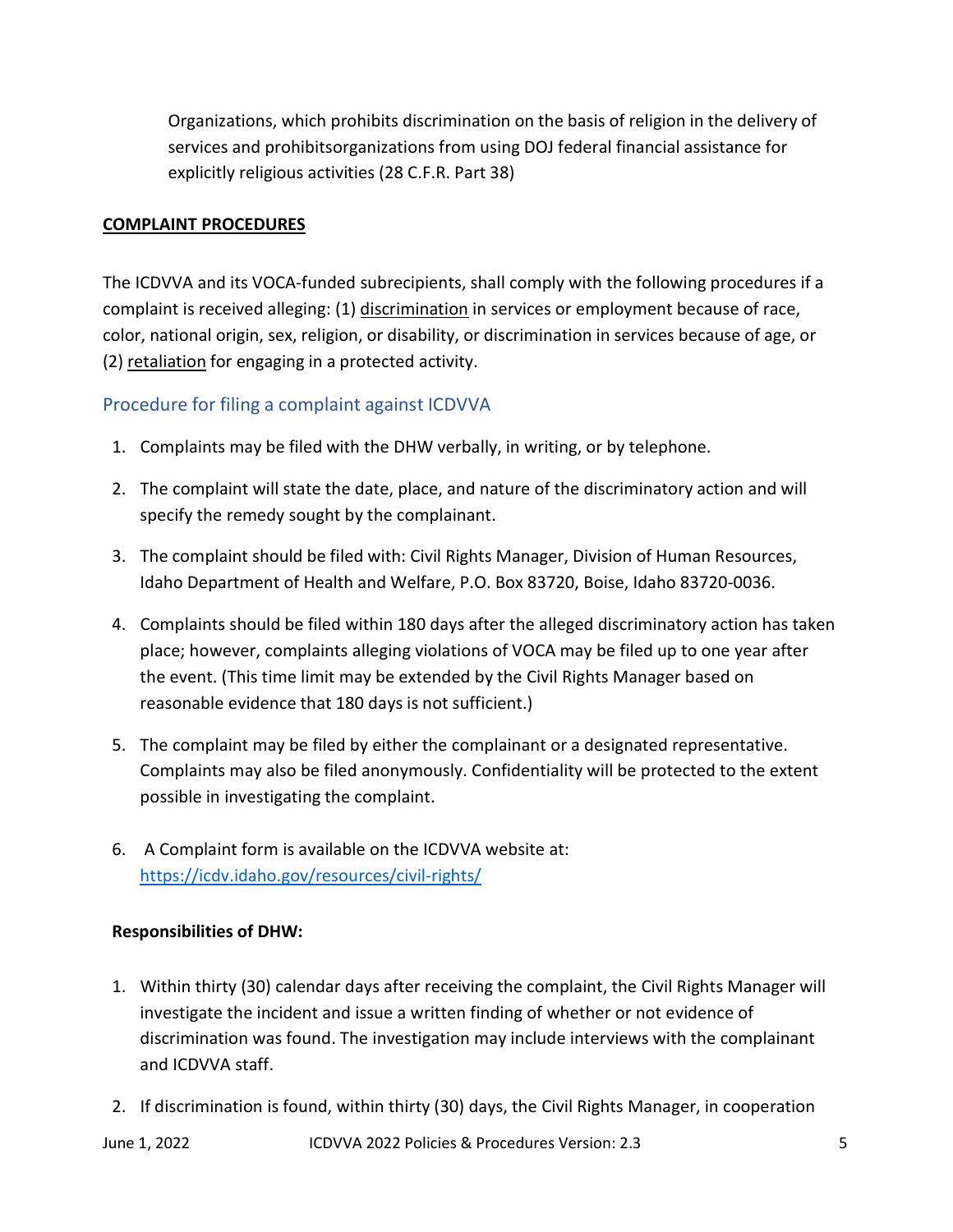with the Division of Human Resources, will recommend and assist in correcting the discriminatory action in the operating unit and in preventing of future discriminatory action.

- 3. If the complainant does not agree with the findings of DHW, the complainant has thirty (30) days to provide additional information to the Civil Rights Manager to facilitate further review of the complaint. The complainant will be notified of the right to appeal DHW's conclusions to the proper federal compliance agency.
- 4. No individual who has filed a complaint, testified, assisted, or participated in any manner in the investigation of a complaint shall be intimidated, coerced, or otherwise discriminated against.
- 5. Records of all complaints and investigations filed under this procedure will be retained by the Civil Rights Manager, in the Division of Human Resources, for a period of three (3) years, and shall be kept confidential.
- 6. A Complaint form is available on the ICDVVA website at: https://icdv.idaho.gov/resources/civilrights/

Procedure for filing a complaint against ICDVVA subrecipients from a client, customer, program participant, applicant or consumer:

- 1. Complaints may be filed with the ICDVVA verbally, in writing, or by telephone.
- 2. The complaint will state the date, place, and nature of the discriminatory action and will specify the remedy sought by the complainant.
- 3. The complaint should be filed with: Executive Director, Idaho Council on Domestic Violence and Victim Assistance P.O. Box 83720, Boise, Idaho 83720-0036.
	- The complaint must include the following information:
		- a. Name, address and telephone number of the complainant.
		- b. The victim or other witness of the alleged discrimination, if it is someone other than the complainant.
		- c. The basis for the complaint: (1) discrimination in services based on race, color, national origin, sex, religion, disability, or age, or (2) retaliation for engaging in protected activity.
		- d. The date of alleged discriminatory or retaliatory conduct.
		- e. The name and title of the person who is alleged to have engaged in the discriminatory conduct.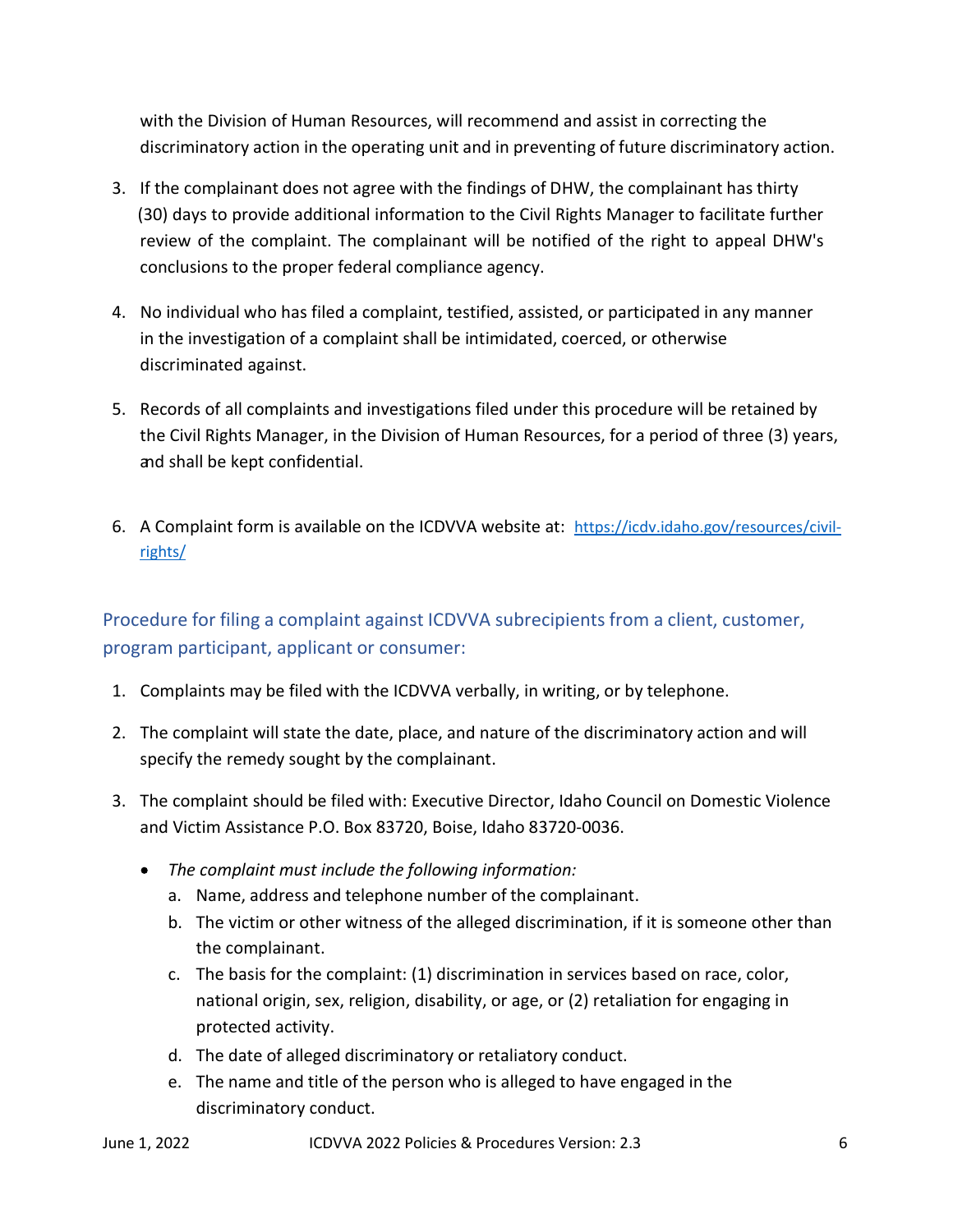- f. The complaint must be in writing, dated, and signed by the complainant.
- 4. Complaints should be filed within 180 days after the alleged discriminatory action has taken place. (This time limit may be extended by the Executive Director based on reasonable evidence that 180 days is not sufficient or if the complaint alleges a violation of VOCA.)
- 5. The complaint may be filed by either the complainant or a designated representative. Complaints may also be filed anonymously. Confidentiality will be protected to the extent possible in investigating the complaint.

# Responsibilities of ICDVVA:

- 1. Within thirty (30) calendar days after receiving the complaint, the Executive Director, in cooperation with the DHW's, Civil Rights Manager, will investigate the incident and issue a written finding of whether or not evidence of discrimination was found. The investigation may include, interviews with the complainant and ICDVVA/DHW staff.
- 2. If discrimination is found, within thirty (30) days, the Executive Director, in cooperation with the Civil Rights Manager, will recommend and assist in correcting the subrecipients discriminatory action and in preventing future discriminatory action.
- 3. If the complainant does not agree with the findings of the ICDVVA/DHW, the complainant has thirty (30) days to provide additional information to the Executive Director to facilitate further review of the complaint. The complainant will be notified of the right to appeal the ICDVVA/DHW conclusions to the proper federal compliance agency.
- 4. No individual who has filed a complaint, testified, assisted, or participated in any manner in the investigation of a complaint shall be intimidated, coerced, or otherwise discriminated against.
- 5. Records of all complaints and investigations filed under this procedure will be retained by the Civil Rights Manager in Human Resources for a period of three (3) years, and shall be kept confidential.
- 6. If the ICDVVA investigates a complaint that involves a federal civil rights law over which the Office for Civil Rights, Office of Justice Programs, DOJ (DOJ OCR) has jurisdiction, the DOJ OCR may (a) conduct a supplementary or de novo investigation; (b) approve, modify, or reject recommended findings; (c) approve, modify or reject a proposed voluntary resolution; and (d) initiate formal enforcement action.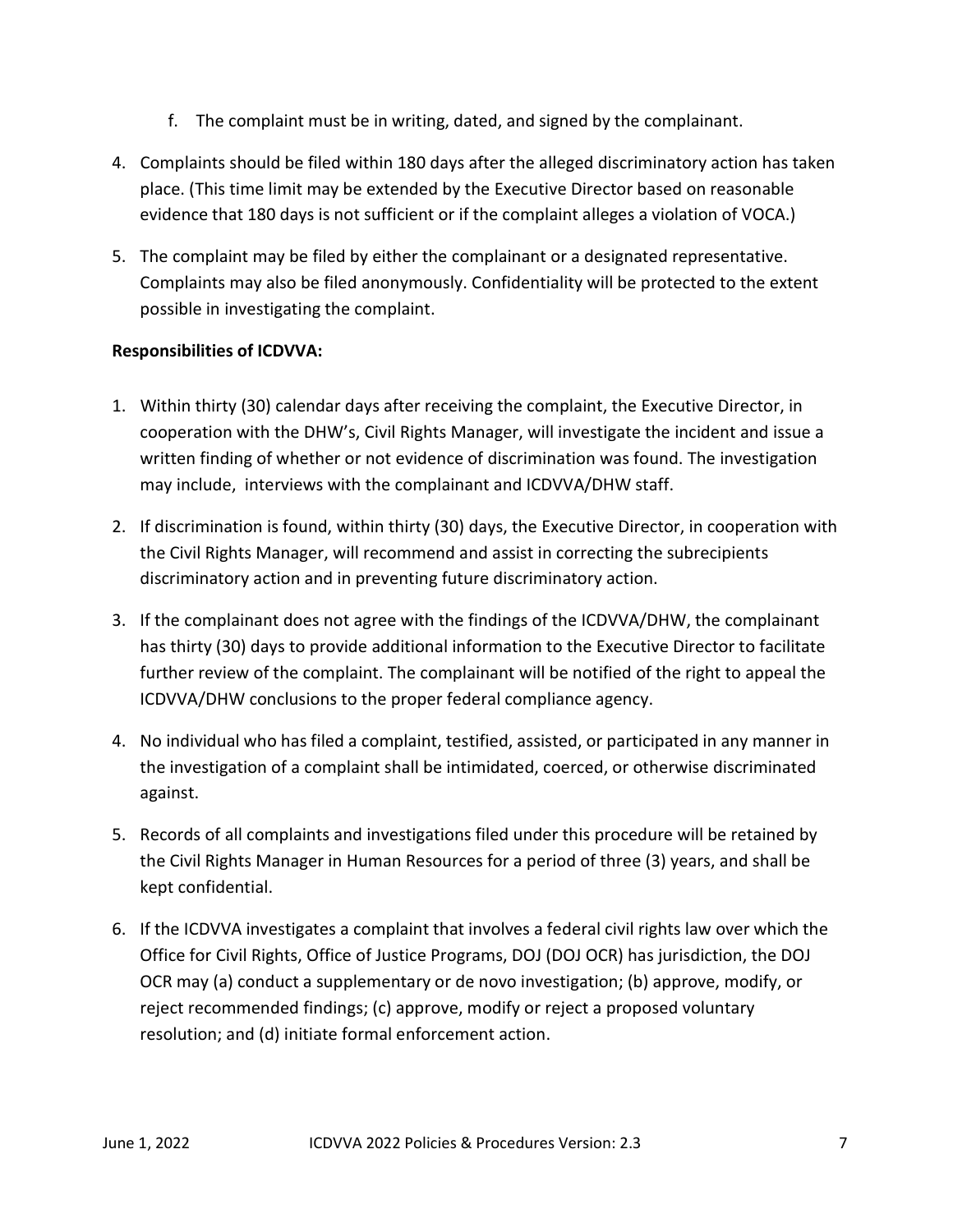# Procedure for filing a complaint Against ICDVVA subrecipients from a subrecipient employee:

If the ICDVVA receives a complaint directly from a subrecipient employee alleging discrimination in their employment, the ICDVVA will not investigate the complaint. Instead, the ICDVVA Executive Director shall refer any employment complaint to the subrecipient to addressthe complaint consistent with its procedures for handling such matters, if it has such procedures, or the U.S. Equal Employment Opportunity Commission for investigation and disposition, if the subrecipient lacks such procedures.

# ICDVVA CIVIL RIGHTS TRAINING

- All ICDVVA staff members will be trained on this policy to ensure that they are aware of ICDVVA procedures and responsibilities in addressing complaints or potential discrimination issues. Annual training will also include a review of additional civil rights policies and procedures and the EEOP training module.
- The ICDVVA shall provide a link to the DOJ OCR's training module, and will notify subrecipients, through its grant solicitation, of the requirement; to complete the training module annually. ICDVVA has made a training link available at http://icdv.idaho.gov/civil-rights-training.html.
- The ICDVVA will maintain all training records of ICDVVA staff.
- ICDVVA subrecipients will be required to submit quarterly training records.

# ICDVVA CIVIL RIGHTS NOTIFICATION

The ICDVVA will notify staff and subrecipients of a person's ability to file a civil rights complaint. The ICDVVA will notify staff and subrecipients that the standard full or condensed civil rights statement be prominently displayed on all publications, websites,posters, and informational material. Furthermore, a copy of this policy and complaint form are made available on its website The ICDVVA shall have on file copies of the relevant portions of its Request for Grant Proposals, subrecipient contracts, standard assurances, or other documents in whichthe ICDVVA notifies DOJ-funded subrecipients of federal civil rights requirements.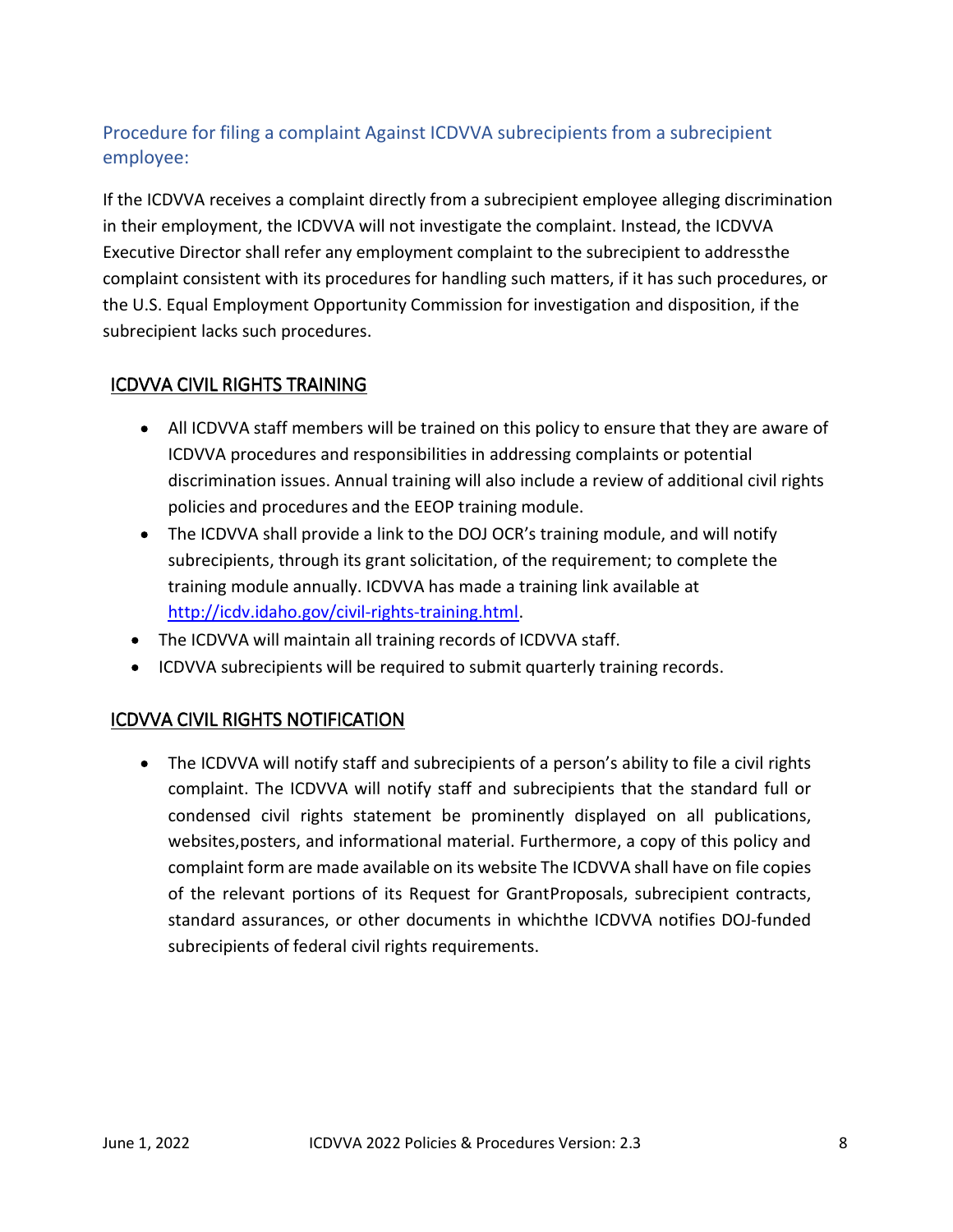# ICDVVA GRANTEE CIVIL RIGHTS MONITORING

- ICDVVA will ensure that subrecipients have procedures in place for responding to complaints of discrimination within their organization. ICDVVA staff conducts monitoring to ensure compliance with the contractual agreement. Said monitoring includes use of the DOJ OCR's Federal Civil Rights Compliance Checklist to ensure compliance with all applicable federal non-discrimination laws.
- ICDVVA will also ensure that subrecipients notify their staff, clients, and program participants of prohibited discrimination and the procedures for filing an employment or services discrimination complaint.
- ICDVVA will ensure that subrecipients (Executive Director or program administrator) have completed the OCR training available online at least once per 3 year grant cycle

The ICDVVA's policies and procedures are not intended to impair or limit the rights of any individual to seek a remedy available under federal law. As an alternative, or in addition to filing a complaint with the ICDVVA, the DHW, or a subrecipient, an individual may file a complaint with an appropriate external federal agency.

If a complaint involves employment discrimination, the complainant may file a complaint with:

U.S. Equal Employment Opportunity Commission San Francisco District Office 450 Golden Gate Avenue 5 West, P.O. Box 36025 San Francisco, CA 94102-3661 Phone: 800-669-4000 TTY: 510-735-8909 http://www.eeoc.gov/employees/charge.cfm

If an employment or services discrimination complaint involves a program receiving federal financial assistance from the DOJ, the complainant may also file a complaint with:

U.S. Department of Justice Office of Justice Programs Office for Civil Rights 810 7th Street NW Washington, DC 20531 Phone: 202-207-0690 TTY: 202-307-2027 http://ojp.gov/about/ocr/complaint.htm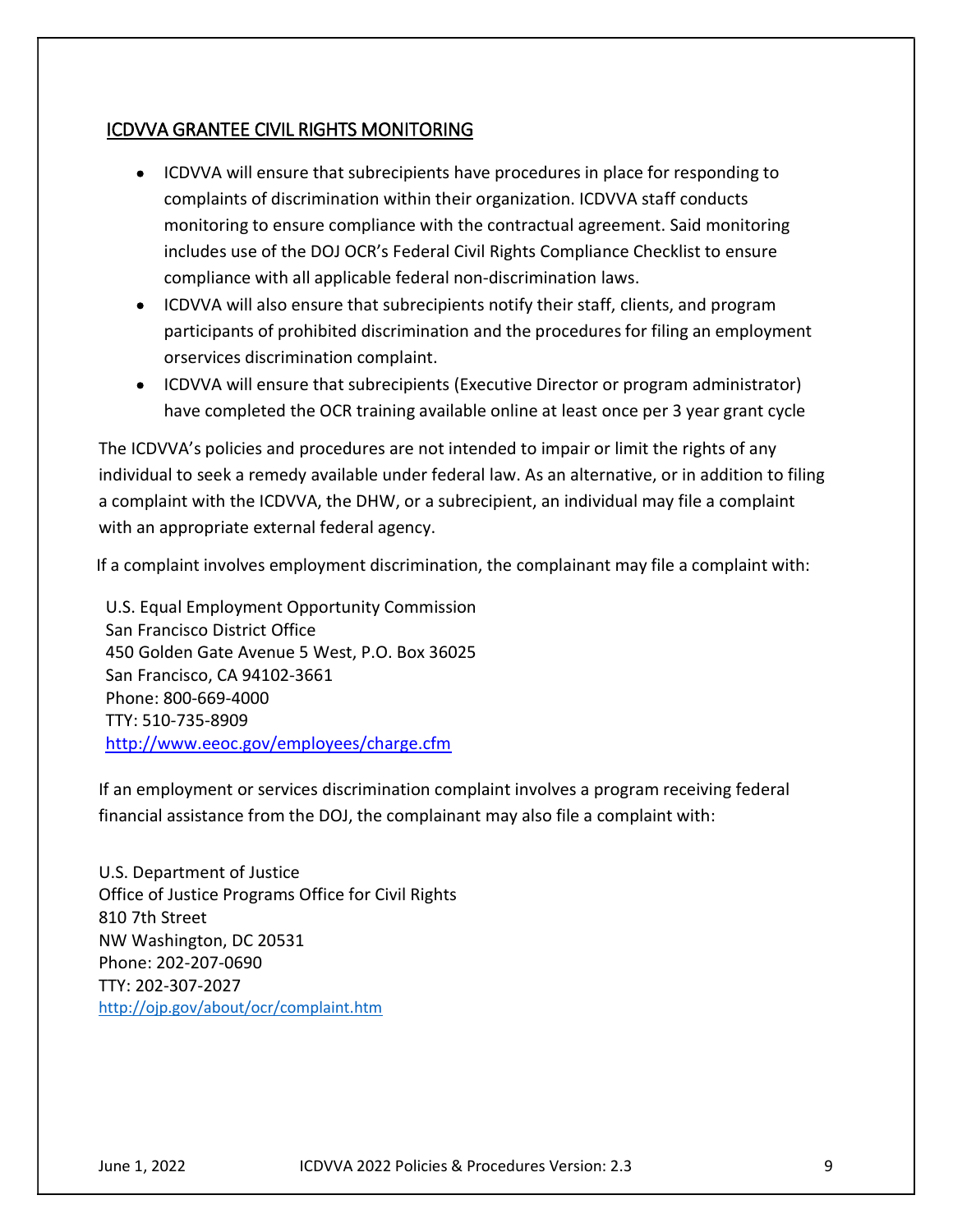# 3. Confidentiality Policy

Adopted: December 11, 2020

# Policy

ICDVVA, along with subrecipients of grant funds administered by ICDVVA, shall, to the extent permitted by law, reasonably protect the confidentiality and privacy of persons receiving services under each grant-funded program. ICDVVA shall not disclose, reveal, or release any personally identifying information or individual information collected in connection with grant-funded services requested, utilized, or denied, regardless of whether such information has been encoded, encrypted, or otherwise protected. In no circumstances may a recipient of grant-funded services be required to provide a consent to release personally identifying information as a condition of eligibility for said services. Additionally, in no circumstances may any personally identifying information be shared in order to comply with reporting, evaluation, or data collection requirements of any program.

Neither ICDVVA nor its subrecipients may disclose, reveal, or release any individual client information without the informed, written, reasonably time-limited consent of the person about whom information is sought. Consent for release may not be given by the abuser of a minor, the abuser of the other parent of a minor, or by an incapacitated person. If a minor or a person with a legally appointed guardian is permitted by law to receive services without their parent's or guardian's consent, the minor or person with a guardian may consent to release of information without additional consent from the parent or guardian.

If release of information is compelled by statutory or court mandate, IDCVVA and its subrecipients shall make reasonable attempts to provide notice to victims affected by the disclosure of the information, and take reasonable steps necessary to protect the privacy and safety of the persons affected by the release of the information. Nothing in this confidentiality policy prohibits compliance with legally mandated reporting of abuse or neglect.

ICDVVA and its subrecipients may share the following:

- Non-personally identifying data in the aggregate regarding services provided to clients, and non-personally identifying demographic information, in order to comply with reporting, evaluation, or data collection requirements.
- Court-generated information and law enforcement-generated information contained in secure governmental registries for protection order enforcement purposes.
- Law enforcement- and prosecution-generated information necessary for law enforcement and prosecution purposes. If a particular federal award carries more restrictive privacy policies than this policy, ICDVVA and subrecipients of grant funds under that award shall follow the most restrictive policy.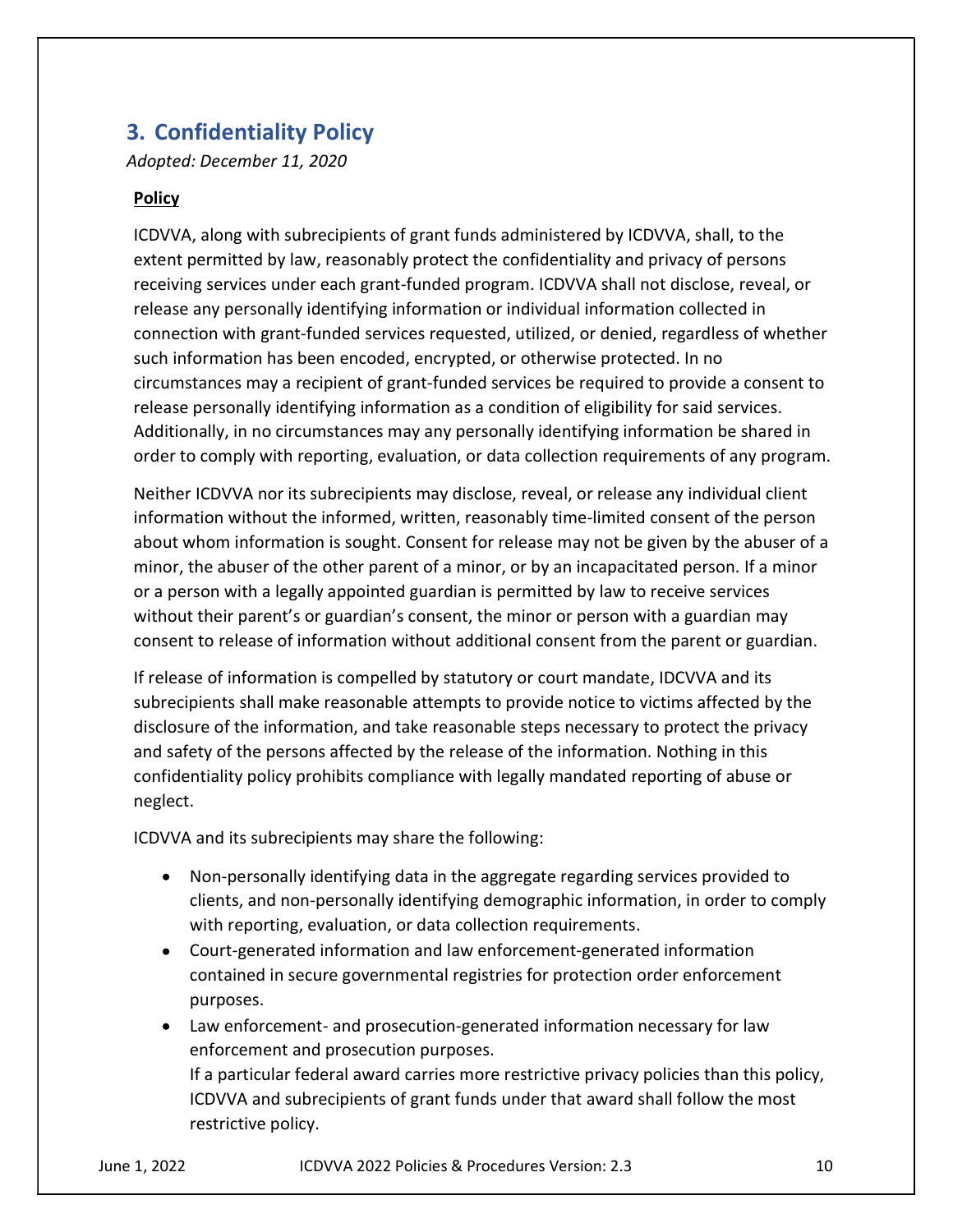# 4. Contracting & Procurement

#### Adopted: March 6, 2020; Rev. 8/13/2021

The Council on Domestic Violence and Victim Assistance (ICDVVA) is a state entity and must follow all contracting and procurement statutes and rules as directed by Idaho Code and the Procurement Act. ICDVVA will use Department of Health and Welfare, Contracts and Procurement Services Unit (CAPSU) processes and infrastructure for purchasing to ensure the Council meets procurement requirements.

- 1. The Executive Director is the Signature Authority for ICDVVA on purchases, subawards, and contracts up to \$500,000. No other ICDVVA staff are permitted to sign contracts, agreements, or MOUs on behalf of ICDVVA. However, the Grants Supervisor, in addition to the Executive Director, can sign SRF forms on behalf of ICDVVA.
- 2. Reimbursement requests may be approved by the Grants Supervisor and shall be reviewed on a periodic spot check basis by the Executive Director. The Grants Supervisor may approve payments up to \$10,000; only the Executive Director has authority to approve payments above \$10,000. In the event that the Executive Director is out of the office for more than three (3) days, the Director may temporarily allow the Grants Supervisor to approve payments in Navision, but shall review said payments for accuracy within forty-eight hours of return to work.
- 3. A representative from CAPSU has "Delegated Purchasing Authority" and will sign agreements/contracts and subawards over \$500,000.
- 4. Resources and Contacts:
	- a. DHW CAPSU resources for contracts and purchasing can be found on the lnfoNet, under SharePoint sites.
	- b. Amy Swann amy.swann@dhw.idaho.gov or Valarie Carlson Valarie.carlson@dhw.idaho.gov, or their replacements if they are no longer in those positions.
- 5. Financial Services manages other agency-wide policies that are in place for ICDVVA administrative support. ICDVVA must also be informed by DHW of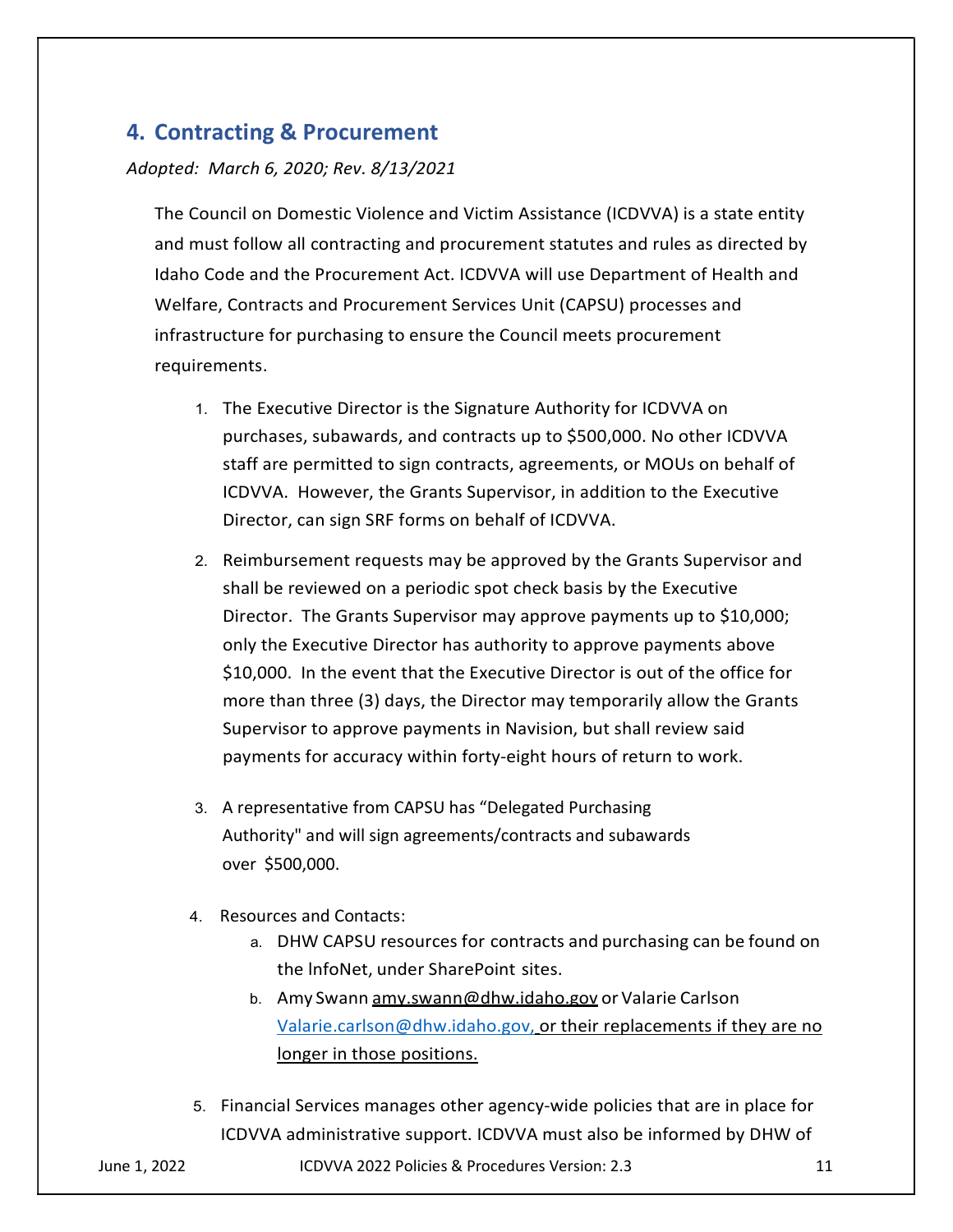other applicable financial policies that may also apply to purchasing activities.

- a. Policies and procedures for both purchasing/contracting & financial policies and control standard can be found on the lnfoNet, under pplicable financial policies that may also apply to purchasing<br>es.<br>Policies and procedures for both purchasing/contracting & financial<br>policies and control standard can be found on the lnfoNet, under<br>SharePoint sites.<br>Othe er applicable financial policies that may also apply to purchasing<br>vities.<br>a. Policies and procedures for both purchasing/contracting & financial<br>policies and control standard can be found on the InfoNet, under<br>SharePoint other applicable financial policies that may also apply to purchasing<br>activities.<br>
a. Policies and procedures for both purchasing/contracting & financial<br>
policies and control standard can be found on the InfoNet, under<br>
S
	-
- 6. The following are links to mandatory Statewide Contracts (Office supplies, mandatory contracts):
	- https://purchasing.idaho.gov/
	- https://purchasing.idaho.gov/statewide-contracts/.

For assistance in interpreting statewide contracts, contact Amy Swann or Valarie Carlson.

All lCDVVA staff must take the CAPSU training within thirty (30) days of hire to familiarize with DHW purchasing processes.

All lCDVVA staff must also take the Division of Purchasing Introduction to Purchasing class, if available, within 120 days of hire.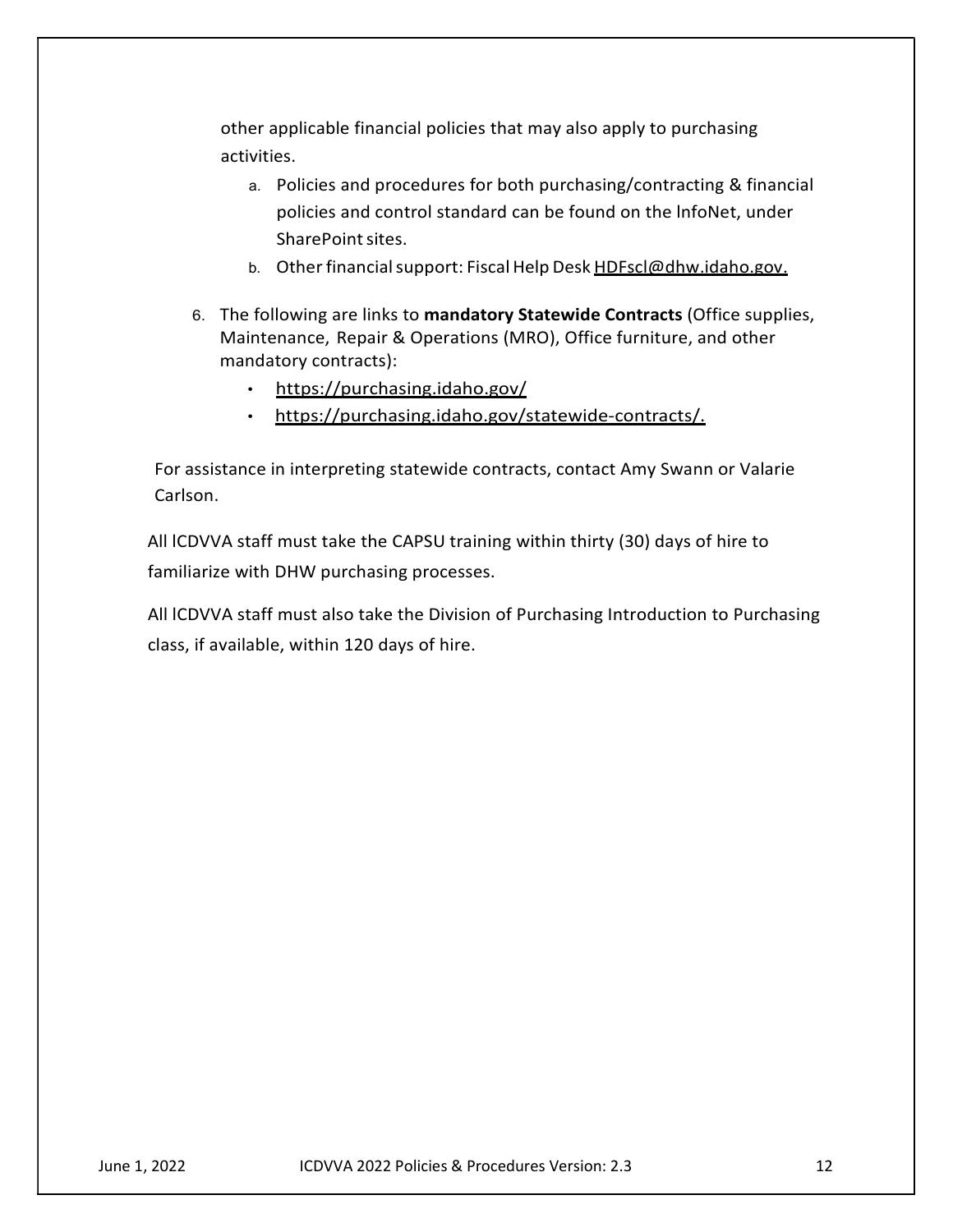# 5. Disposition of Equipment Valued at Over \$2,000

Adopted: March 5, 2021; Rev. 8/13/2021

Equipment as defined by Idaho Council on Domestic Violence and Victim Assistance (ICDVVA) is tangible personal property (including information technology systems) having a useful life of more than two years and valued at over \$2000.

Equipment disposition is the final settlement (i.e., sale, exchange, or transfer) of the property purchased through the contract. Equipment purchased through the contract is subject to an equitable claim by the state and the federal government.

- Equipment valued at \$2000 or less may be retained, sold, or disposed of by the subrecipient with no further obligation.
- Equipment valued at \$2000 or more is required to be disposed of per this policy.

## Determining Equitable Claim

The equitable claim amount is determined by establishing the percentage of monetary interest ICDVVA has in the equipment (i.e., was the piece of equipment purchased entirely by ICDVVA, or did ICDVVA provide less than 100% of the funds used to purchase the equipment?)

Approval must be obtained by ICDVVA before disposing of equipment prior to the end of the useful life of an item.

## Methods of Equipment Disposition

Once ICDVVA determines the percentage of monetary interest it has in the equipment, the method of allocation or return is decided.

Disposition of the equipment generally involves the sub-grantee following the method below:

## 1) Compensation for the equipment

If the subrecipient wishes to retain the equipment for other uses, the subrecipient must make compensation to ICDVVA. The amount of compensation is computed by multiplying the current fair market value of the equipment by the percentage of funds ICDVVA originally put toward the purchase of the equipment. If the subrecipient has no need for the equipment, the sub-grantee will obtain disposition instructions from ICDVVA.

## 2) Sale of the equipment

If the subrecipient chooses to sell the equipment, proper sales procedures must be established to ensure the highest possible return. The subrecipient must give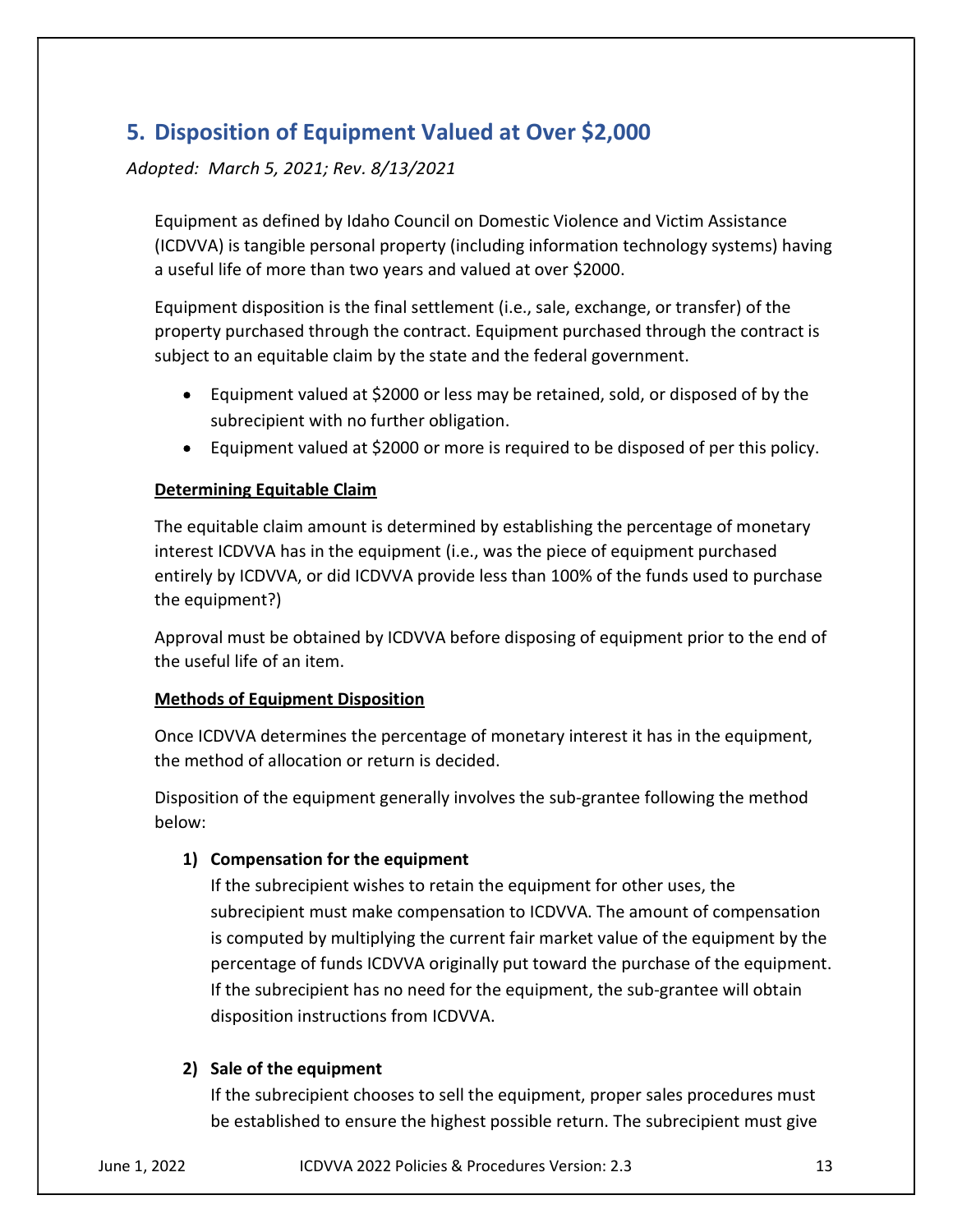ICDVVA its share of the proceeds after deducting the cost of the sale. ICDVVA share is determined by multiplying the proceeds from the sale by the percentage of funds ICDVVA originally put toward the purchase of the equipment. The actual cost of the sale and the associated handling charges may be deducted from the amount due ICDVVA. The net amount is submitted to ICDVVA.

#### 3) Transfer of equipment

ICDVVA reserves the right to transfer the equipment to another program or subrecipient who is eligible under the existing statutes. Transfer of equipment must be made according to appropriate ICDVVA policies.

If the sub-grantee is instructed by ICDVVA to ship the equipment elsewhere, the sub-grantee will be reimbursed by ICDVVA in the amount computed by multiplying the fair market value of the equipment by the percentage of funds not originally supplied by ICDVVA or charged to ICDVVA toward the purchase of the equipment, plus any reasonable shipping or interim storage costs incurred.

#### 4) Return of the equipment

After the sub-grantee returns the equipment, ICDVVA will either transfer the equipment to another sub-grantee or add the equipment to the ICDVVA inventory.

If adding the equipment to the ICDVVA inventory, ICDVVA transfers the equipment to the area that originally purchased the equipment or to a different region.

#### 5) Determining the method of equipment disposition

The method of disposition in determined on a case-by-case basis. The final disposition of the equipment is established as part of the contract termination procedures or at the time excess equipment is identified. Disposition is at the state's discretion and is dependent upon the value, condition, and amount of equipment and whether the equipment can be used to further service ICDVVA programs, the state, or a federal program.

When determining the method of disposition, the following questions should be considered:

- What is the cost benefit of maintaining the equipment?
- Who, if anyone, can make the best use of the equipment in serving clients?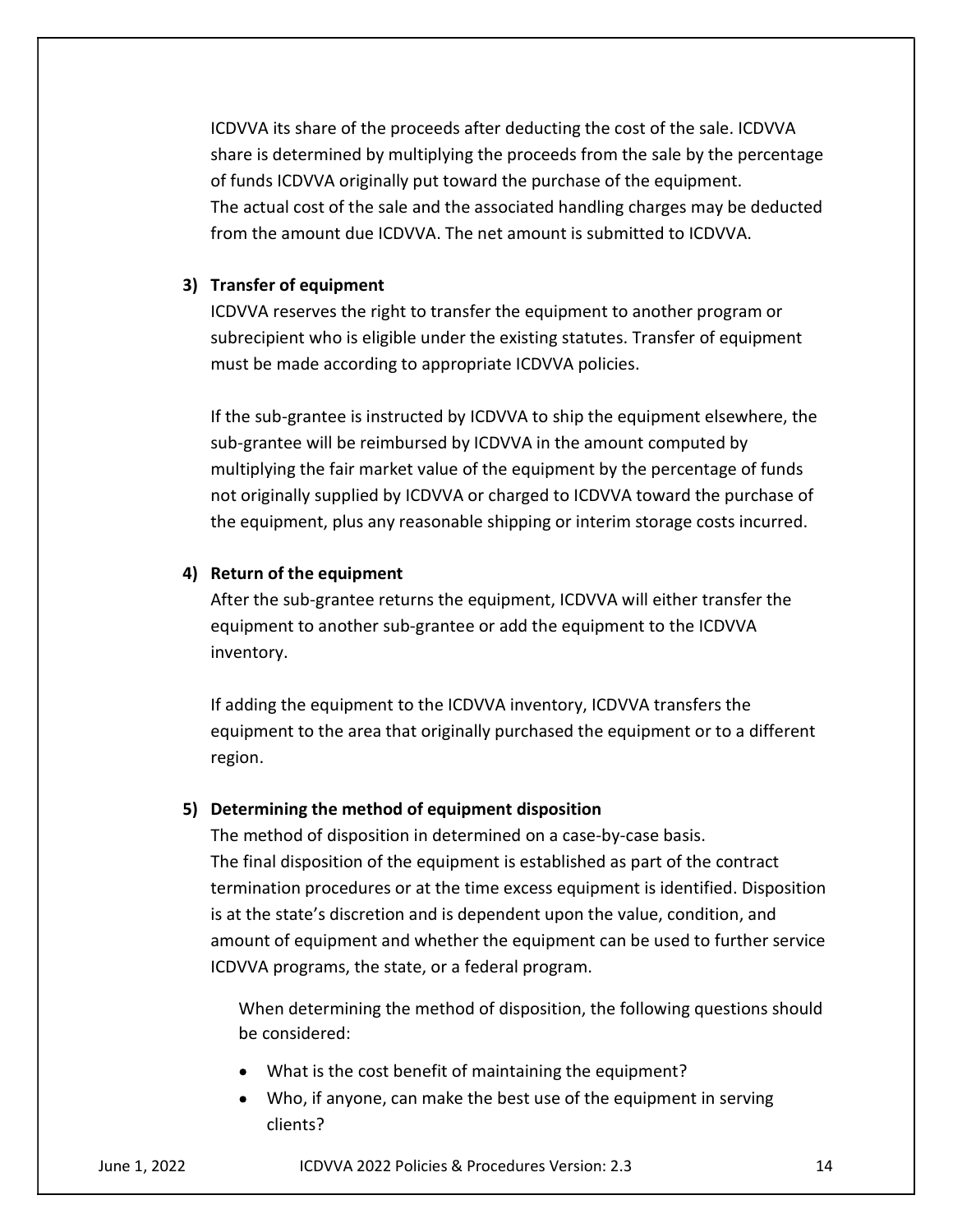Does ICDVVA have a large enough claim on the equipment to require it to be entered into the ICDVVA inventory?

## Documenting Equipment Disposition

The subrecipient's signature authority submits notification to the contract manager of their intent to dispose of the equipment, and what ICDVVA's equitable claim is. The correspondence must contain sufficient information for the contract manager to verify the claim, which includes:

- A description of the equipment;
- The manufacturer's serial number, model number, or other identification number;
- Identification of the grant under which the sub-grantee acquired the equipment;
- Acquisition dated and unit acquisition cost;
- The information needed to calculate ICDVVA's percentage of monetary interest;
- Location and condition of the equipment and the date the information was reported;
- Value of each item of equipment, including source(s) of valuation (e.g., names and addresses of bidders and amounts of bids received, and/or names and addresses of appraisers and appraisal amounts);
- All pertinent information on the final transfer, replacement, or disposition of the equipment. Information should include the option(s) ICDVVA accepts to resolve its equitable claim and means of carrying out the option(s). If the equipment is sold, information on the means used to advertise and/or accept offers and documentation of costs associated with the sale and other such data are required.

In addition to adequate documentation, the contract manager must accept and approve the notification, and maintain a copy in the contract file.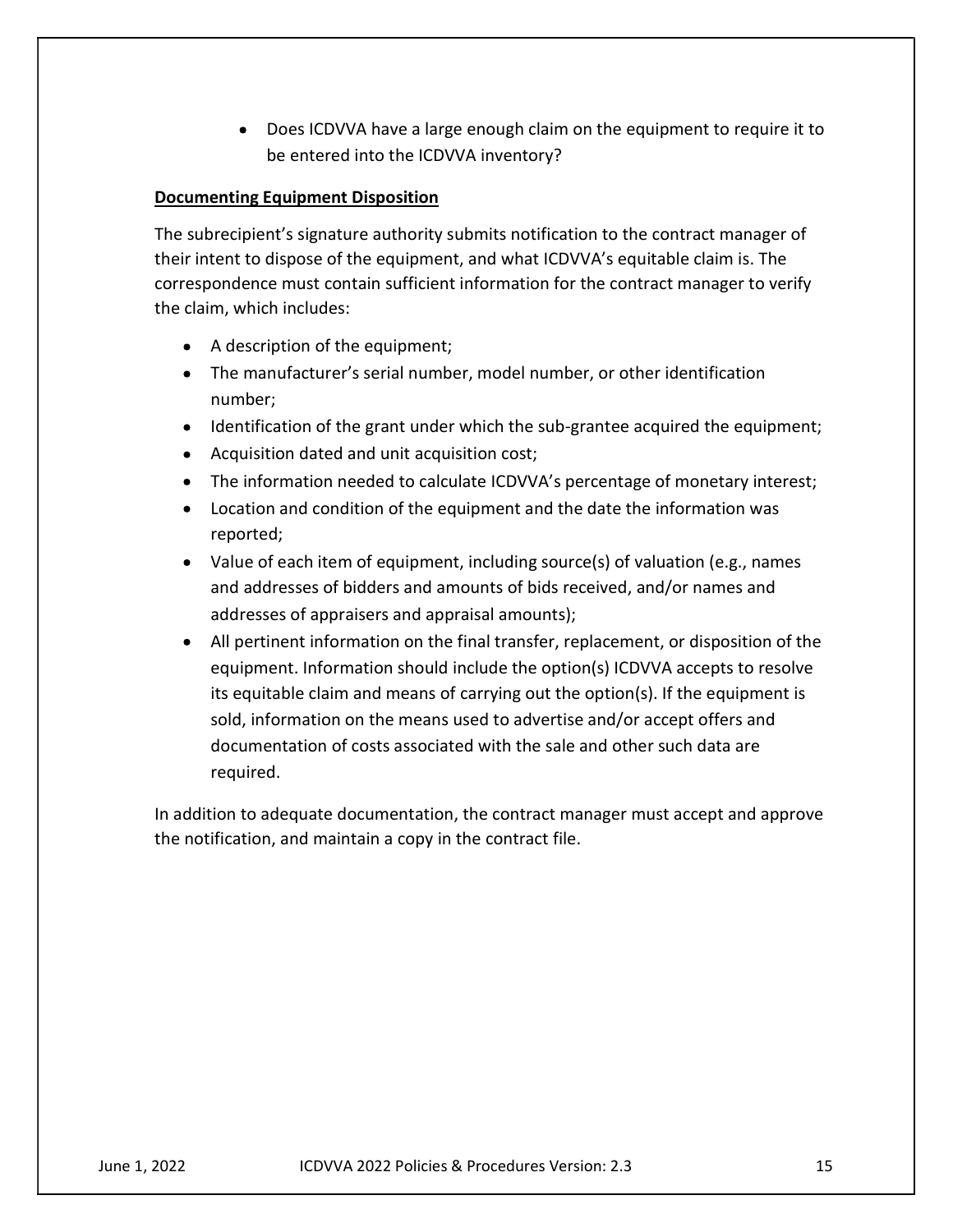# 6. Grant Award Process

Adopted: March 6, 2020; Rev. 8/13/2021 and 6/1/22

# Policy

The Idaho Council on Domestic Violence and Victim Assistance (ICDVVA) has written policy regarding subrecipient solicitation, awarding, and distribution of federal funds in Idaho Administrative Code (IDAPA 16.05.04).

# Procedures

- 1. ICDVVA issues an RFP for ICDVVA funding each year. The RFP will be reviewed annually by the Grant Manager(s) and Executive Director to ensure compliance with VOCA final rule and FVPSA regulations.
- 2. This RFP is published in Legal Notices at least two times (once a week for two consecutive weeks, on the same day of the week) in the major newspapers in the seven regions of the state. The RFP is clearly posted on the main page of the ICDVVA website. Email notification is also sent to current subrecipients. The RFP will also be posted on ICDVVA social media accounts and in the newsletter as deemed appropriate by the Director.
- 3. Applications are due on a date specified in the RFP.
- 4. ICDVVA staff will file all received applications on the Shared S drive.
- 5. ICDVVA staff will maintain a spreadsheet by region that includes the following fields:
	- Organization Name
	- Project Point of Contact
		- o Name, email, phone
	- Finance Point of Contact
		- o Name, email, phone
	- Data Point of Contact
		- o Name, email, phone
	- **•** Executive Director
		- o Name, email, phone
	- Board President
		- o Name, email, phone
	- Amount Requested by funding source
	- Priority Categories as designated in the application
- 6. The Grant Manager(s) or Grants Supervisor will review the proposed budget to ensure all proposed items are allowable, reasonable, and consistent with ICDVVA funding requirements. Items that are not will be discussed during the grant review meeting.
- 7. The Grants Supervisor will review and/or conduct an operational risk assessment to determine programmatic and fiscal risk of the applicant.
- 8. Upon close of the application period, ICDVVA staff will randomly assign applications from two (2) regions to each Council member to review and score. Council members will not score applications from their own region.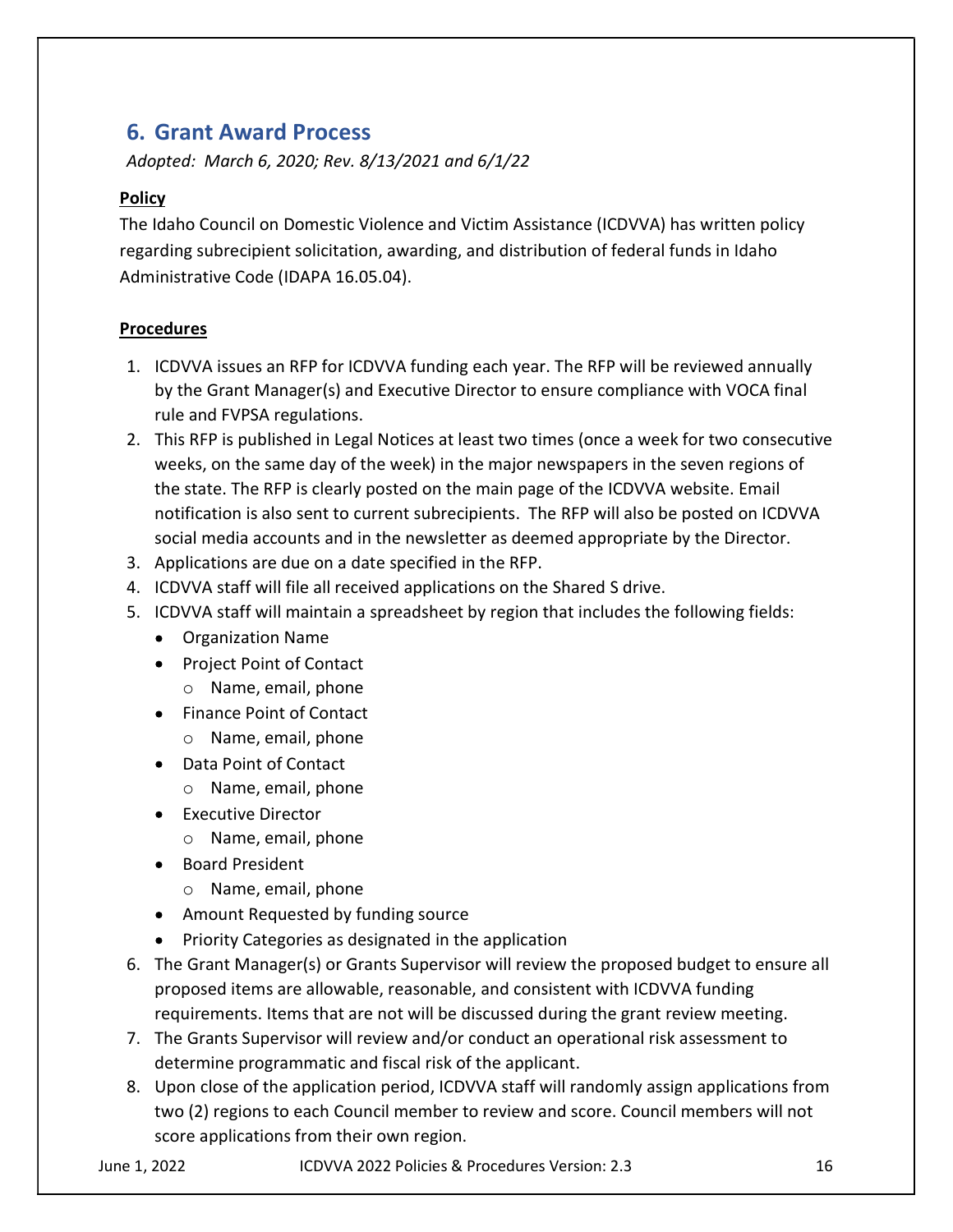- 9. Council members will score the applications in accordance with the application score sheet provided by ICDVVA staff.
- 10. ICDVVA Grant Managers will review and score applications for their assigned regions.
- 11. The Executive Director will score half of the applications and the Grants Supervisor will score the other half of the applications, with each scoring some applications from each region.
- 12. ICDVVA staff will compile reviewer scores into a spreadsheet.
- 13. The Council will meet at a quarterly meeting (ideally in person) to discuss each application.
- 14. The Council will evaluate each application based on reviewer scores, operational risk assessments, and comments along with other regional factors such as the number and quality of applications submitted, the VOCA and FVPSA underserved population requirements, subrecipient compliance with ICDVVA requirements, distribution of funds throughout the state, and other factors delineated in the IDAPA rules or considered material by ICDVVA staff and/or the Council, based on best available data.
- 15. ICDVVA staff will submit recommended funding amounts to the Council at least fortyeight (48) hours before the Council meeting where grant awards are to be determined.
- 16. The Council will determine final funding amounts and vote to approve final awards.
- 17. Applicants will be notified of the award decisions and their application scores via Notice of Award letter. ICDVVA reserves the right to negotiate the final scope, amount, budget, and terms of individual subgrant awards.
- 18. A spreadsheet with all grant award amounts and recipients will be posted to the ICDVVA website.
- 19. Applicants not receiving an award will be notified via letter, which will include an explanation of denial. Unsuccessful applicants will be afforded a reasonable opportunity to appeal to the ICDVVA Council; appeals must be submitted in writing within thirty (30) days of notice of denial and must contain the basis of the appeal. In deciding any appeal, the Council must consider only the information from the applicant provided in the application and other information available to the Council during the scoring and application review/award process to determine whether there is any basis to reverse the decision made.
- 20. Within thirty (30) days of the notification of award, programs receive a subaward contract outlining the terms and conditions, scope of work, performance metrics, cost/billing procedure, and reporting requirements.
- 21. Within thirty (30) days of the notification of award, programs receive a budget form for final approval, and Department of Justice Special Conditions.
- 22. The signed subaward contract and ICDVVA required documents must be submitted prior to the effective commencement date.
- 23. Expenses paid outside of the contract period or prior to final completion of the contract and required documents will not be reimbursed.
- 24. The subgrantee contract will be effective for a twelve (12) month period unless amended/extended.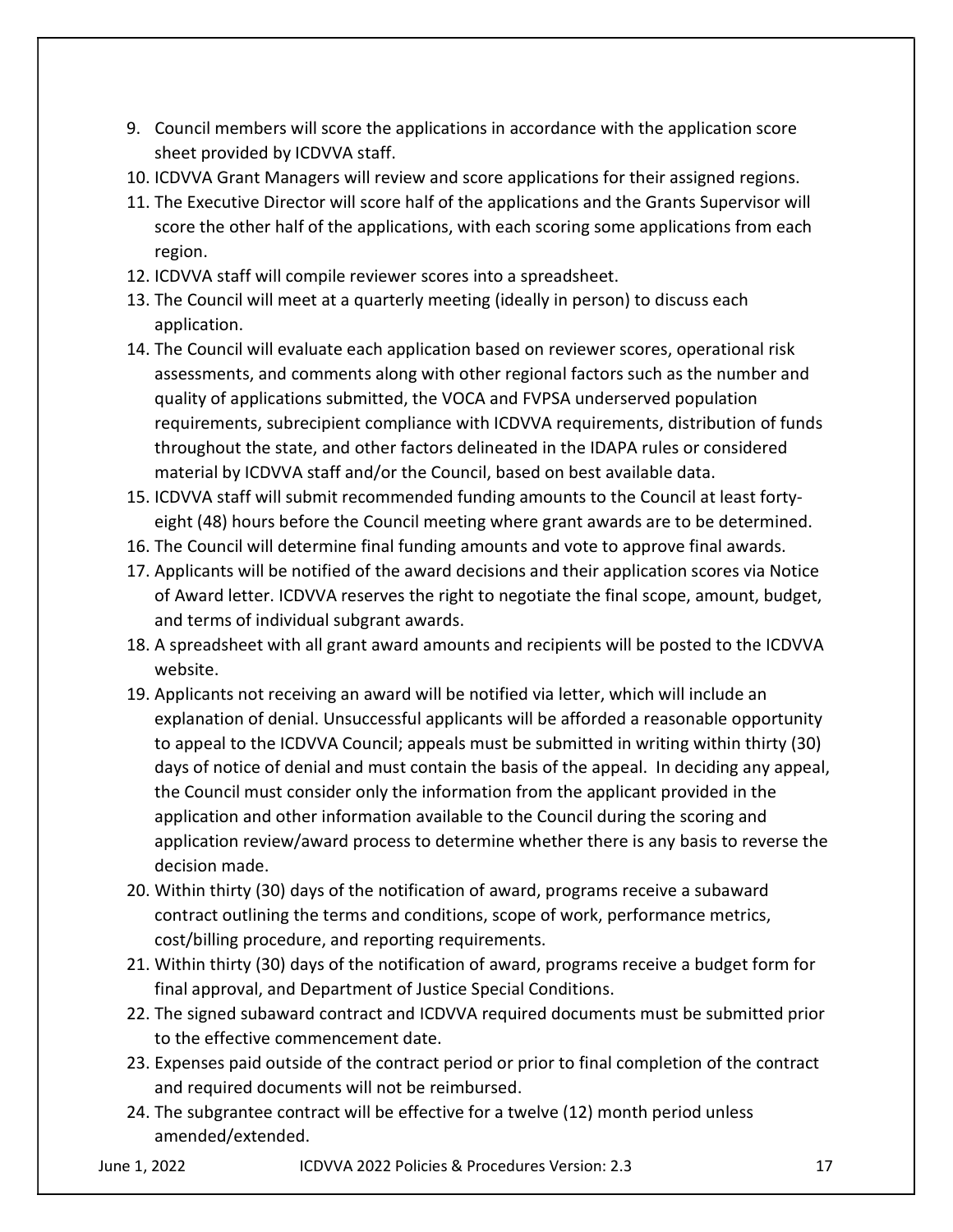- 25. Throughout the process, during bi-weekly ICDVVA team meetings and in quarterly Council meetings, adherence will be monitored through completion of spreadsheets, reports, and notification as outlined in this procedure.
- 26. At the close of each grant year, the Grant Managers will track each subrecipient to verify the following:
	- The last draw has been processed and paid out
	- All reports due have been submitted to ICDVVA
	- All required match for the grant year has been met and verified.

When these requirements are satisfied, a closeout letter will be sent to the subrecipient acknowledging that all obligations have been met and that the grant has ended. It is the responsibility of the assigned Grant Manager to follow up on incomplete or missing documentation until closeout is possible.

Evaluations are made according to the following criteria:

- 1. Organization: applicant funding priority category, mission, and project goals and objectives;
- 2. Services Provided: scope of services, geographic area served, number of clients served;
- 3. Collaboration and Community Support: degree of cooperation with other programs to ensure services to all areas and clients without duplicating services;
- 4. Staff and Volunteers: recruitment efforts, use of volunteers, number of funded staff involved in direct service and administrative support, and turnover in funded positions;
- 5. Funding and Support: fundraising activities, knowledge of other available funding sources, increasing or decreasing reliance on ICDVVA funding, and sustainability;
- 6. Fiscal Management: compliance with financial policies and procedures, audit procedures and findings, budget monitoring, data collection and reporting compliance, budget narrative, and match;
- 7. Clients served: underserved and priority categories; and
- 8. Demand data: data on the demand and need for services, incidence of victimizations, and demonstrated need for additional services in a region.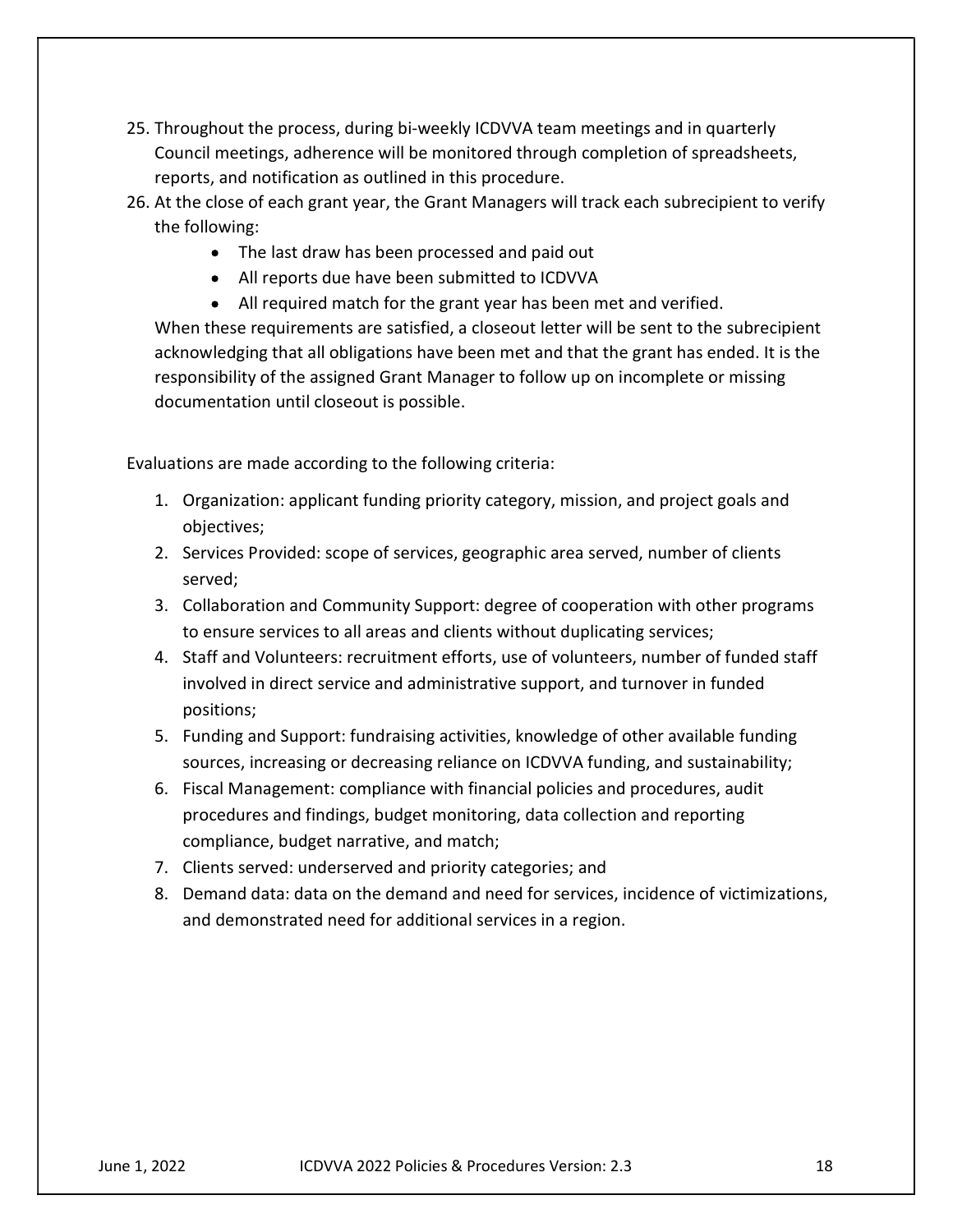# 7. Grievance Policy

Adopted: March 5, 2021; Rev. 8/13/2021

A grievance shall be defined as: complaint based on a circumstance regarded as just cause for protest, providing individuals a right of an internal review of a condition, decision, or treatment unsatisfactory to the individual and affecting their status. The purpose of the ICDVVA grievance procedure is to provide a system for reviewing issues. Matters of policy cannot be grieved.

- I. External Grievance
	- a. Grievance regarding a funded program
	- b. Grievance regarding ICDVVA Staff
	- c. Grievance regarding a Council Member
- II. Internal Grievance (by ICDVVA)
	- a. Grievance regarding ICDVVA and a funded program
	- b. Grievance regarding Executive Director and the Council
	- c. Grievance between Council members

The Grievance Policy for ICDVVA consists of two substantive sections. One section shall provide policy and procedure for external grievances; the other section shall apply internally to govern staff and Council member grievances.

The policy and procedure for external grievances relates to situations in which ICDVVA has responsibility and/or authority. Those are issues that relate to the program's compliance with regards to contractual, program standards and/or program fiscal guidelines. In addition, ICDVVA needs to be advised of any investigation into a program for violation of state, municipal, or federal laws.

The external grievance policy is divided into two categories, (A) grievances from persons outside of ICDVVA about a program whom we fund, and (B) grievances from programs about ICDVVA.

## I. EXTERNAL GRIEVANCE

- A. GRIEVANCE REGARDING A PROGRAM
	- 1. Oral grievance placed with ICDVVA staff

From time to time, members of the public, program employees, or other individuals have telephoned or made in-person contact in order to discuss problems with a program that ICDVVA funds. ICDVVA's responsibility will be to:

a. Listen carefully and respectfully to the problem that has caused the individual to contact us.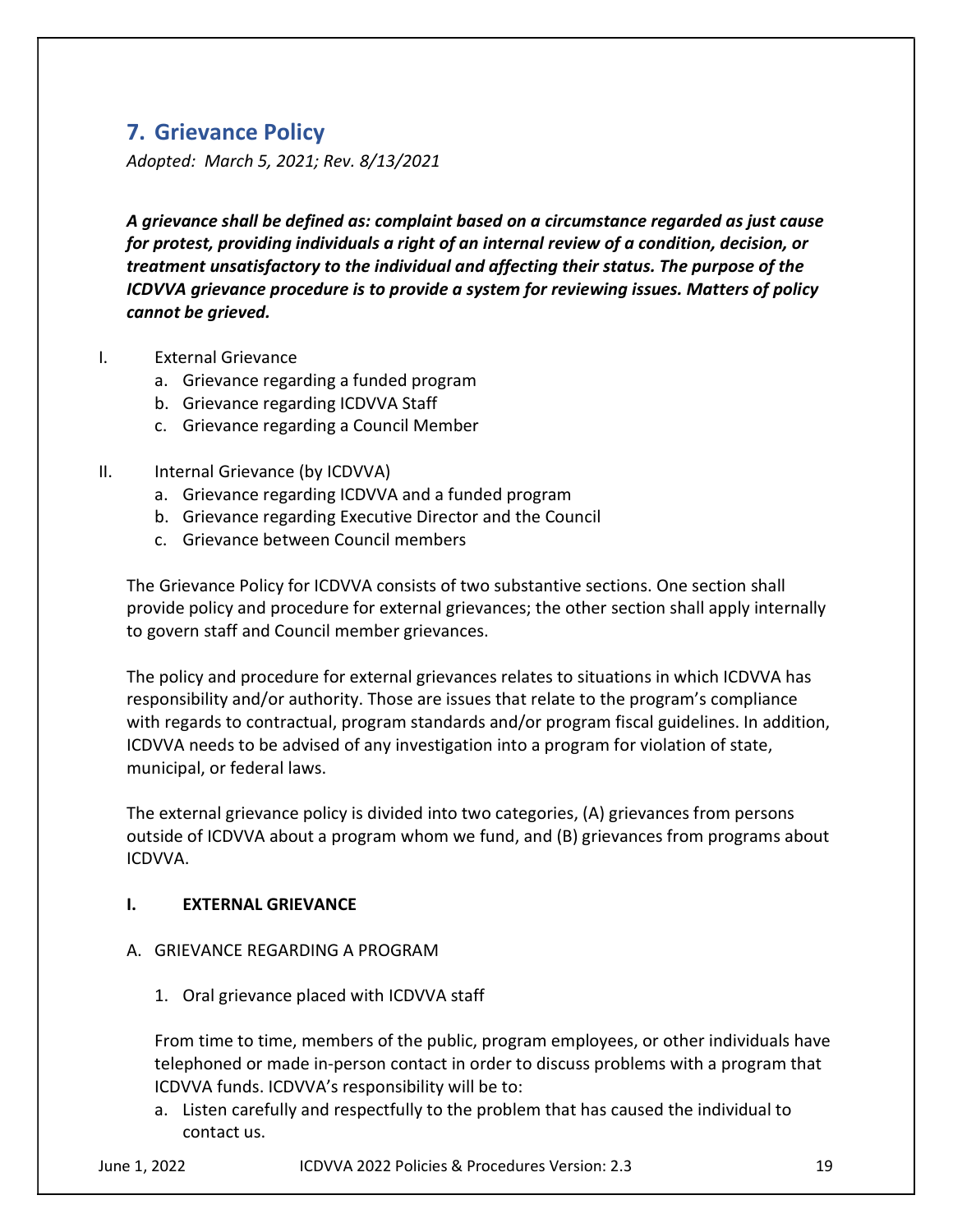- b. Encourage the individual to contact the Executive Director and/or Board of the funded program to resolve the issue.
- c. Advise the individual that we will not take action on contacts or complaints that are not in writing; however, formal action will be taken upon receipt of a written grievance.
- 2. Written grievance placed with ICDVVA staff.

All written grievances shall be forwarded to the members of the Council by ICDVVA staff, and to the Board Chair (and members, if known) and Executive Director of the specific funded program involved. The ICDVVA Executive Director shall evaluate the grievance to determine whether or not the grievance falls within an area that is ICDVVA responsibility and/or authority. This determination is made based on whether the grievance falls within an area covered by ICDVVA service standards, policy, contract or subaward documents, or programmatic or fiscal matters which fall within ICDVVA's monitoring responsibility relating to subrecipients.

In the event that a determination is made by the Executive Director that the grievance is outside the responsibility and/or authority of ICDVVA, a letter shall accompany the copy of the grievance to the Board. The letter shall advise the Board that the grievance was received and that ICDVVA will not be taking action, as it is outside of the area in which ICDVVA has authority or responsibility; however, the grievance is being forwarded for their information.

In the event there is a determination by the Executive Director or the Council that the grievance falls inside the area of ICDVVA responsibility, and/or it involves a misappropriation of funds or any act of fraudulence, there shall be an unannounced monitoring and site visit of the program involved. The results of the monitoring and site visit shall be contained in a written report along with recommendations from the ICDVVA staff. If the investigation reveals misappropriation or fraudulent activity, a certified letter shall be sent to the Board of the program involved. The letter shall include the results of the investigation, and shall ask for a written response within five (5) days. All information will be forwarded to the ICDVVA Council to determine consequences once a response is received. A decision will be made by the ICDVVA Council within five (5) days following an emergency meeting or other vote consistent with Council bylaws. The program shall be notified of the action to be taken immediately upon decision. Following the investigation, the responses, and determination of any action to be taken, the documents shall be submitted to the Office of Victims of Crime.

Any grievances that include issues other than misappropriation of funds or fraudulent activities, but are still within ICDVVA responsibility, as determined by the Executive Director, shall be sent to the ICDVVA Council members, at least one Board member, and the Executive Director of the program in question. The program will be asked to respond to the issues raised in the grievance within ten (10) days. Depending on the response of the program, ICDVVA may ask for corrective action within a specified time frame, and/or suspend or terminate funding. In the event that corrective action is required, ICDVVA must receive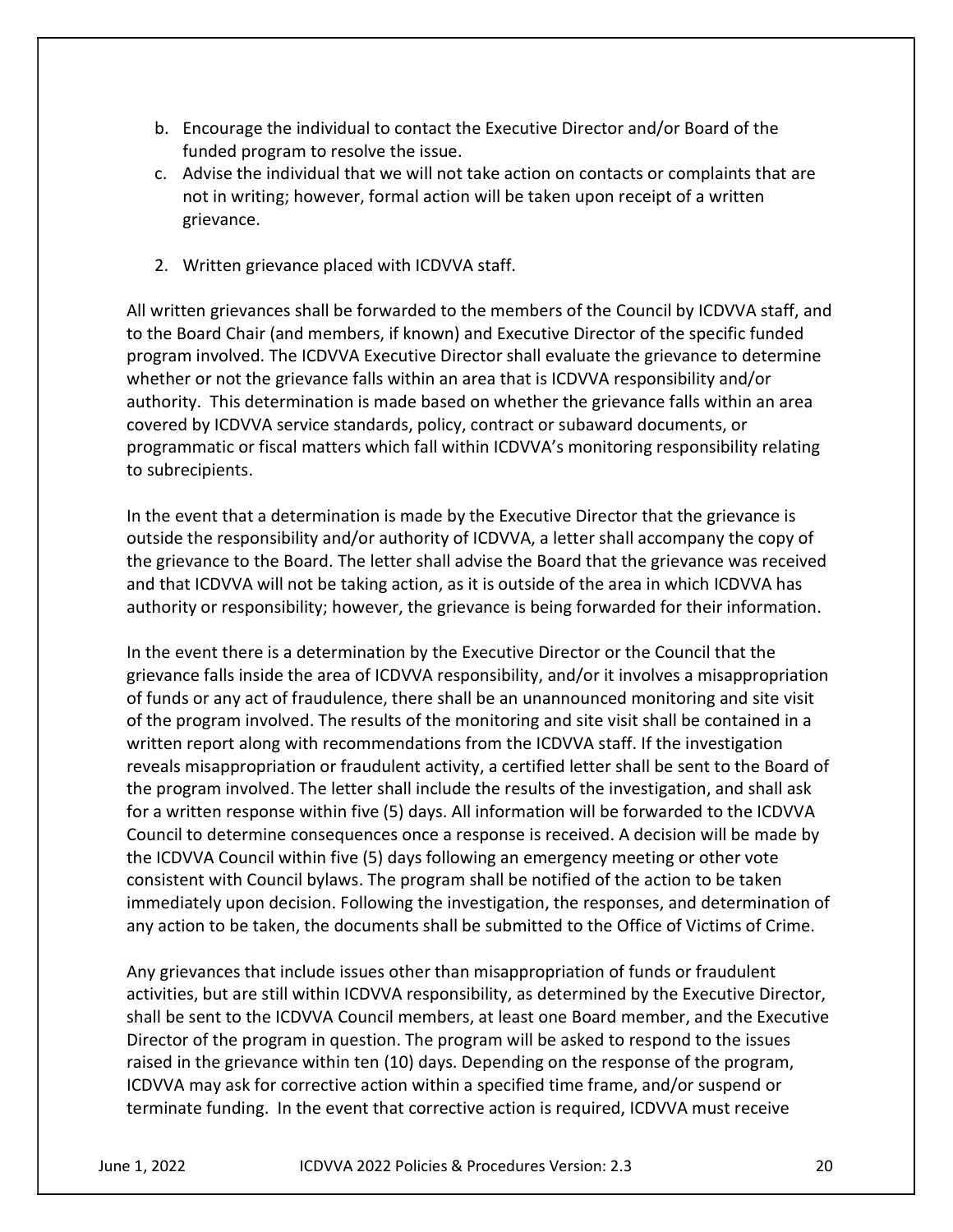proof the corrective action has taken place within the specific time from the funded program.

#### B. GRIEVANCE REGARDING ICDVVA STAFF

If a grievance is made about ICDVVA staff to a Council Member, said grievance shall be immediately forwarded to the Executive Director. If the grievance is made to the Executive Director, the same process shall apply.

If the complaint pertains to staff other than the Executive Director, the Executive Director shall review the complaint and determine whether action is necessary. If the issue falls within the civil rights policy, ICDVVA civil rights policy and procedure shall control. If necessary, the Executive Director shall request the employee to review and respond to the complaint, with a minimum of 24 hours allowed for any response. The Executive Director will determine the appropriate response, and whether any action is necessary, consulting with HR staff if the complaint falls within the scope of Section 9 (Respectful Workplace) of State HR policy. Notice to the complainant is at the discretion of the Executive Director.

If a complaint is regarding the ICDVVA Executive Director, the Council shall immediately forward the complaint to the Executive Director, with notice to Council members. If the grievance addresses day-to-day operations of ICDVVA, or is within the policy established by ICDVVA, the Executive Director shall respond within fifteen (15) working days to the program involved. All efforts will be made to first resolve the grievance with the complainant and the ICDVVA Executive Director. At the discretion of the ICDVVA Executive Director, attendance at the Board meeting of the program may be requested in order to address the issues. In the event that no resolution can be reached, the ICDVVA Executive Director shall notify the ICDVVA Council of the steps taken to resolve the issue. The Council may be asked to send a letter to the Board reiterating the policies and guidelines of ICDVVA.

If the complaint addresses a policy of the Council, notice shall be provided to the Council members and the Executive Director. It shall be a general rule that matters of policy cannot be grieved. The Council or ICDVVA Executive Director will provide written receipt of the grievance and advise them that matters of policy cannot be grieved.

If the complaint addresses a **violation of policy and/or law**, the Council member shall immediately forward the complaint to all Council members, with an emergency meeting to be scheduled within five (5) days. The Council Chair shall be responsible to notify the complainant and the Executive Director. The Executive Director shall respond to the Council. The Council Chair shall be responsible for notice to the complainant. There should be consideration given as to whether or not this is within the grievance procedure. A decision of the quorum of the Council shall be a decision of the Council.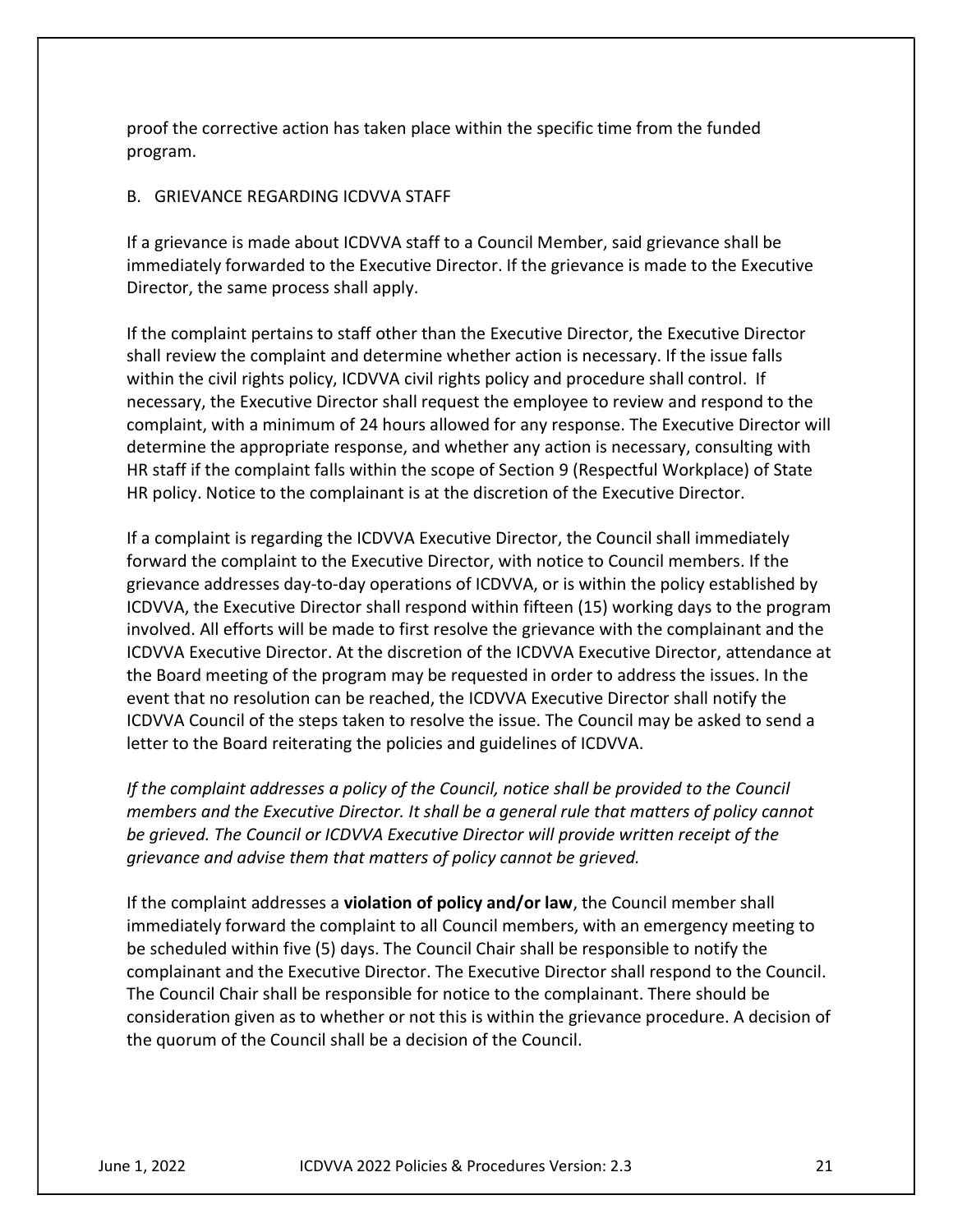## C. GRIEVANCE REGARDING A COUNCIL MEMBER

If a grievance is made about a Council member to the ICDVVA staff, said grievance shall be forwarded to the Executive Director, who shall report it to State HR.

#### II. ICDVVA INTERNAL GRIEVANCE

- a. ICDVVA grievance regarding a funded program
- b. Grievance regarding the Executive Director and the Council
- c. Grievances between Council members

#### a. ICDVVA grievance regarding a funded program

In the event ICDVVA has a grievance with one of the funded programs, and the grievance is based upon contractual, programmatic, or fiscal compliance issues, and ICDVVA is unable to resolve the issues with the Executive Director of the program, a notice shall be sent to the Board Chair of the program asking for time to address the issues at a Board meeting. The ICDVVA regional Council member for that program shall also be notified and asked to attend the meeting.

If the above action does not resolve the grievance, ICDVVA may suspend or terminate funding.

# SUSPENSION OR TERMINATION OF FUNDING (Already implemented/published in grant applications and contracts)

The Idaho Council on Domestic Violence and Victim Assistance is accountable to federal and state funding sources.

Although the situation is rare, there are times when a program no longer meets the standards set forth by the Council or federal or state funding sources, and is not in compliance with the program, contractual or fiscal requirements, or state and federal laws. ICDVVA will act pursuant to the Idaho Administrative Procedures Act, 16, Title 05, Chapter 04.

Several sources may originate a complaint of non-compliance. These sources include, but are not limited to: ICDVVA staff or designated contractor, or municipal, state, or federal authorities. Initiation of the complaint process and discretion of ICDVVA will be in accord with ICDVVA standards, state and federal funding source guidelines, and state and federal law.

In the event such a situation occurs, the following steps will be taken:

1. The grantee will be informed of the complaint of non-compliance or standard failure by the Executive Director of ICDVVA.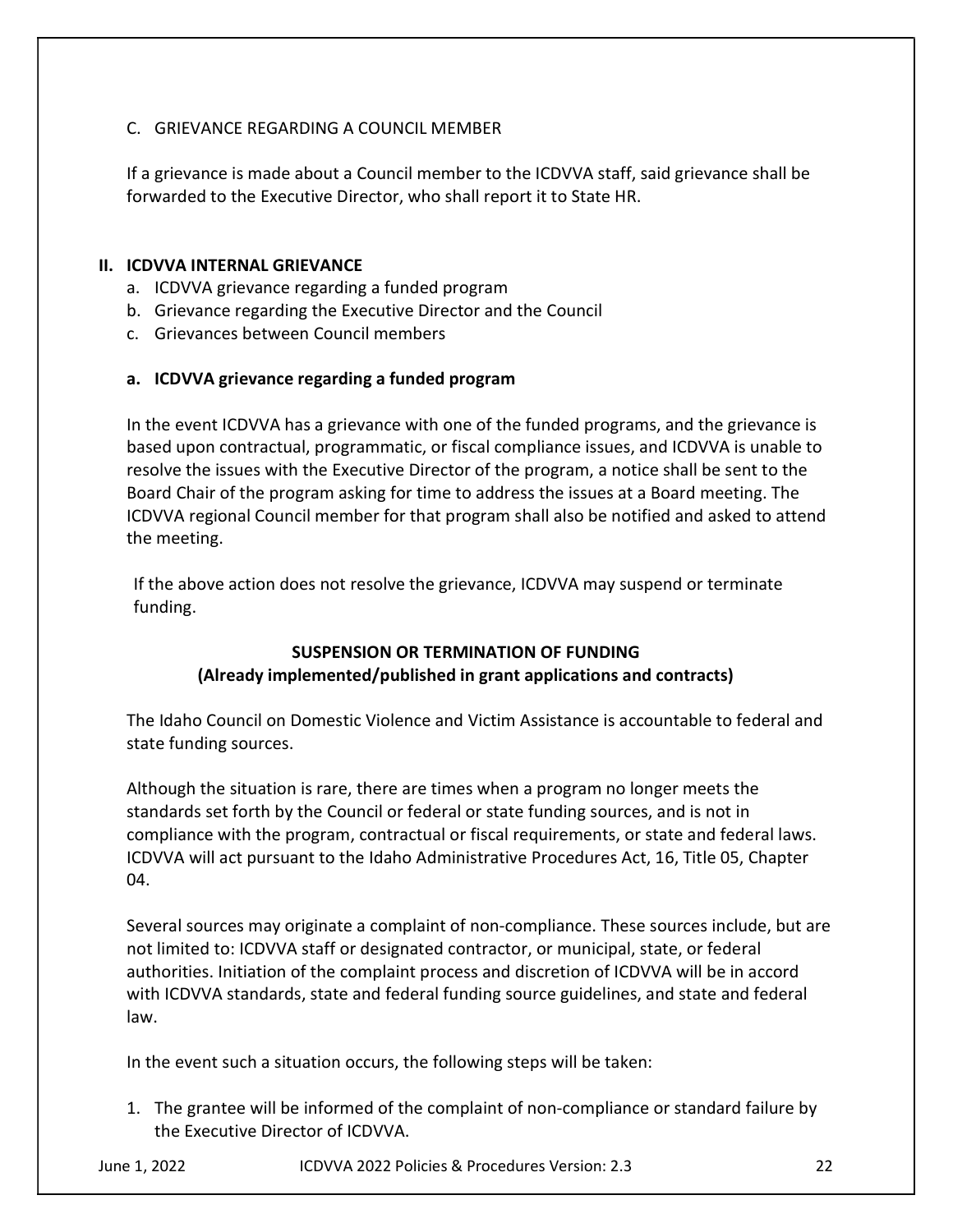- 2. The Executive Director will notify the Council and the governing agency of the program of the complaint by registered mail.
- 3. The grantee will be required to respond, in writing, within twenty (20) days of the date of receipt of the letter.
- 4. After the grantee's response, the Executive Director and the Council member representing that region will attempt negotiation to remedy the complaint with the grantee and its governing Board. All attempts will be made to negotiate resolution.
- 5. If negotiation is unsuccessful, the Executive Director will notify the Council, grantee, and its governing Board of the decision to deem the complaint of non-compliance or standard failure with or without merit within 10 (ten) days.
- 6. If the decision is to find the complaint with merit, the grantee shall have ten (10) days to notify the Executive Director of the intent of the program to remedy the complaint or to not comply with the opportunity to remedy.
- 7. In the event the program notifies of intent to remedy, the Executive Director shall notify the Council, the grantee, and the governing Board of a schedule for compliance and notice to the grantee what actions must be taken to remedy the non-compliance or standard failure.
- 8. In the event the decision by the program is to not comply with the remedy, the Executive Director shall notify the Council, the grantee, and their governing Board that within thirty (30) days funding will be suspended or terminated, or an adjustment, penalty, or reduction of the grant award will occur.
- 9. Upon resolution, the Executive Director will notify the Council, the grantee, and its governing Board.
- 10. Written materials must have proof of delivery.
- 11. ICDVVA will maintain all correspondence under this section in the program file. The information will be considered during future grant award processes.
- 12. ICDVVA reserves the right to amend these guidelines at their discretion.
- b. Grievance regarding the Executive Director and the Council

# c. Grievances between Council members

Policy: From time to time, disagreements may arise among staff members. Our policy is to provide every employee the right to an internal review of a condition, decision, or treatment unsatisfactory to the employee and affecting his/her employment. Open communication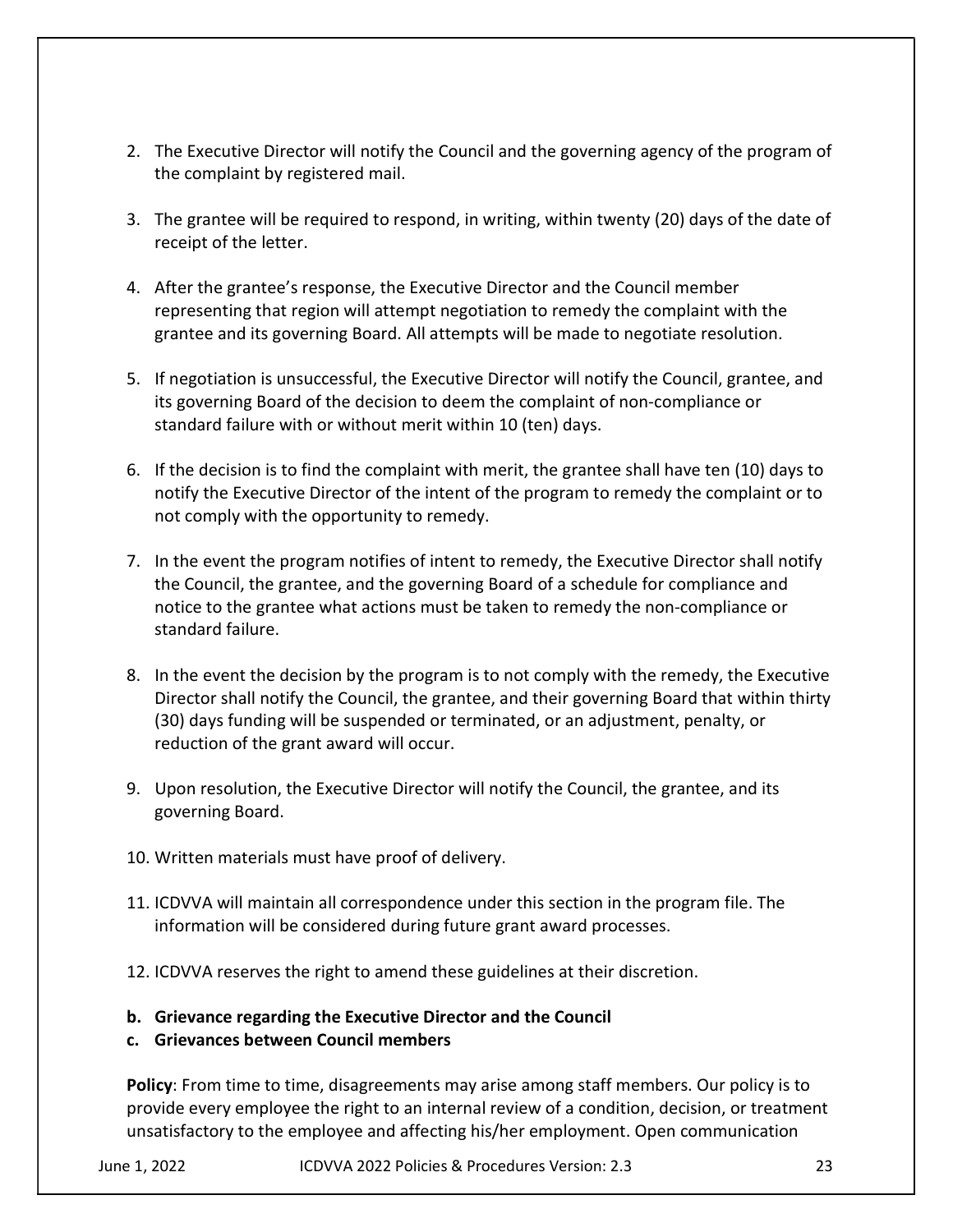between supervisors and employees is encouraged to maintain effective and timely resolution of employee issues. Retaliation in any form against an employee initiating a grievance is prohibited.

The purpose of the grievance procedure is to provide a system for reviewing employment decisions or other issues questioned by employees. Matters of policy cannot be grieved.

#### Procedure:

1. Eligibility: All employees may appeal a decision through the established grievance procedure.

2. Steps of the Grievance Procedure: Prompt examination of employee issues is critical to their resolution. Therefore, strict timeframes have been established to move the grievance through a review process. A grievance not filed in conformance with the steps and timeframes outlined below may be considered withdrawn.

Step One: Action must be initiated by the employee within ten (10) working days of the occurrence or knowledge of said incident. An incident may be a single occurrence or a pattern of conduct.

- The employee shall state the complaint in writing noting the date of the alleged incident or duration of the pattern of conduct, facts, and the resolution sought.
- The employee should submit the written grievance to the Executive Director. In the event the grievance involves the Executive Director, the grievance should be submitted to the Chair of the Council. In the event that the grieving employee is the Executive Director, the written grievance should be submitted either to the full membership of the Council, or to the Chair of the Council exclusively.

Step Two: Upon receipt of the grievance, the recipient will review the matter and confirm that no satisfactory resolution was reached between the parties through earlier discussion. The recipient and the grieving employee will meet within ten (10) working days of the receipt of the grievance to discuss and review all issues. The reviewer will consider all facts presented, investigate further as necessary, and give an oral decision to the employee within five (5) working days of their meeting. In the event that the recipient is the full Council, an emergency meeting of the Council will be called to review the grievance and the decision of a quorum of the Council shall be the decision of the Council as a whole.

Step Three: If the employee chooses to appeal the response, the employee may, within five (5) working days of the response, request a hearing by the Chair of the Council, or the Council designee. In the event the grievance involves the Chair of the Council, a Council designee will be appointed by the Council through majority vote. The Chair of the Council or the Council designee will review all findings and investigate further as necessary. The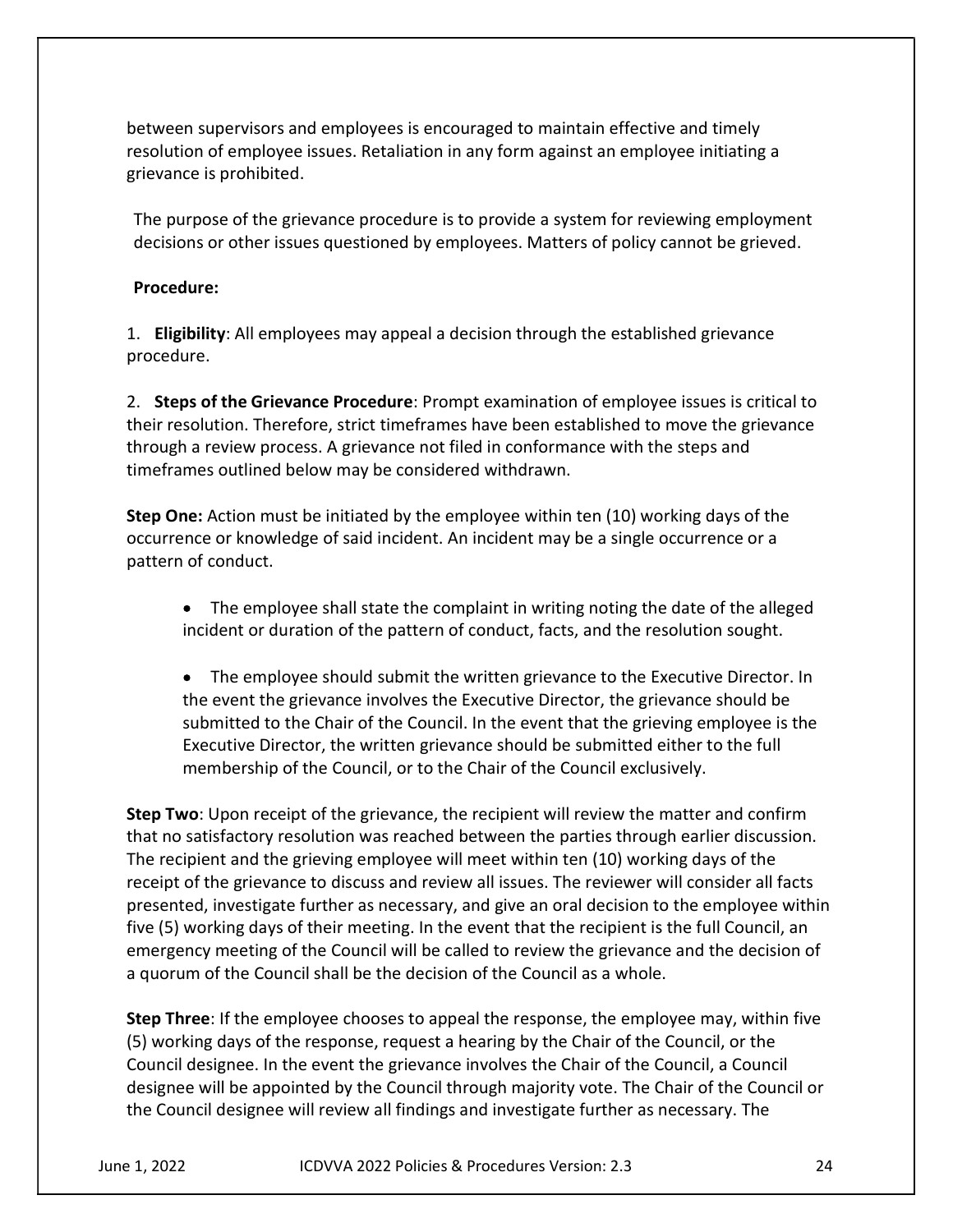decision of the Chair of the Council or the Council designee shall be rendered in writing to all parties within seven (7) working days of the meeting and shall be final.

Nothing in this policy is intended to limit any rights an ICDVVA employee has under State HR Policy. State HR policy, not DHW HR Policy, controls as to ICDVVA Council members and staff.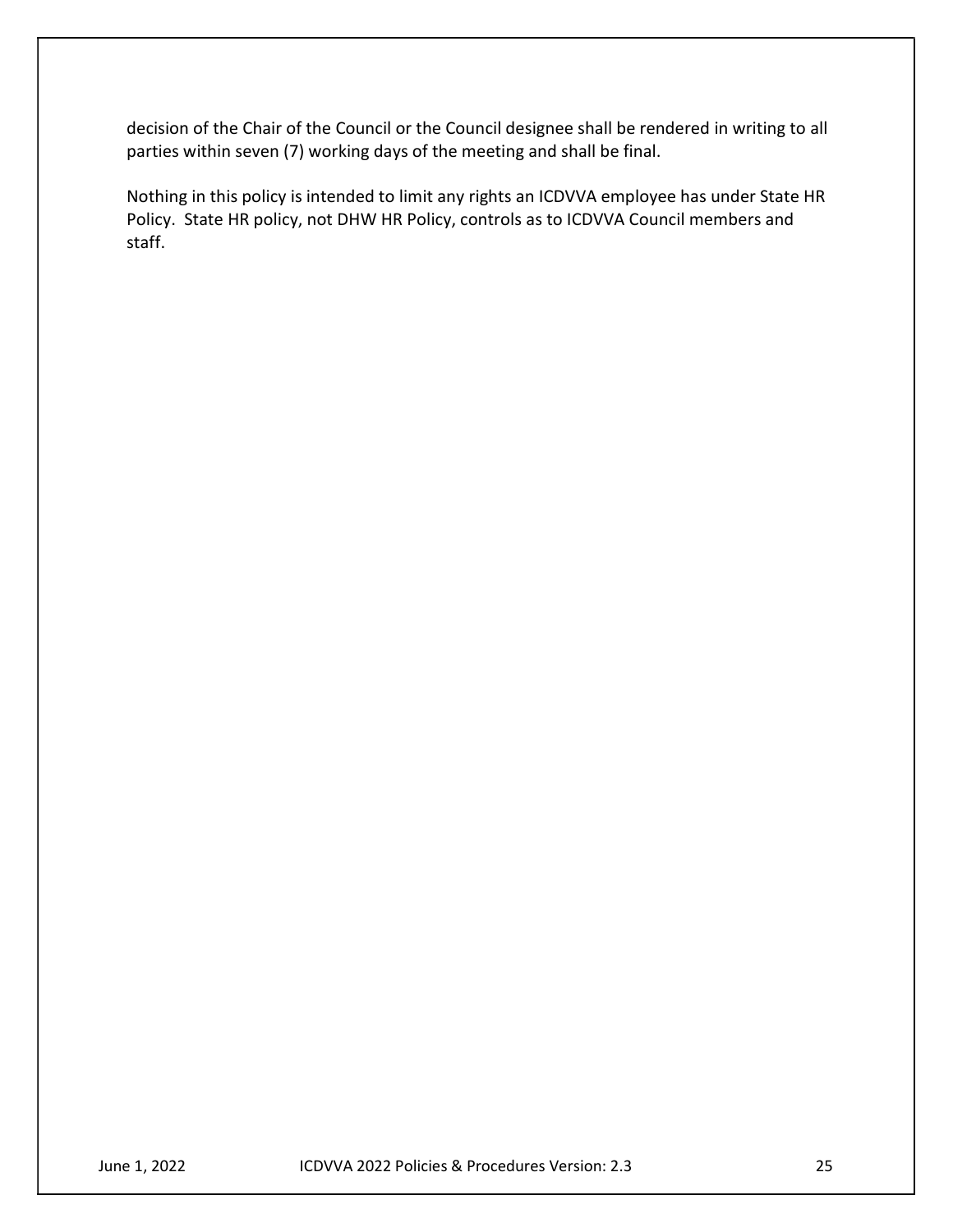# 8. Performance Measurement and Required Data

Adopted: December 6, 2019; Rev. 8/13/2021, Rev 12/3/2021

Office for Victims of Crime (OVC) requires that performance measurement data be submitted to OVC through the automated system (currently PMT) for each subrecipient of the VOCA victim assistance funds on a quarterly basis. The federal quarterly due dates for the data are: November 15, February 15, May 15, and August 15. ICDVVA must submit an annual narrative report, currently by completing in PMT and downloading and then uploading into Just Grants.

FVPSA data is required to be reported annually, in December, through the federal reporting system (OLDC). Data is collected from programs by the ICDVVA Research Analyst throughout the year at regular (no more than quarterly) intervals using a method specified by the Research Analyst.

ICDVVA also requires funded programs to collect and report on other data relevant to the duties and responsibilities of the Council, including data on supply and demand of shelter housing, counseling services, and/or other victim service-related issues. Such data shall be collected in the format proscribed by the Research Analyst and collected throughout the year (no more than quarterly).

# Policy

Subrecipients are required through the ICDVVA subaward contract to submit quarterly performance measurement data. The quarterly dates due dates are October 15th, January  $15<sup>th</sup>$ , April 15<sup>th</sup>, and July 15<sup>th</sup>. Failure of subrecipients to timely meet these deadlines is considered noncompliance with ICDVVA requirements will considered in subsequent grant application scoring. Subrecipients must track data with either:

- Subrecipient system that has been programmed to capture the VOCA and/or FVPSA required data
- A documented record keeping system (in Excel or otherwise) that tracks the required data

ICDVVA's Research Analyst will review data. The report will be returned to the subrecipient data point of contact if errors are found for correction.

Notification, Training and Compliance

1. The subrecipient agreement (contract) outlines required reports and due dates corresponding with each report. The performance measurement data reports are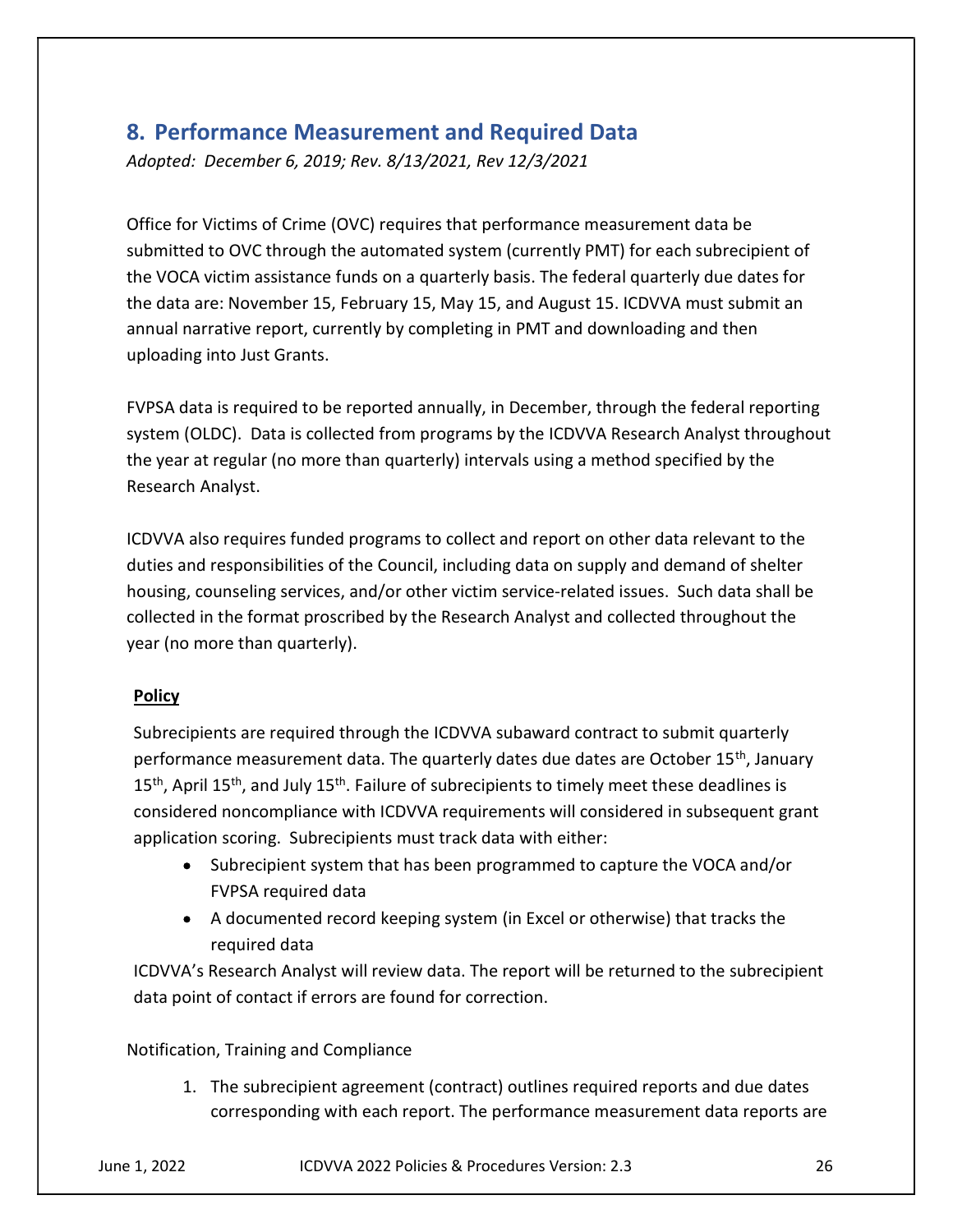included in this section with due dates to ICDVVA on October 15<sup>th</sup>, January 15<sup>th</sup>, April 15<sup>th</sup>, and July 15<sup>th</sup>.

- 2. The Council Research Analyst or qualified staff will provide a mandatory training webinar annually in the month prior to the start of a new subaward period to train subrecipients on how to collect data appropriately. The training will be recorded and available to programs throughout the year. During this webinar, subrecipients will receive training on:
	- i. Data definitions
	- ii. Utilizing data collection tools (Jotform, Excel, PMT, etc.)
	- iii. Requirements of each data section what is to be collected
	- iv. Due dates when data is due to ICDVVA
- 3. Each funded program must designate a data contact person who will be responsible for resolving any data questions raised by ICDVVA.
- 4. The Research Analyst will review subrecipient data and will communicate with the subrecipient data point of contact to correct any errors.
- 5. The Research Analyst will review the performance measurement data within thirty (30) days of the end of each federal quarter and track and document the timely receipt of the reports from the subrecipient. As of January 2022, subrecipients will be required to enter VOCA performance data directly into the PMT program by the dates specified in paragraph 1. The Research Analyst or other Council staff memberwill review the data and ensure it is complete and submitted prior to the federal reporting deadline, documenting the same. The Executive Director will review the documentation and sign acknowledging timely completion of federal deadlines.
- 6. The Research Analyst will save the performance reports produced from the PMT system, and as part of subrecipient monitoring the Research Analyst will compare the source data with the data entered into PMT (from one or more quarters) for accuracy and make any necessary changes.
- 7. The PMT data entered and the quarterly data provided to ICDVVA (FVPSA and Council specific data) will be saved by ICDVVA and may be used by the Council to assess needs throughout the state. The Research Analyst shall review the data export from the OVC PMT online system quarterly and resolve any issues noted.
- 8. The Executive Director and the Research Analyst will periodically spot check source data, reported data, and data provided on SARs and applications for accuracy and resolve any anomalies or inconsistencies.
- 9. The ICDVVA Executive Director completes the State narrative questions on the annual performance measurement report and uploads the annual report produced from the OVC online system under the appropriate federal award(s) in the DOJ Just Grants system. Both the Executive Director and the Grants Supervisor shall review and document their review of the annual report prior to submission.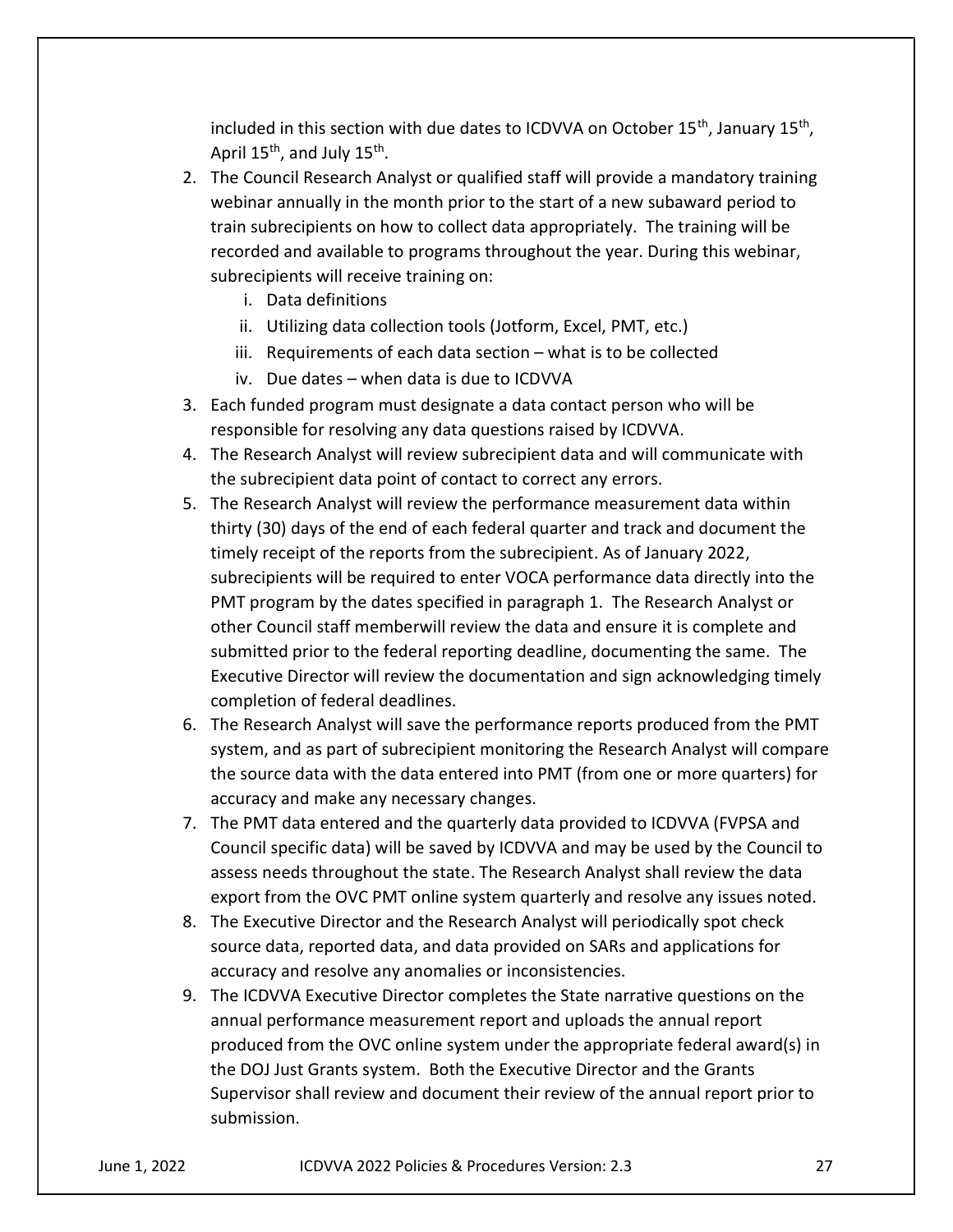# 9. Reimbursement Request Timing and Processing

Adopted: December 6, 2019; Rev. 8/13/21

Federal funds are billable on a cash basis. This means subrecipients will be paid after costs have been incurred and expensed. Requests for reimbursement must be supported with proper documentation and in a format directed by ICDVVA.

Subrecipient budgets are submitted during the application phase and are finalized prior to signing ICDVVA annual subawards. Expenses charged to the subgrant must be allowable under the appropriate funding source (VOCA, FVPSA, State DV Project Fund). ICDVVA reserves discretion over final determination of allowable expenditures. Additionally, subrecipients cannot submit reimbursement requests for items not approved in the final budget, unless a subrecipient has submitted a request using the appropriate ICDVVA form that has been reviewed and approved by ICDVVA Grant Manager(s) and/or Grants Supervisor or Executive Director.

Expense periods and requests for reimbursement shall not exceed forty-five (45) calendar days from the last date of the expense period. If the period exceeds forty-five (45) calendar days, it will be viewed as a non-compliance issue and may be considered in subsequent grant application scoring. ICDVVA reserves the right to deny payment of reimbursements which are submitted late (beyond forty-five calendar days).

The subrecipient shall expend funds awarded only for the purposes and activities covered by the subrecipient's final signed budget and within the guidelines of the funding source. The subrecipient adopts all responsibility for ensuring any ICDVVA funds are used in adherence to funding source guidelines and the subrecipient agrees that funding may be terminated, suspended, reduced, or requested to pay back at any time by ICDVVA if the subrecipient fails to comply with the provisions of ICDVVA, certified assurances, or special terms and conditions contained within the subgrant.

Subrecipients must maintain accurate time/attendance records for positions budgeted in subawards. Subrecipients must also maintain written personnel policies and keep these policies updated.

#### Executive Director Compensation

ICDVVA discourages including Executive Director salary (including hourly wages) as part of a grant application. For subrecipients where staff is limited and Executive Directors provide direct services, reimbursement may be considered and approved, but in no event will ninetyfive percent (95%) or more of Executive Director salary be reimbursed. At least 5% of Executive Director time is spent on fundraising, grant applications, and other non-allowable items, regardless of the size of an organization.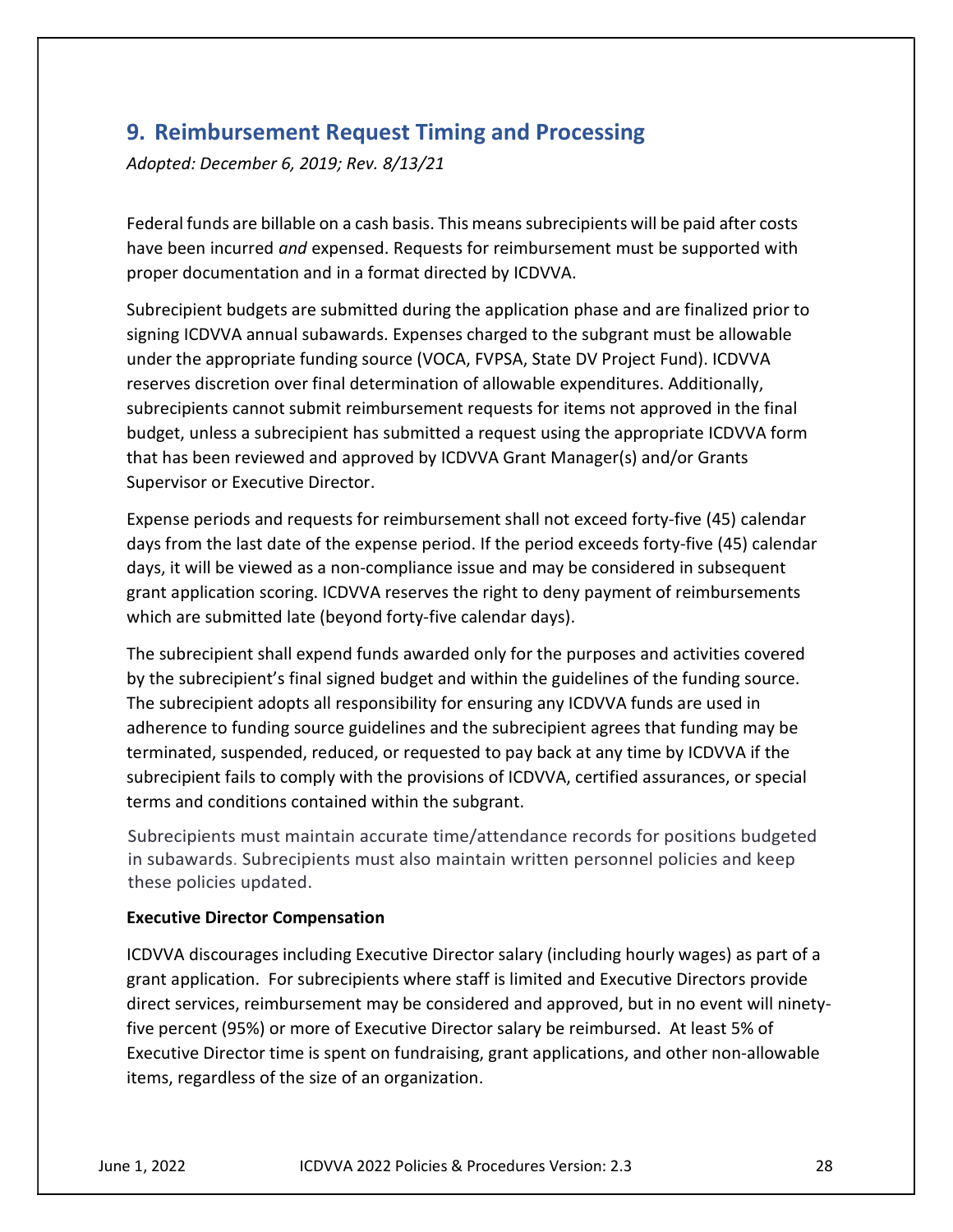#### **Procedure**

- Subrecipients must submit reimbursement requests utilizing the Grant Administration Workbook provided by ICDVVA staff and submissions must be sent to info@icdv.idaho.gov. If the submission contains large files, the files will be uploaded to a shared drive with a link provided by ICDVVA, but an email indicating the submission has been made and the documents uploaded must be sent to info@icdv.idaho.gov. The reimbursements requested must match the final approved budget categories and amounts.
- Accurate time/attendance records must be maintained by subrecipients for all positions budgeted under the subaward. Federal funding requires subrecipients to engage in direct timekeeping and must accurately account for their time spent working on each grant program. This includes salaried positions and any personnel (including volunteers/interns) written into the budget attributed as federal funds or match. Adequate documentation and policies must be maintained within the grant files. Special care should be taken if a position is funded from more than one source.
- Employee must be paid for actual hours worked, not a percentage of the grants\*\* Payroll records should reflect employees' actual work performed. Any payroll records must clearly state "VOCA," "FVPSA," or "State DV," or be easily identified by cost center or code that clearly references the funding source. Salary and fringe costs must be based on actual time worked on ICDVVA grant projects.
- The following must be verifiable for each employee payroll:
	- a. Employee name
	- b. Pay period beginning and end dates
	- c. Funding source
	- d. Hours worked
	- e. Rate of pay
	- f. Fringe benefits calculation
	- g. Total pay must tie out to hours worked by funding source, rate of pay, and fringe benefits
	- h. Date paid for pay period on timesheets
	- i. Employee signature and date
	- j. Manager/supervisor signature and date
	- k. Benefits such as medical and dental insurance paid to/for employees need supporting documentation in the form of invoices showing charges to and proof of payments from subrecipient when these are applicable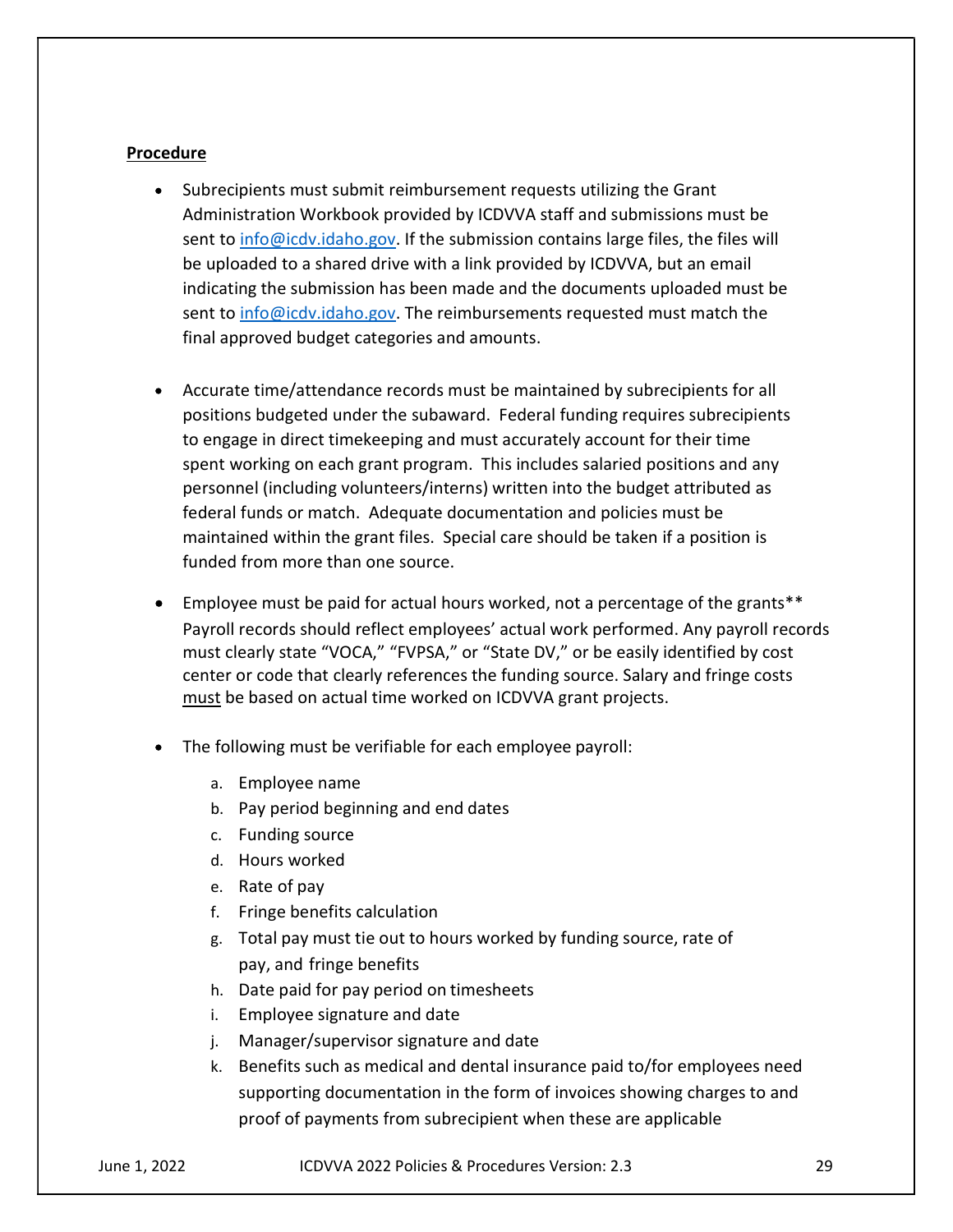- l. Employer taxes and Worker's Compensation cost must be provided for calculations for each employee. Supporting invoices to and proof of payment from subrecipient for Worker's Compensation are required.
- The following operating expenses must be verifiable, and documentation provided within the guidelines below:
	- a. Mileage:
		- i. Mileage must be tracked by employee, not in aggregate
		- ii. Maps demonstrating mileage must be included
		- iii. Mileage to and from work from home is unallowable
	- b. Rent
		- i. A copy of the lease agreement must be included in each subrecipient file
		- ii. An invoice and proof of payment (i.e., check, credit card statement, etc.) must be included to verify total
	- c. Other expenses
		- i. Itemized invoice from vendor
		- ii. Receipt
		- iii. Check number
	- d. Travel
		- i. Unless a subrecipient has submitted a travel policy that has been reviewed and approved by ICDVVA, subrecipients will follow the State of Idaho travel policy. The following items are required:
			- 1. Travel voucher for each employee
			- 2. Receipts for all travel expenditures
			- 3. Maps for mileage
			- 4. Airline receipts
			- 5. Registration receipts
			- 6. Ground transportation receipts
			- 7. Baggage receipts
			- 8. Agenda from the conference

If meals are provided, these must be deducted from the daily per diem.

- After all expenses requested are verified by the Grant Manager, a request for payment is completed on an ICDVVA/DHW cover sheet and signed by the Grant Manager
- The Grants Supervisor or Executive Director spot checks the reimbursement  $\bullet$ request and signs the cover sheet
- The Administrative Assistant scans the reimbursement request and saves it on the S drive to the subrecipient's file
- The Administrative Assistant enters the reimbursement request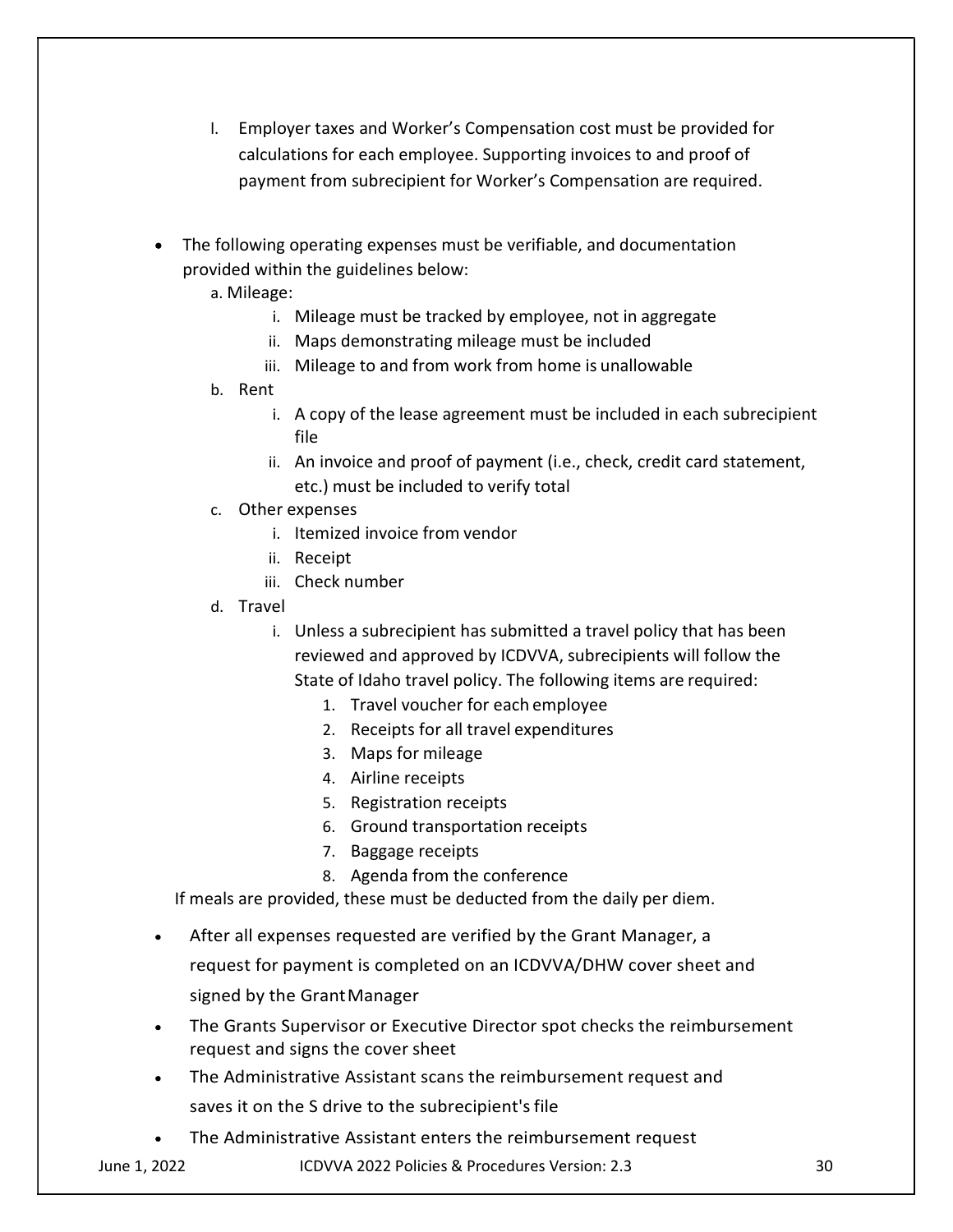- information into the DHW payment system (SharePoint)<br>DHW accounting staff reviews the reimbursement request for<br>proper coding and vendor information and populates the<br>information in Navision DHW accounting staff reviews the reimbursement request for proper coding and vendor information and populates the information into the DHW payment system (SharePoint)<br>DHW accounting staff reviews the reimbursement request for<br>proper coding and vendor information and populates the<br>information in Navision<br>The Grants Supervisor reviews a information into the DHW payment system (SharePoint)<br>DHW accounting staff reviews the reimbursement request for<br>proper coding and vendor information and populates the<br>information in Navision<br>The Grants Supervisor reviews a
- The Grants Supervisor reviews all payments for accurate coding and releases a request for \$10,000 and less for payment
- The Executive Director reviews all payments above \$10,000 as an approver in Navision or the applicable financial program and releases said request for payment
- The State Controller's Office issues payment to the subrecipient  $\bullet$
- If adjustments/revisions to the original approved budget need to be made, an ICDVVA budget adjustment request must be submitted for approval prior to making a reimbursement request.
- Financial reports are due on a quarterly basis from each subgrantee. They are reviewed to verify correct budget, current quarter expenditures, prior expenditures ending balance, and match amounts. Upon verification, these reports and match backup documentation are placed in the program file.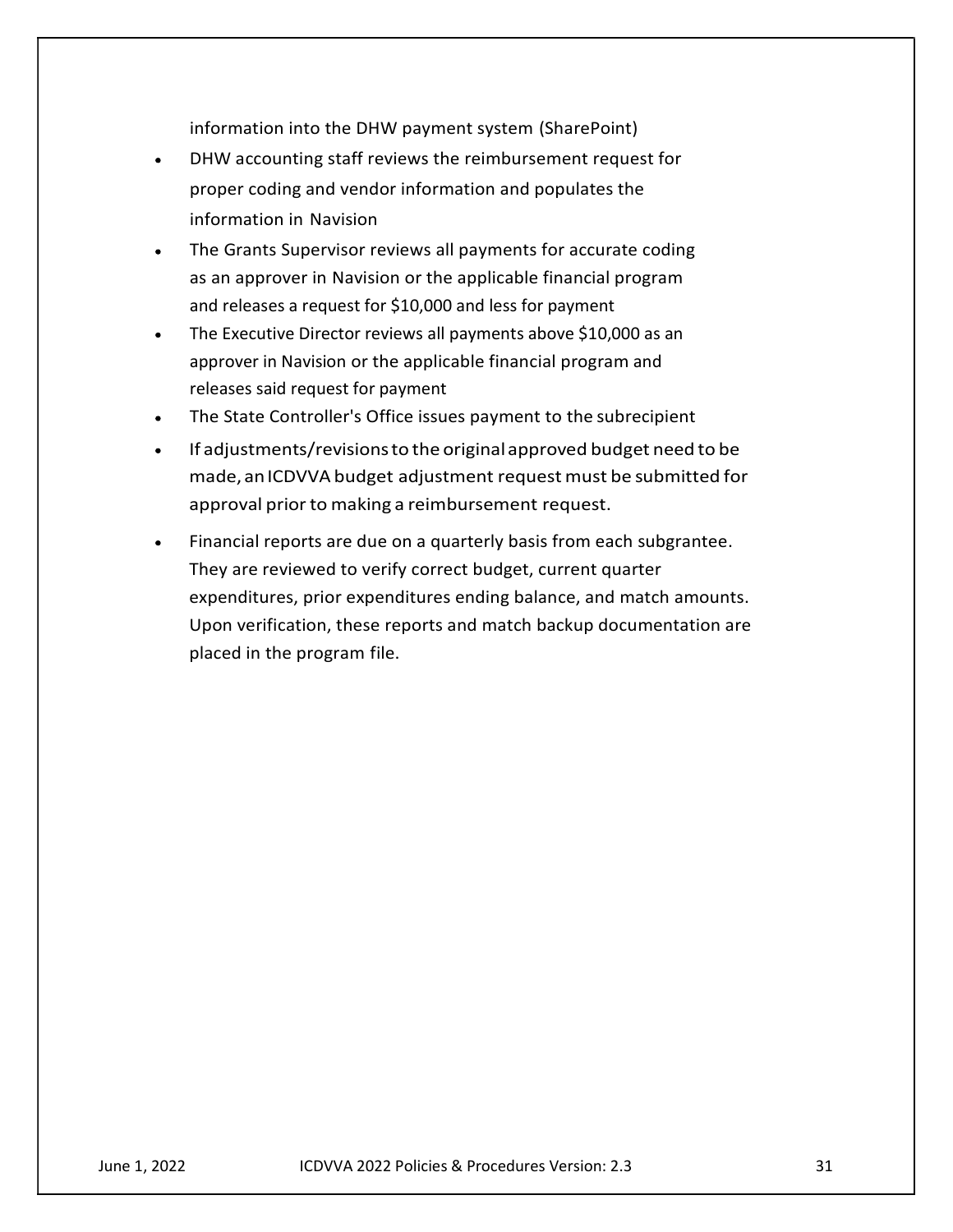# 10. Subgrant Award Reports (SAR)

Approval Date: December 6, 2019; Rev. 8/13/21; Rev. 12/3/2021

Office for Victims of Crime requires a Subgrant Award Report be submitted to OVC through the PMT automated system for each subrecipient of the VOCA victim assistance funds within ninety (90) days of the subaward's start date.

## Policy

Subrecipients will be required through the ICDVVA subaward contract to enter SAR data into the Department of Justice automated system and a method specified by the Research Analyst. Subrecipients will receive training from ICDVVA on the information that will be required to be submitted in the SAR. The ICDVVA Research Analyst will ensure subrecipients timely enter SAR information related to each new grant year. Subrecipients that have not timely entered SAR data at this time will be notified in writing by the Research Analyst that the report is overdue. Failure to comply with the requirement will be considered a grant compliance issue.

## Notification and Compliance

- The application will state that subrecipients will submit a Subgrant Award Report within 60 days of the subaward date
- The notice of award will state in the special conditions that the subrecipient will submit the Subgrant Award Report.
- The subrecipient agreement (subaward contract) outlines required reports and due dates corresponding with each report. The SAR will be included in the report section of the agreement.
- The Research Analyst and/or the Grant Managers will provide a mandatory training webinar annually that will include a section on how to complete the SAR and due date.
- The Research Analyst will check the PMT system annually at least ten (10) days before the federal deadline to check SAR status for designated subrecipients. Subrecipients that have not completed the SAR will receive a reminder email from the Research Analyst to complete the SAR.
- The Research Analyst will review the SAR and will communicate any irregularities with subrecipients to correct the same before the federal deadline.
- A copy of the SAR report will be saved in the subrecipient's file maintained by the Council.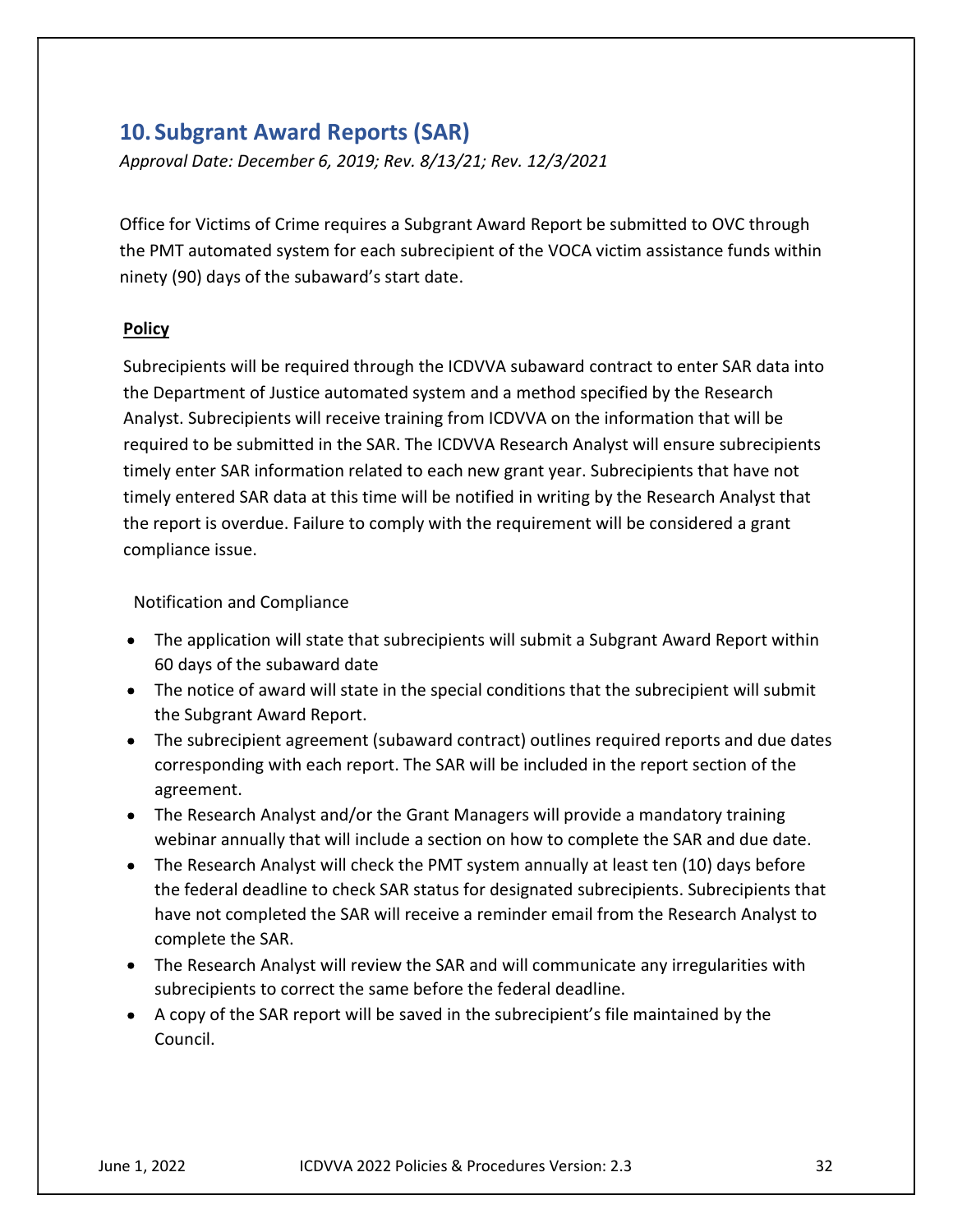# **Training**

ICDVVA's Research Analyst will conduct an annual mandatory training webinar for subrecipients prior to the grant commencement date. During this webinar, subrecipients will receive SAR training on:

- Special condition language
- Accessing the automated system
- Information required in the SAR
- Due date
- Compliance with the special conditions.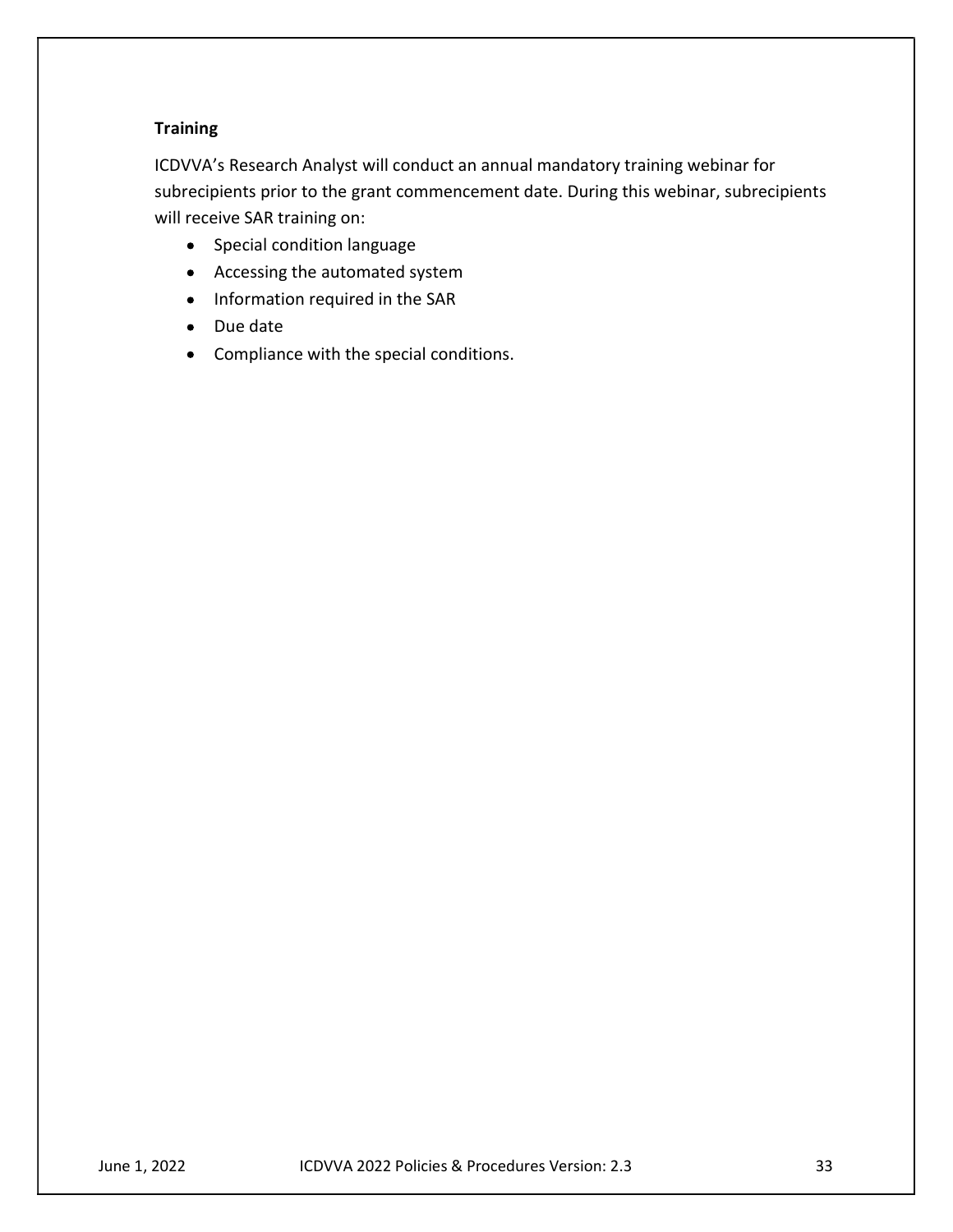# 11. Single Audit Requirement Compliance

# Approval date: March 6, 2020; Rev. 8/13/21 **Policy**

The Idaho Council on Domestic Violence and Victim Assistance is required to review organizations expending \$750,000 or more in federal funds during the organization's fiscal year to monitor qualifying organizations' single audits.

The ICDVVA application will ask in the Financial section: Does the organization expend \$750,000 or more in federal funds during the organization's fiscal year? The subrecipient will also identify their fiscal year end date and audit contact information on the application.

## **Procedure**

- 1. The Grants Supervisor will annually use application data to determine when single audits are due from each subrecipient that expends \$750,000 or more in federal funds during their organization's fiscal year. The organization's fiscal year and other pertinent information will be maintained by the Grant Manager.
- 2. The Grants Supervisor shall maintain a spreadsheet showing which subrecipients are required to have a single audit and shall annually download copies of the audits and retain the most recent for funded programs in ICDVVA files.
- 3. During the course of monitoring, Grant Managers will check that the subrecipient has submitted with the Federal Audit Clearinghouse or follow up for assurance they have not met threshold. The Grant Manager will ask the CFO or equivalent officer to provide a certification that they have not met the threshold during the desk or onsite monitoring.
- 4. The Grants Supervisor will review audit information monthly in order to determine when the single audit reports are expected. The Grants Supervisor will track the receipt of single audit reports and make requests for these reports if they are not received by the date required.
- 5. Once a copy of the single audit is received, the Grants Supervisor will review the report and make a note of any audit findings and determine whether or not any management decisions (pursuant to  $CFR \S 200.521$ ) are required. The report will be saved to the subrecipient file and the ICDVVA single audits folder.
- 6. If the subrecipient has audit findings, the Grants Supervisor will send the audit findings to the Executive Director. The Grants Supervisor and Council Executive Director will follow up with the subrecipient's Executive Director to obtain copies of the subrecipient's corrective action plan and completion documents for the single audit and issue any required management decision.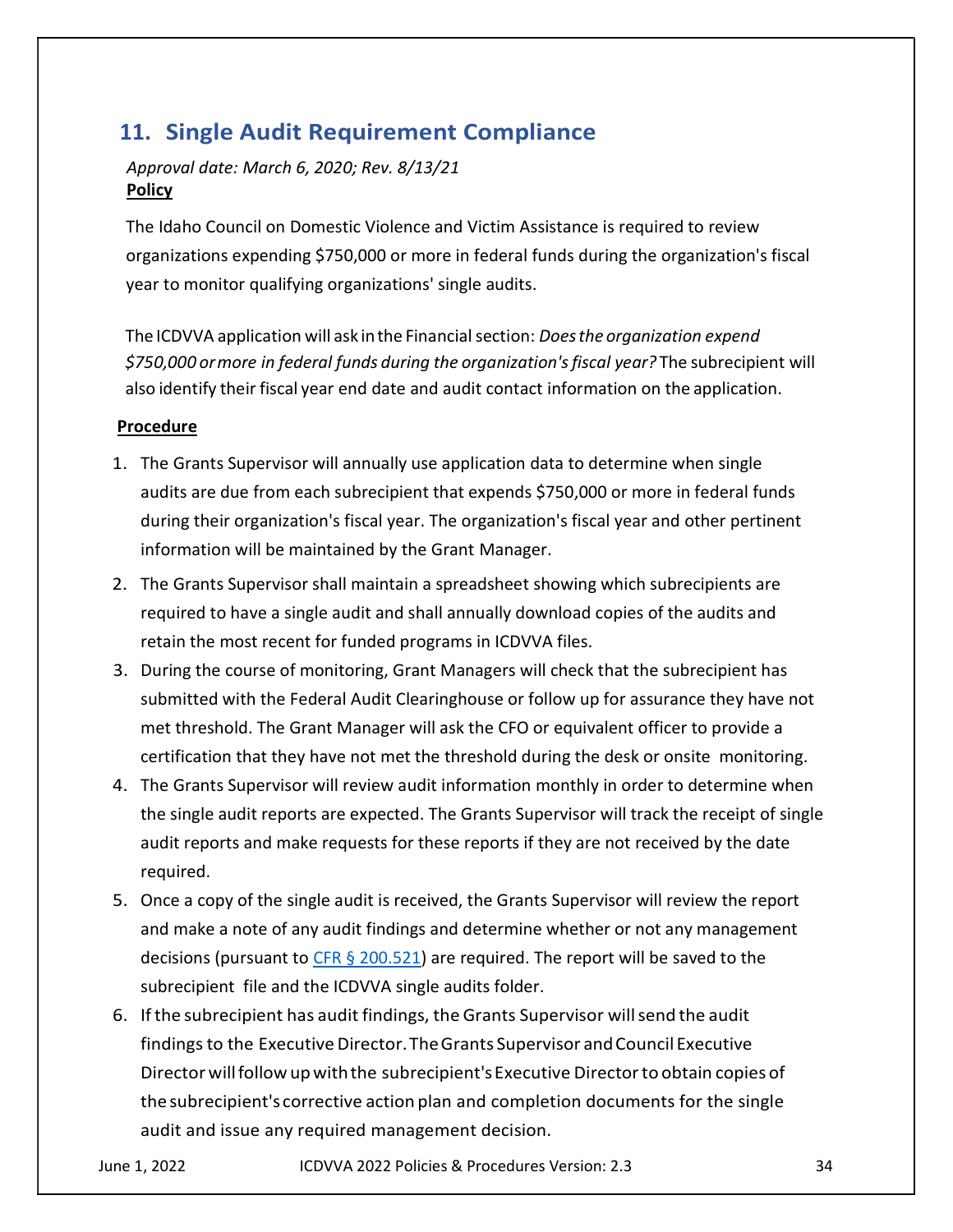# 12. Subrecipient Eligibility Verification

Adopted: 2019; Rev. 8/13/2021 and 12/3/2021

The Idaho Council on Domestic Violence and Victim Assistance (ICDVVA) has developed policy and procedure to ensure subrecipients receiving VOCA, FVPSA, and State DV funding meet eligibility criteria.

- 1) VOCA criteria (per 2 CFR § 94.111-94.113) include:
	- a. Being operated by a public agency or nonprofit organization that provides services to victims of crime;
	- b. Demonstrating effective victim services with financial support from non-VOCA funding; and;
	- c. Using volunteers to provide crime victim services.
- 2) FVPSA recipients (per  $45$  CFR  $\S$  1370.1) must be one of the following:
	- a. A local public agency, or a nonprofit private organization (including faith-based and charitable organizations, community-based organizations, tribal organizations, and voluntary associations), that assists victims of family violence, domestic violence, or dating violence, and their dependents, and has a documented history of effective work concerning family violence, domestic violence, or dating violence; or
	- b. A partnership of 2 or more agencies or organizations that includes
		- i. an agency or organization described in paragraph (1); and
		- ii. an agency or organization that has a demonstrated history of serving populations in their communities, including providing culturally appropriate services.
- 3) To be eligible for State DV funds (per I.C. § 39-5210), a program must provide a safe house or refuge and a crisis line. Other services which may be provided include, but are not limited to:
	- i. Counseling;
	- ii. Educational services for community awareness, for prevention of domestic violence and for the care, treatment and rehabilitation of parties to domestic violence;
	- iii. Support groups;
	- iv. Assistance in obtaining legal, medical, psychological or vocational services.

June 1, 2022 ICDVVA 2022 Policies & Procedures Version: 2.3 35 During the annual award and application review period, ICDVVA staff will utilize a Funding Eligibility Checklist to review and ensure applicants are eligible to receive Council funding. Applications from ineligible applicants will not be considered for funding. The eligibility checklist for each subrecipient will be signed by the Grants Supervisor or Executive Director and filed on the ICDVVA server along with a copy of the applicant's SAM registration. Prior to amending any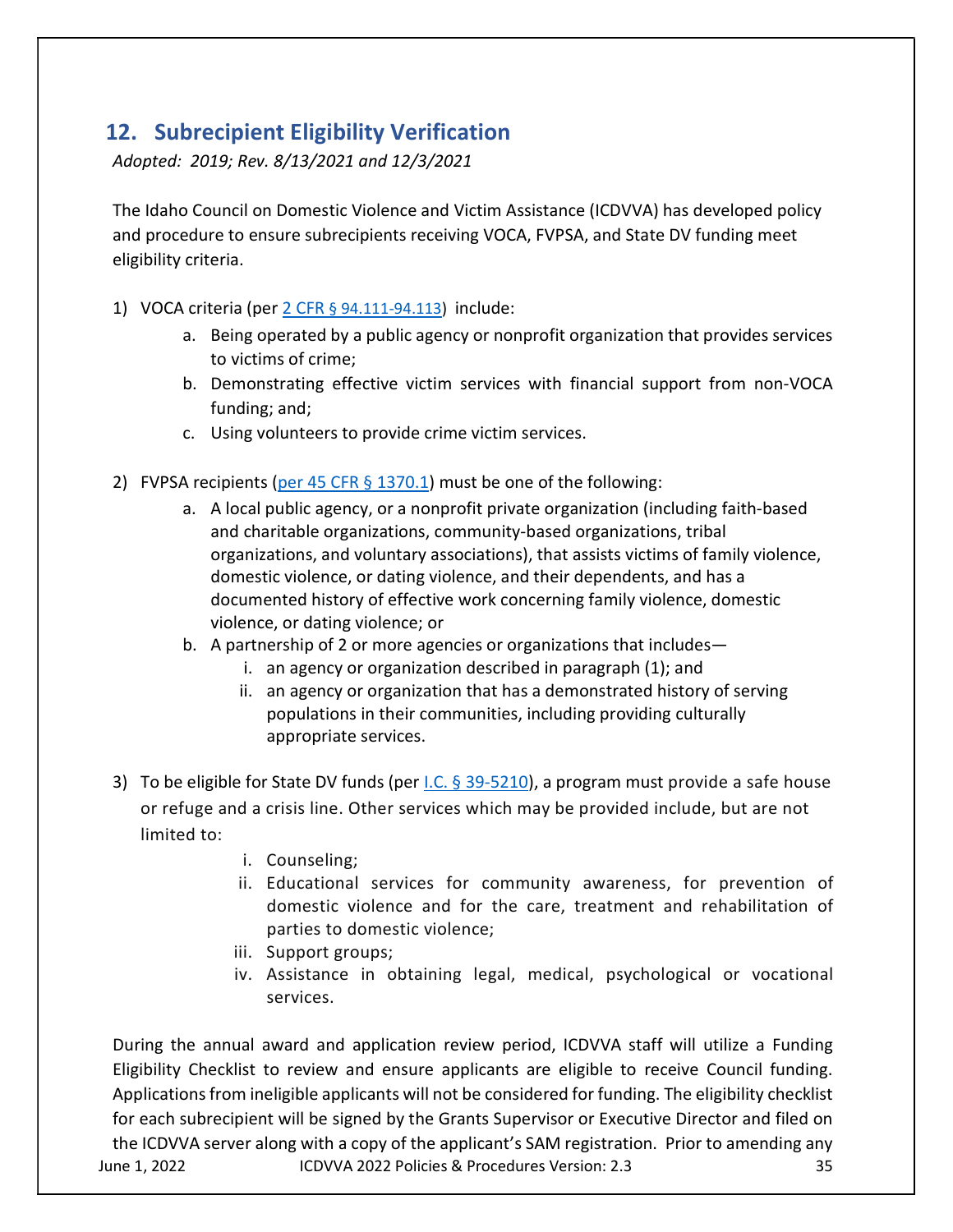subaward to add VOCA or FVPSA funding beyond the initial award amount, ICDVVA staff will review the SAM registration status of the subrecipient and ensure that it remains current.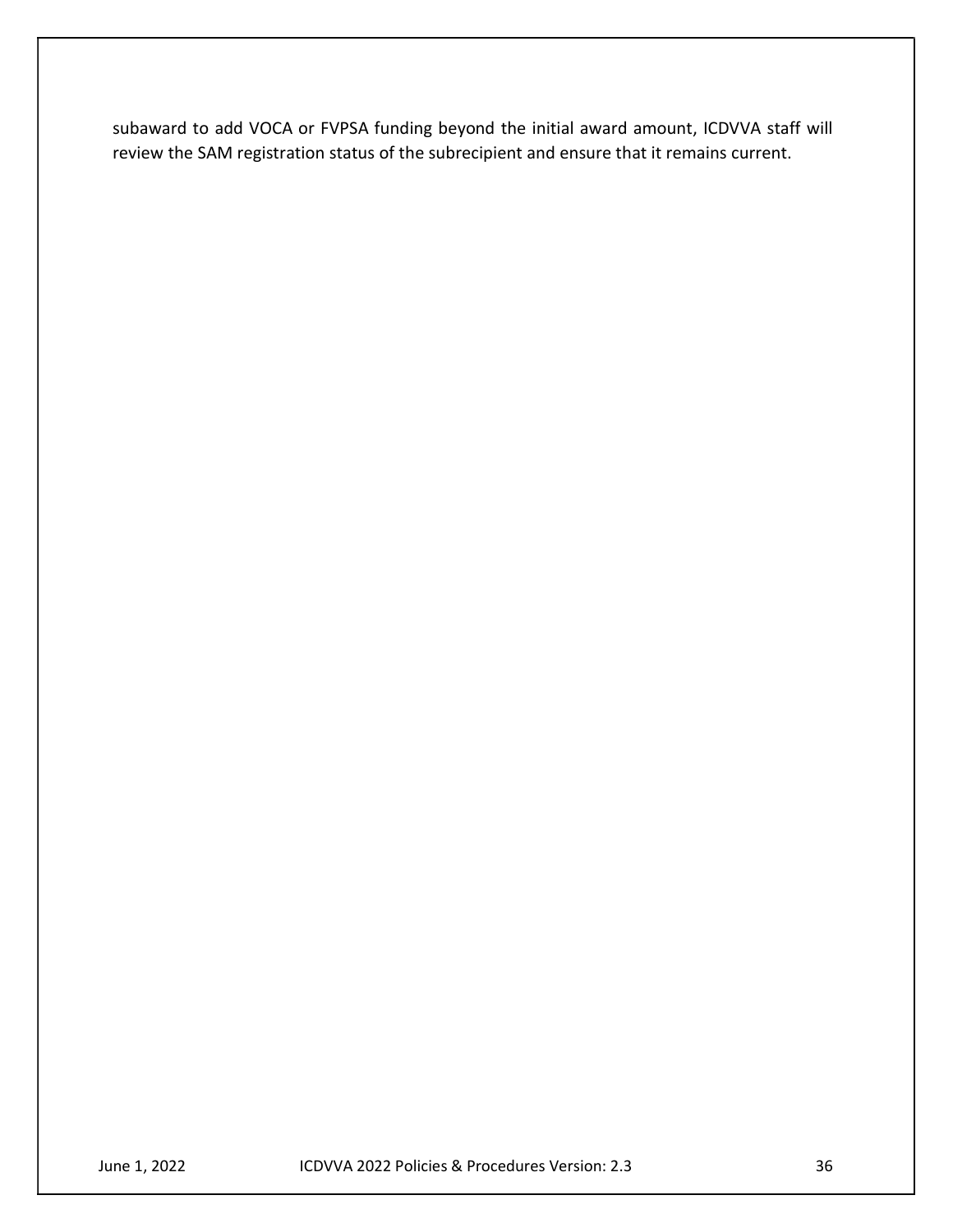# 13. Subrecipient Monitoring Policy and Procedures

Rev. 8/13/2021 & 12/3/2021

The Idaho Council on Domestic Violence and Victim Assistance (ICDVVA) will conduct subrecipient monitoring through desk reviews and site visits as defined in this policy. The goal of monitoring activities is to ensure services for Idaho survivors of crime are delivered with integrity and in accordance with grant regulations.

It is the responsibility of ICDVVA to monitor the performance and expenditures of subrecipients to ensure that goals and objectives are achieved, and that funds are used for authorized purposes, as well as to confirm compliance with applicable laws, regulations, and other program funding requirements. These regulations and requirements are outlined in the Notice of Award (NOA) of the federal grant and detailed in the subgrant scope of work and contract. Reviews further inform the ICDVVA staff where the subrecipients may require technical assistance to comply fully with grant requirements.

In the event that travel for onsite monitoring is impractical due to a declared state of emergency or other uncontrollable circumstance as determined by ICDVVA, ICDVVA has the discretion to postpone site visits until such time as travel is once again allowed, or an Enhanced Desk Review (EDR) may be performed. EDRs are not the preferred method of compliance monitoring and should only be employed in case of extraordinary circumstances that restrict agency travel.

# Monitoring Standards and Procedures

Under the following performance standards, every program funded by ICDVVA will be monitored by staff at a minimum of every two years.

Monitoring is conducted to: 1) monitor a subgrantee's compliance with state and federal rules & regulations, fiscal management, data reporting and organizational structure; 2) provide training and technical assistance; and 3) ensure that ICDVVA staff has a clear understanding of the delivery of victim services in the state and a working relationship with the service providers.

Grant Managers are responsible for completion of monitoring activities and may be assisted by additional ICDVVA personnel as needed.

At the start of each fiscal year, the Grant Managers will create a proposed schedule for monitoring subrecipients. The Grants Supervisor will review the schedule to ensure compliance with monitoring requirements and forward a recommended schedule to the Executive Director for approval. At each quarterly Council meeting, the Grants Supervisor will review the monitoring schedule and progress toward completion.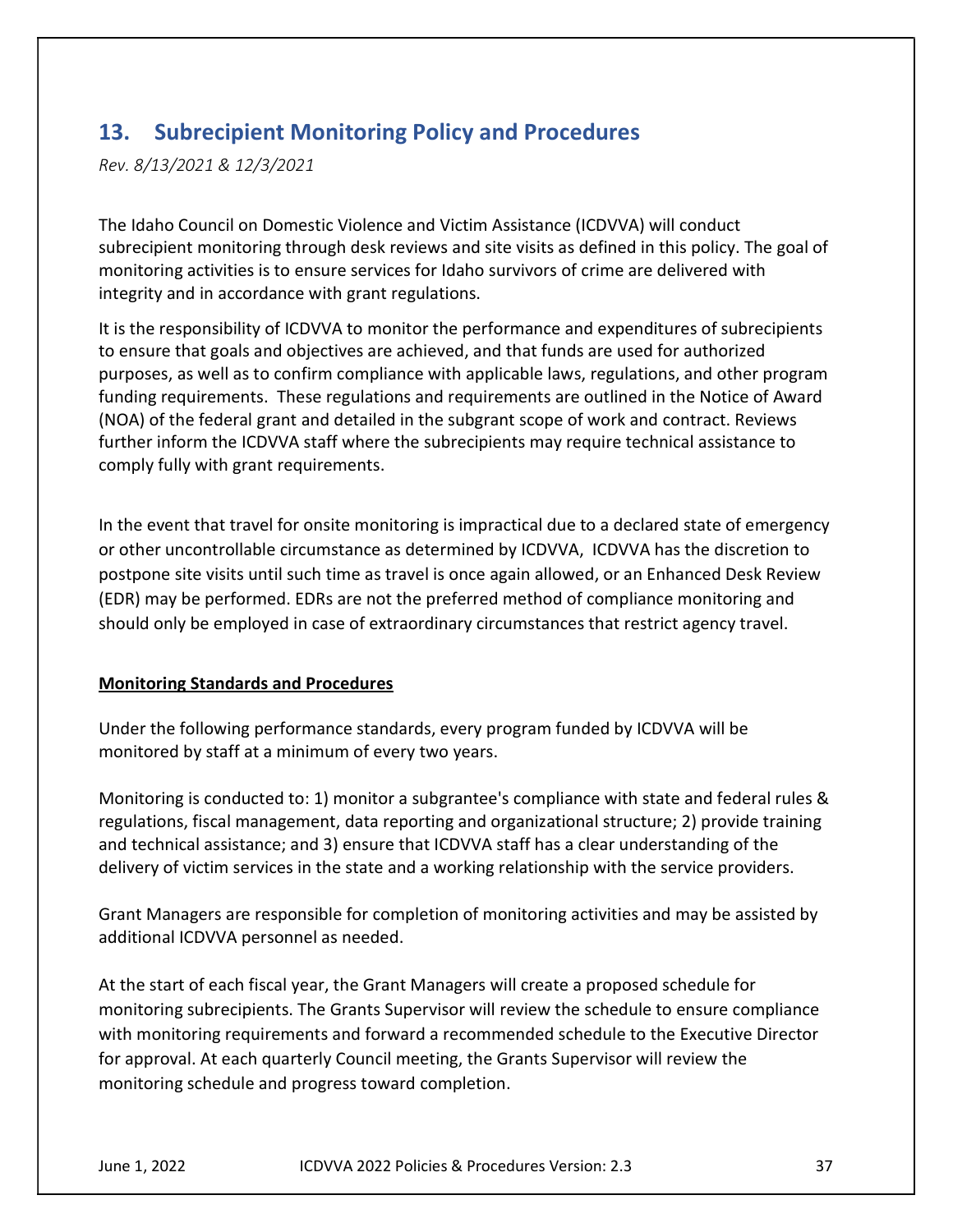## Monitoring Intervals

- Monthly: Reimbursement requests are reviewed and approved as received.
- Quarterly: Fiscal monitoring and match review will be conducted quarterly. Any discrepancies will be addressed with the subrecipient.
- **Every Two Years: Programmatic monitoring, either onsite or remote.**

Events that may precipitate more frequent monitoring include but are not limited to:

- Sudden change in leadership or key funded staff
- Complaints of waste, fraud or abuse
- Complaints from clients
- Complaints from subrecipient board
- Uniformly inaccurate or sudden change in quality of reimbursement requests
- Problems with accuracy of required data reporting

## Standards for Programmatic Monitoring include, but are not limited to:

- Policies and procedures governing program services, including confidentiality
- Office of Civil Rights requirements
- Current certifications and licensure as necessary
- Current Employer Liability and Workers Compensation Insurance
- Other such programmatic materials as ICDVVA staff may request
- **Review of all programmatic reporting for the review period**
- Interview with subrecipient staff

## Standards for Financial Monitoring include, but are not limited to:

- Assessment of submitted documentation from subrecipient. Documentation includes, but is not limited to:
	- o Expense Ledger
	- o Personnel documentation (timesheets, payroll remittance, benefits, etc.)
	- o Receipts and cancelled checks for purchases
	- o Mileage logs
	- o Travel receipts
	- o Documentation of value of donated goods/materials/items
	- $\circ$  Equipment log / property records for items purchased with grant funds
	- o Other such financial documentation as ICDVVA staff may request
- Review of all financial reporting for the review period
- Most recent single audit, if applicable
- Interview with subrecipient staff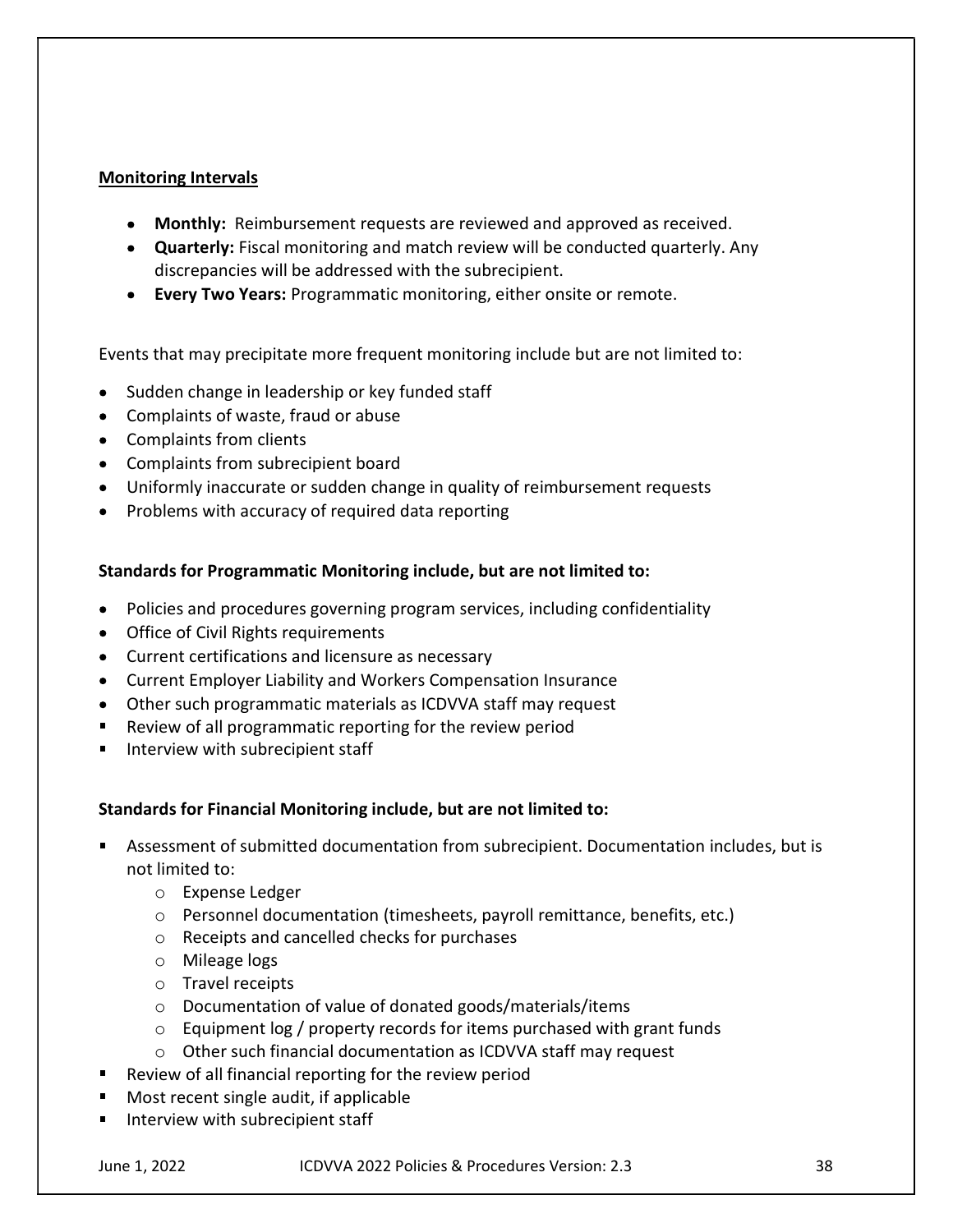#### Procedures for both onsite and remote monitoring are as follows:

- The Grant Manager will notify the subrecipient of the scheduled monitoring via email no less than thirty (30) calendar days prior to the scheduled visit. Subrecipients will receive a documents checklist and pre-review workbook with the notification.
- All requested documents and the pre-review workbook must be submitted to ICDVVA in advance of the scheduled monitoring.
- The Research Analyst will review a quarter of data reporting with the subrecipient to verify how the data was collected and the accuracy of the data reported for each ICDVVA grant source
- The Grant Manager reviews all documents and the pre-review workbook and completes a Monitoring Workbook to indicate compliance/non-compliance with monitoring criteria prior to the monitoring meeting.
- During the meeting, the Grant Manager interviews the subgrantee's designated grant project director and any grant project staff for additional information/clarifications on monitoring documents.
- Following the meeting, the Grant Manager prepares a Monitoring Report which includes any findings, concerns, or recommendations and due dates for specific items that require corrective action.
- The Monitoring Report is reviewed and signed by the ICDVVA Grants Supervisor. If the report contains findings, the Executive Director will also sign the report.
- **The Monitoring Report is sent to the subrecipient. Reports with findings are also sent to the** chair of the subrecipient's Board of Directors.
- Within fourteen (14) days, the subrecipient must sign to acknowledge receipt of the report, agree or disagree with the items included in the report, provide their corrective action plan for any findings or concerns, and return the completed and signed report to the Grant Manager.
- Satisfactory resolution of corrective active items will adhere to the following schedule:
	- $\circ$  All findings must be resolved with satisfactory documentation provided to ICDVVA within thirty (30) days after ICDVVA receipt of the corrective action plan.
	- $\circ$  All concerns must be resolved with satisfactory documentation provided to ICDVVA within six (6) months after ICDVVA receipt of the corrective action plan.
- **Upon satisfactory resolution of corrective action items, the Grant Manager will draft a letter** of monitoring completion for signature as follows:
	- $\circ$  Grant Supervisor will sign letters of completion when no findings were included in the corrective action plan.
	- o Executive Director will sign letters of completion if findings were included in the corrective action plan.
- The Grant Manager will deliver the completion letter electronically to the subrecipient.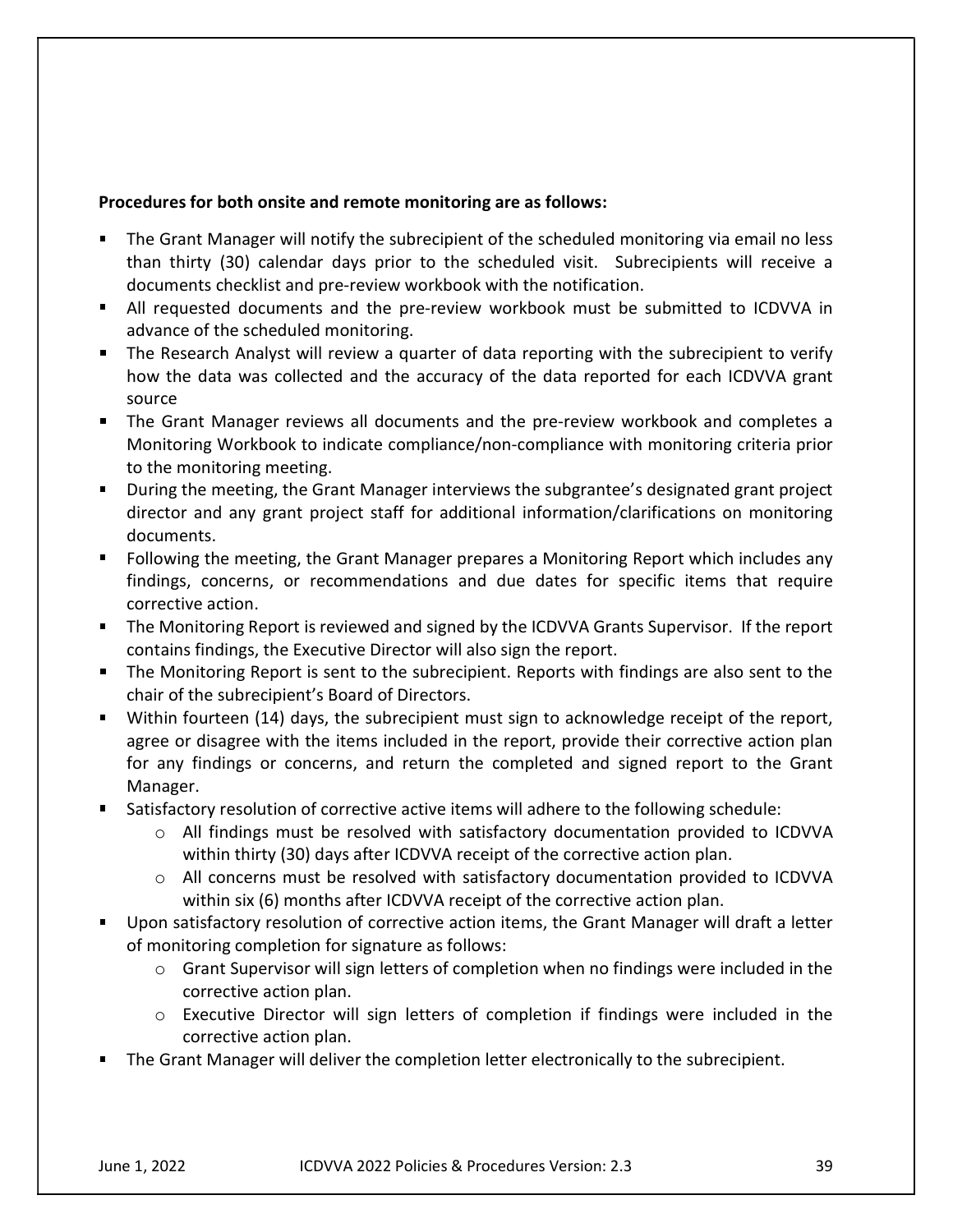# 14. VOCA Match Waiver Policy & Procedure

Adopted: March 19, 2020; Revised 8/13/2021

## Introduction & Background

VOCA recipients are required to provide a 20% match share of the overall requested budget (28 CFR 94.118) unless a Waiver of Match has been approved. Match requirements may be waived for programs that can provide documentation of need as outlined in 28 CFR 94.118(b)(3) of the VOCA Victim Assistance Final Program Guidelines or as otherwise outlined herein.

Effective July 01, 2019, The Office of Victims of Crime (OVC) will no longer require OVC prior approval of VOCA subrecipient full or partial match waivers. VOCA match waivers will be approved by the State Administering Agency, the Idaho Council on Domestic Violence and Victim Assistance ("Council"). Effective July 22, 2021, The VOCA Fix to Sustain the Crime Victims Fund Act of 2021 was enacted. Section 3, Waiver of Matching Requirement, provides that each state must establish and make public a policy regarding match waivers, and that beginning on the date a national emergency is declared with respect to a pandemic and ending one year after the expiration of such national emergency, match waivers shall be issued for all eligible programs to waive the VOCA match requirements in their entirety.

The Council has developed policy and procedure to be used as a guide for approving VOCA match waivers. If this policy changes, the Council will submit the revised policy to OVC within thirty (30) calendar days of the changes to this policy.

## Guidance

Determining need for a waiver typically considers factors such as:

- Availability (or lack of availability) of local resources;
- Annual budget changes;
- Past ability or inability to provide match;
- Whether the funding is for new (additional activities requiring additional match) versus continuing activities where match is already provided; and
- Extenuating circumstances such as a natural disaster, public health crisis, national emergency, or other extreme circumstance that is out of the subrecipient's control.

Match requirements are automatically waived for subrecipients that are federally recognized American Indian or Alaska Native tribes, or projects that operate on tribal lands, and there is no need to submit a waiver request.

Projects funded in previous project periods (prior subaward agreements) are expected to provide the same level of match as in the previous project period.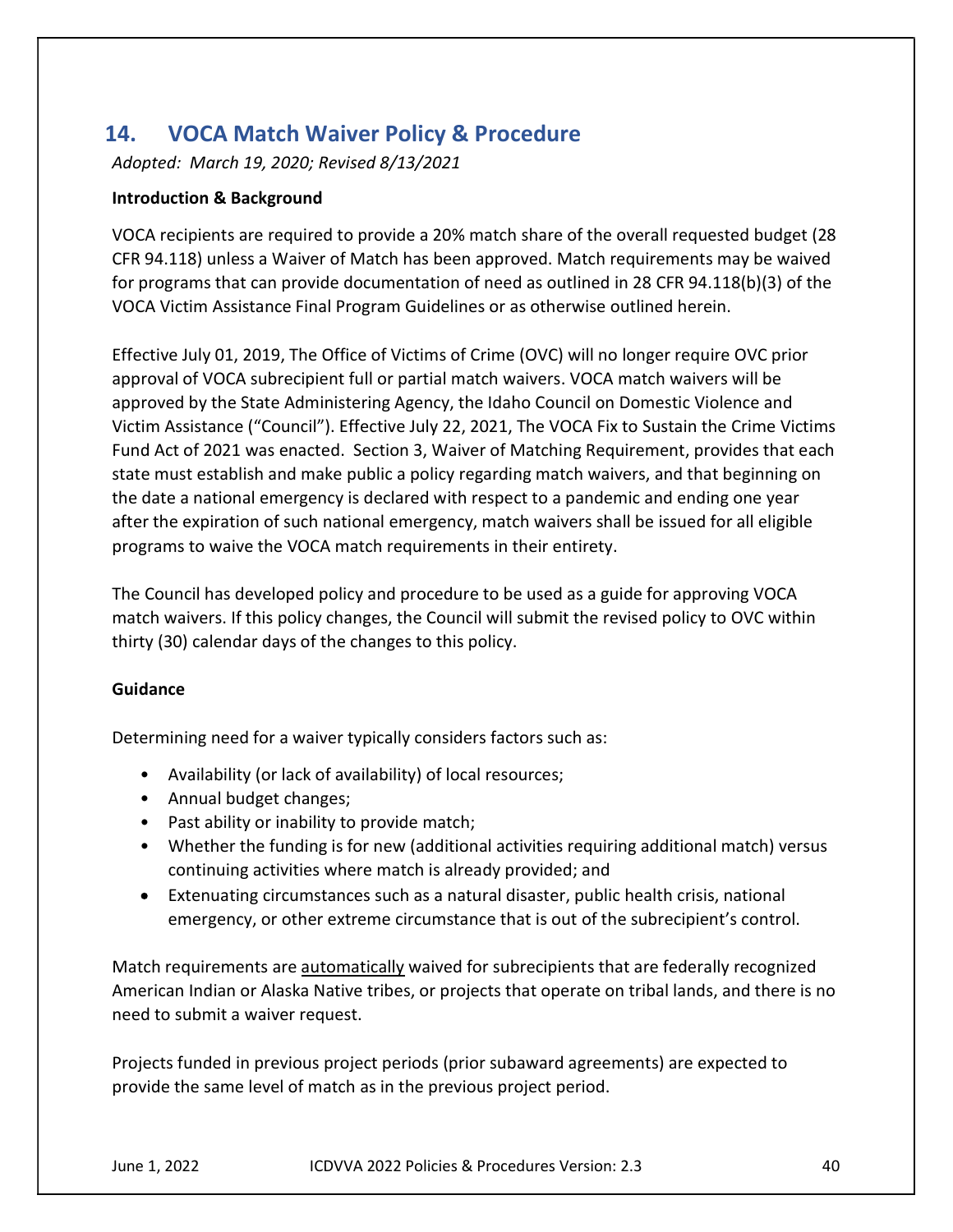#### Manner for Requesting a Match Waiver:

ICDVVA shall provide a match waiver form (or link to a web-based form) on its website at www.icdv.idaho.gov. Subrecipients must submit the form to ICDVVA as directed on the website.

#### Criteria Used to Determine Eligibility for a Match Waiver:

1. Is the subrecipient requesting a match waiver for a subaward which commences on or after July 1, 2021 and within one year of the end of a declared pandemic related national emergency?

If yes, the subrecipient is eligible for a waiver of all VOCA match requirements for the duration of the grant term.

Effective July 22, 2021, if a national emergency has been declared with respect to a pandemic under the National Emergencies Act (50 U.S.C. 1601 et. seq.), then waivers shall be issued for all eligible subrecipients, beginning on the date such national emergency is declared and ending one year after the date such national emergency ends. (Proclamation 9994, issued March 13, 2020, declared a national emergency related to the COVID-19 pandemic, which remains in effect as of August 13, 2021.)

- 2. If no, then the following criteria shall be evaluated to determine eligibility:
	- a) Is the request being made at least forty-five (45) days before the end of the subaward period? If yes, the following applies, if not, see paragraph 3 below.
	- b) Does the request specify whether it is a full/complete waiver request and if partial, specify the percentage waiver being requested and the basis therefore?
	- c) Does the request clearly explain why the waiver is reasonably necessary and clarify the need for increased funding;
	- d) Does the request clearly indicate/describe the hardship and/or type of circumstances that will reasonably hinder the program's ability to provide the required level of match;
	- e) Does the request outline the issues related to the project's lack of resources (i.e., volunteers, other funding, in-kind donations);
	- f) Does the request address what methods the organization has used to consider all possible options for meeting the match requirements;
	- g) Does the request indicate if a match waiver is approved, whether the organization anticipates this is a one-time request, or are there extenuating circumstances that will likely require a waiver request next year;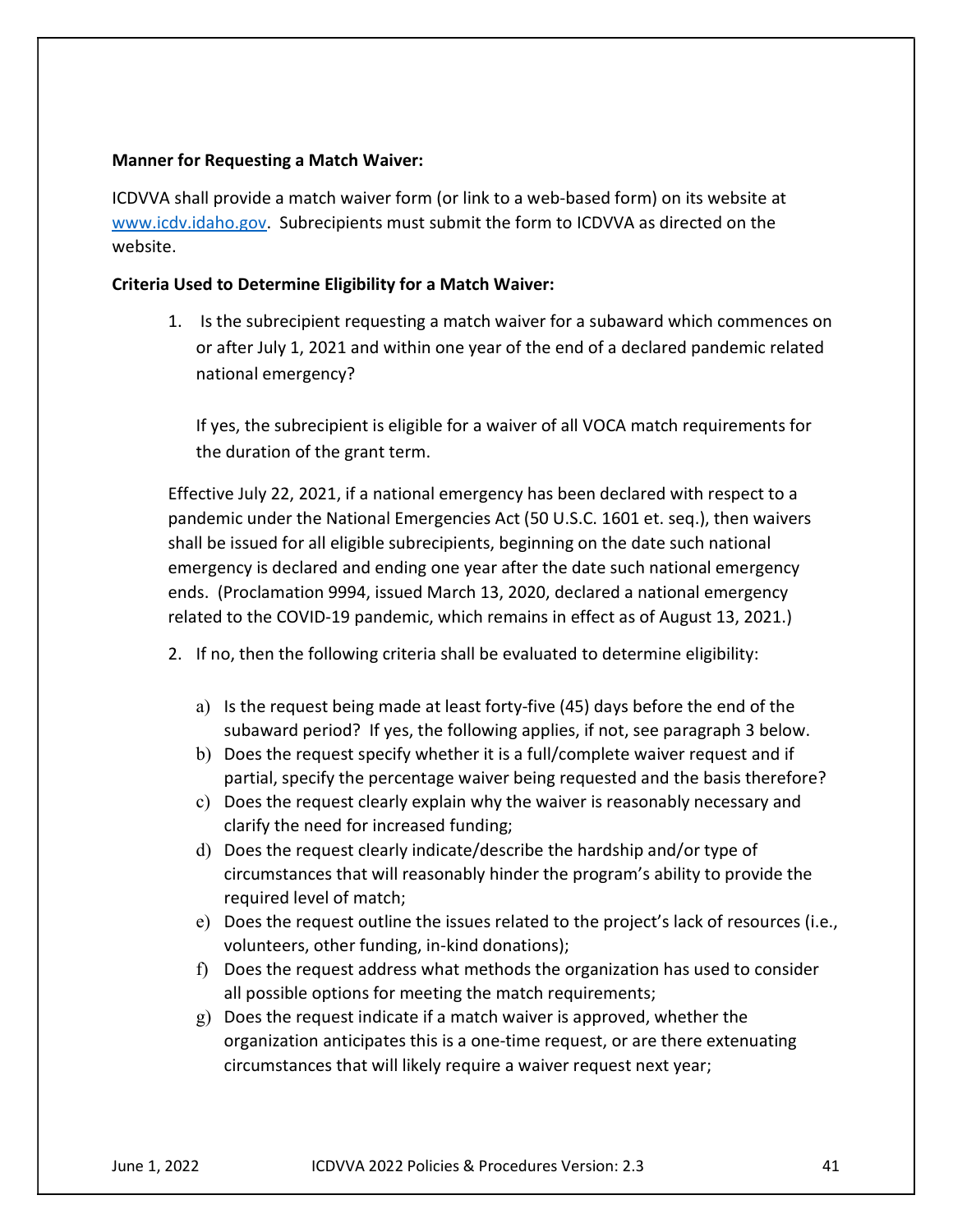- h) Does the request explain how the denial of a match waiver would impact the VOCA project;
- i) Does the request advise whether the program would have to decline all or part of the grant award if a match waiver is not granted;
- j) Does the request outline what steps the organization plans to take in order to be able to meet the match requirement in the future?
- 3. If paragraph 1 does not apply and the waiver request is being made less than fortyfive (45) days before the end of the subaward period, the subrecipient must include in the request:
	- a. At least one compelling reason that the match waiver request could not have been made earlier, and
	- b. Details regarding the amount available towards match at the time of the request and the date and means by which the fact that match could not be met first became known to the subrecipient Executive Director, Financial Officer, and Point of Contact.

# Process for Match Waiver Determination and Notice of Decision:

Requests made pursuant to a declared national emergency as set forth in paragraph 1 of the eligibility criteria above shall be approved and signed by the Grants Supervisor or Executive Director within ten (10) business days, with a copy provided to the requesting subrecipient by ICDVVA staff within five (5) business days of approval.

Requests made pursuant to paragraph 2 of the eligibility criteria above shall be reviewed and acted upon as follows:

- 1) The Grant Manager or Grants Supervisor shall, within fourteen (14) business days of receipt of the request. review and make a recommendation of approval, denial, or partial approval (specifying percentage recommended to be waived), considering the following:
	- $\bullet$ How is the grant currently being matched? Consider past ability to provide match. (NOTE – OVC generally expects subrecipients to provide at least the same dollar amount of match it provided during the grant year immediately preceding the year of the waiver request unless changes in circumstances justify a lower amount.)
	- What circumstances exist that impede the organization's ability to partially or  $\bullet$ fully match the VOCA grant funds requested? (i.e., local resource restraints of a rural community with limited local funding availability or volunteer capacity)
	- What are the practical and/or logistical obstacles to providing match (i.e., public agencies that do not engage in private fundraising and may have limitations on soliciting contributions).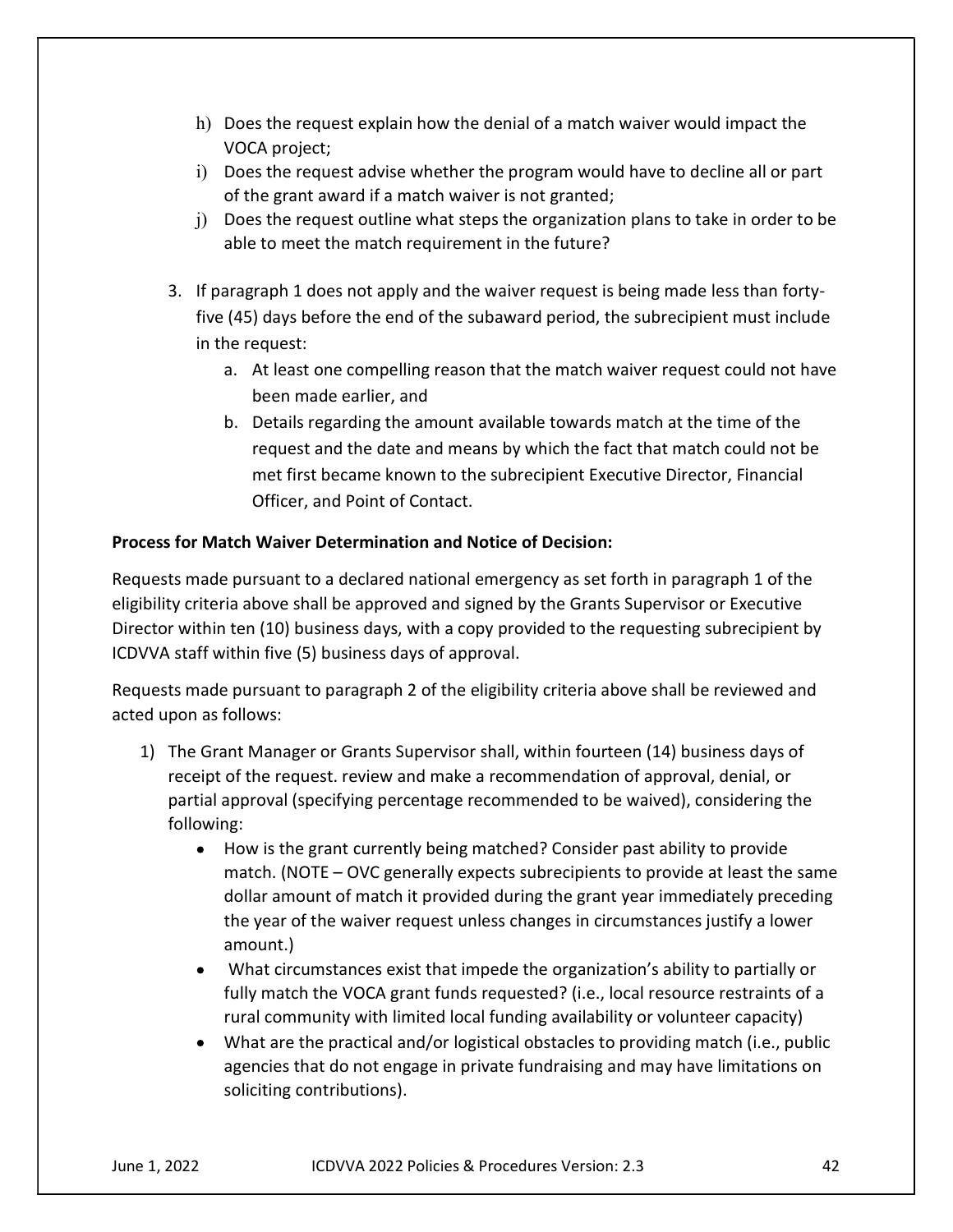- Has there been an increase to the VOCA funding where local funding availability has not increased to the same degree?
- Has the organization considered all possible options for meeting the match with in-kind and cash sources that are not being used as match on another federal grant? If so, what methods has the organization used to consider all possible options for meeting the match requirements?
- What steps does the organization plan to take in order to be able to meet the match requirement in the future?
- $\bullet$  If a match waiver is approved, does the organization anticipate this is a one-time request or are there circumstances that will require a waiver request next year?
- How would the denial of a match waiver impact the VOCA funded project?
- Would the program have to decline all or part of the grant award if a match waiver is not granted?
- How has ICDVVA handled similar waiver requests during the same grant period?
- 2) The recommendation shall be provided to the Grants Supervisor and the Executive Director no later than fifteen (15) business days after receipt of the request, and shall include:
	- Program information including a brief description of the project/services provided by the applicant;
	- Justification for Approval or Denial of the waiver, including what factors from the preceding list support the recommendation; and
	- The scope of the waiver including the waiver dollar and percentage amount. NOTE – though a dollar amount is calculated, the Grant Manager's actual Recommended Match Waiver is a percentage of the applicant's total project cost. Upon award, the Approved Match Waiver is a fixed percentage that will be applied should the project budget change.
- 3) The Executive Director shall review the recommendation and make a final determination as to the waiver request, including the percentage if the request is partial, within ten (10) business days after receipt of the recommendation. The Director shall specify in writing any reason for deviating from the recommendation and shall sign and date the final decision.
- 4) ICDVVA staff will notify the subrecipient of the final decision via email within five (5) business days

Requests made pursuant to paragraph 3 of the eligibility criteria above shall be reviewed and acted upon as follows:

1) The Grant Manager or Grants Supervisor shall immediately provide the request to the Executive Director and discuss whether good cause exists for consideration of the request so close to the end of the grant term, taking into account the representations of the subrecipient during the grant term regarding the ability to meet match and the quarterly match reports provided. The Executive Director will determine within three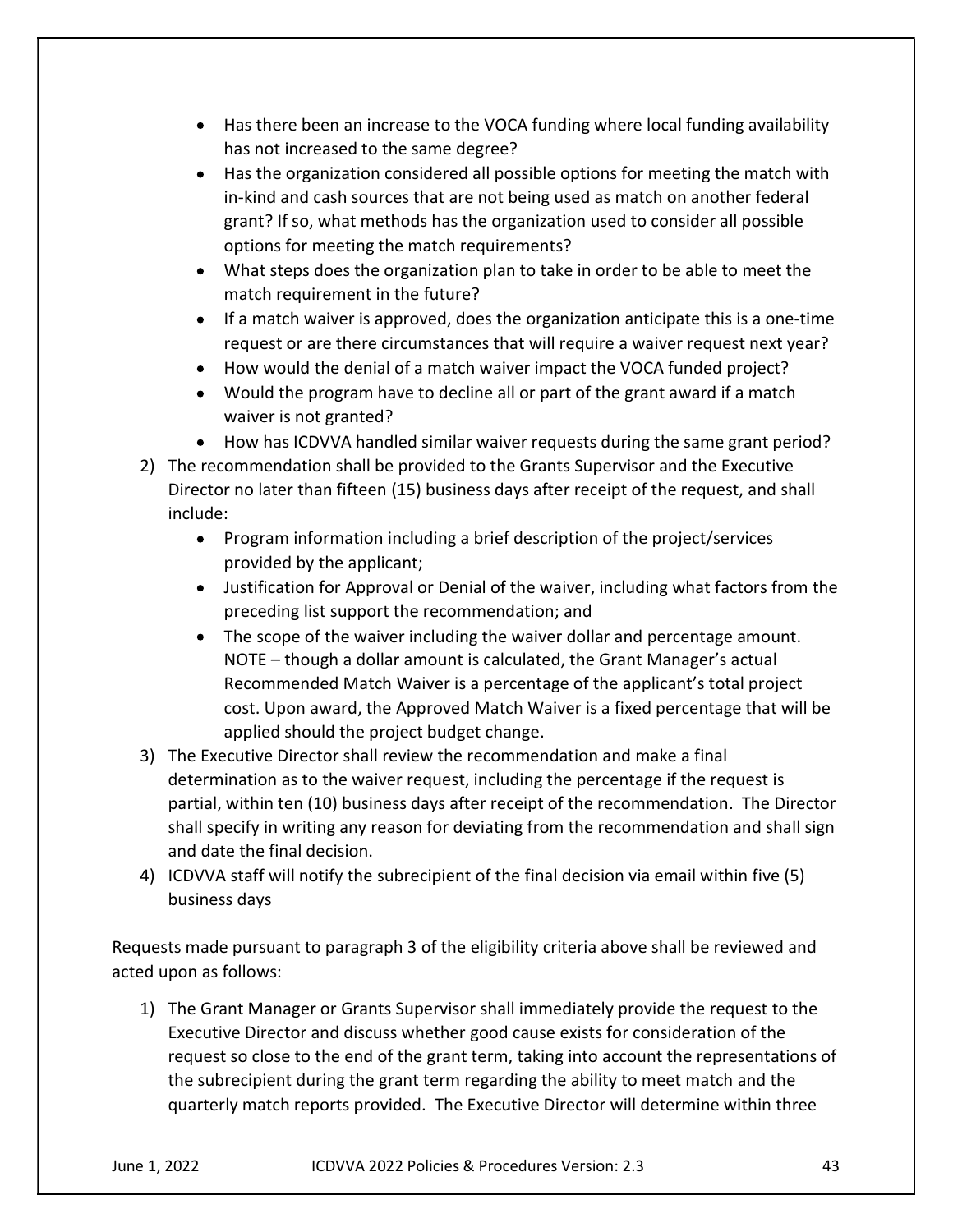(3) business days of receipt of the request whether good cause exists to consider the request, or whether the subrecipient should have reasonably known of the inability to meet match and made a request earlier in the grant award period. If the Director determines that no good cause exists, the request shall be denied. In the event good cause is determined to exist, the request shall be reviewed on an expedited basis, using the procedures and criteria set forth above which apply to requests made more than forty-five (45) days before a grant term ends. (The times specified shall be cut in half and "business" replaced with "calendar" in order to expedite review; i.e., fourteen (14) business days for a normal request shall be seven (7) calendar days for an expedited request).

2) ICDVVA staff will notify the subrecipient of the final decision via email within two (2) days of the decision.

In all instances where a match waiver is approved, the Grants Supervisor will submit each approved match waiver determination to OVC (via GAN, or as otherwise specified by OVC) within thirty (30) calendar days after approval unless OVC has waived this requirement. The Grants Supervisor will submit to OVC the match waiver spreadsheet (using the OVC template or other required method) showing all active waivers approved in a federal fiscal year no later than ninety (90) calendar days after the federal fiscal year end.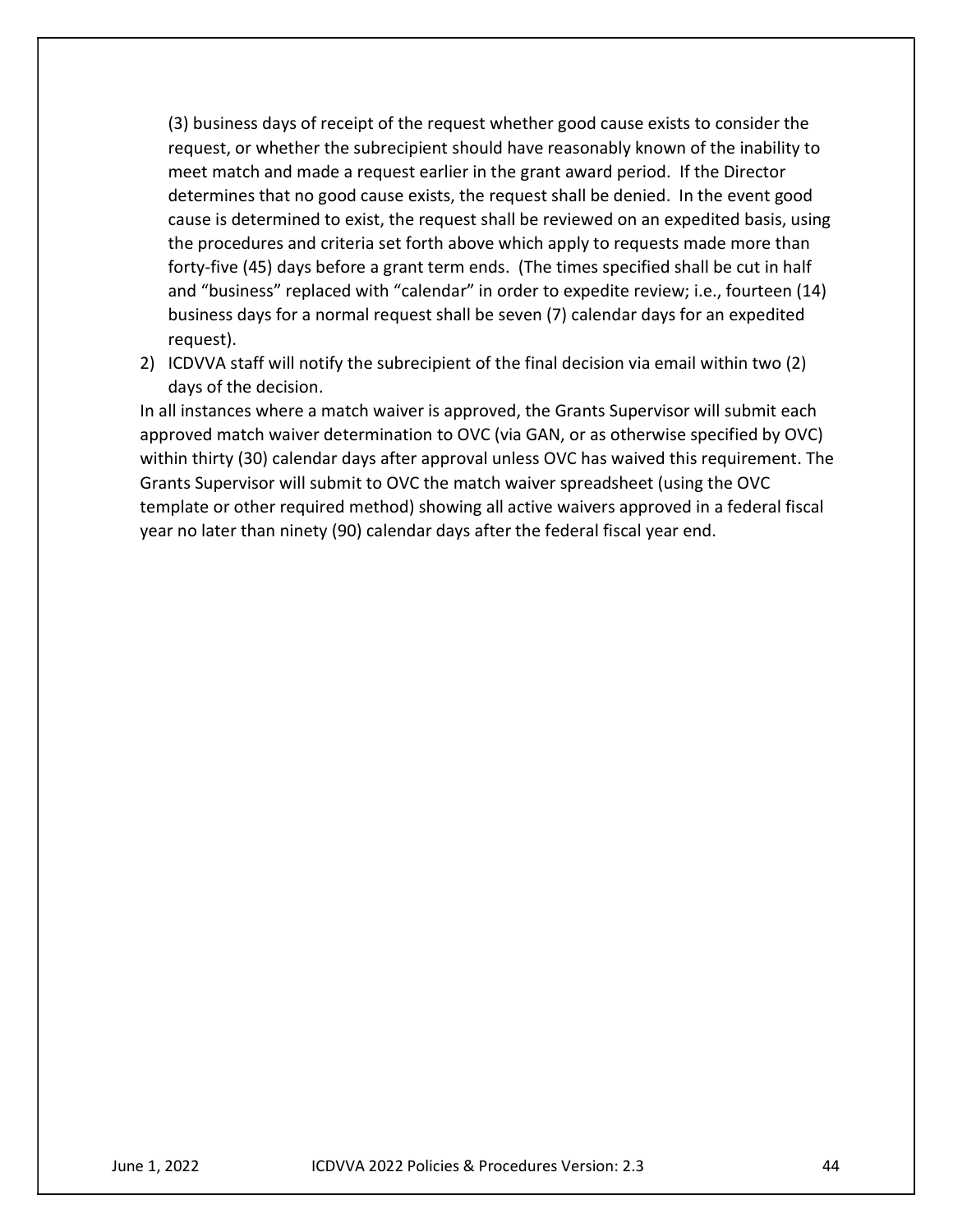# 15. VOCA Priority Category Funding Requirement

Adopted: December 6, 2019, Rev. 8/13/2021

#### Introduction & Background

The priority categories of crime victims are the three categories for which state administering agencies must allocate a minimum of 10 percent of each year's VOCA grant per category. The categories are specified at 42 U.S.C. 10603(a)(2)(A) and include victims of sexual assault, spousal abuse, and child abuse. Additionally, ICDVVA is also required to allocate a minimum of 10 percent of each year's VOCA grant award to underserved victims of violent crime. See 28 CFR 94.104.

During the grant application period, applicants will be asked on the application to identify the funding categories applicable to the VOCA grant funding their agency is seeking and allocate the applicable percentage of services to be provided in each of the following categories in the upcoming grant year: or violent crime. See zo CFN 94.104.<br>
During the grant application period, applicants will be asked on the application to identify<br>
the funding categories applicable to the VOCA grant funding their agency is seeking and<br>
a During the grant application period, applicants will be asked on the application to identify<br>the funding categories applicable to the VOCA grant funding their agency is seeking and<br>allocate the applicable percentage of ser

- Sexual Assault (SA)
- Spousal Abuse/Intimate Partner Violence (DV)
- Child Abuse (CA)
- Underserved victims of violent crime (US) as defined in the current ICDVVA Strategic Plan **Planet Communist Communist Planet**
- Other (victims who do not fall into one of the above categories)

Prior to the grant award decisions each application cycle, the Executive Director will

The Research Analyst will verify priority allocations made by programs annually in the Subgrant Award Report (SAR) and notify the Executive Director of any significant deviations from percentages in the corresponding grant application for resolution. The Research Analyst will determine compliance with the priority category requirements based on the completed SARs and provide a spreadsheet to ICDVVA staff indicating the categories for each program. Grant Managers will utilize a PCA code specific to each spending category so that spending in each priority category, in addition to allocations, can be tracked so that compliance with grant requirements can be cross-checked as needed. If the scope of a subaward changes in a way that affects the priority and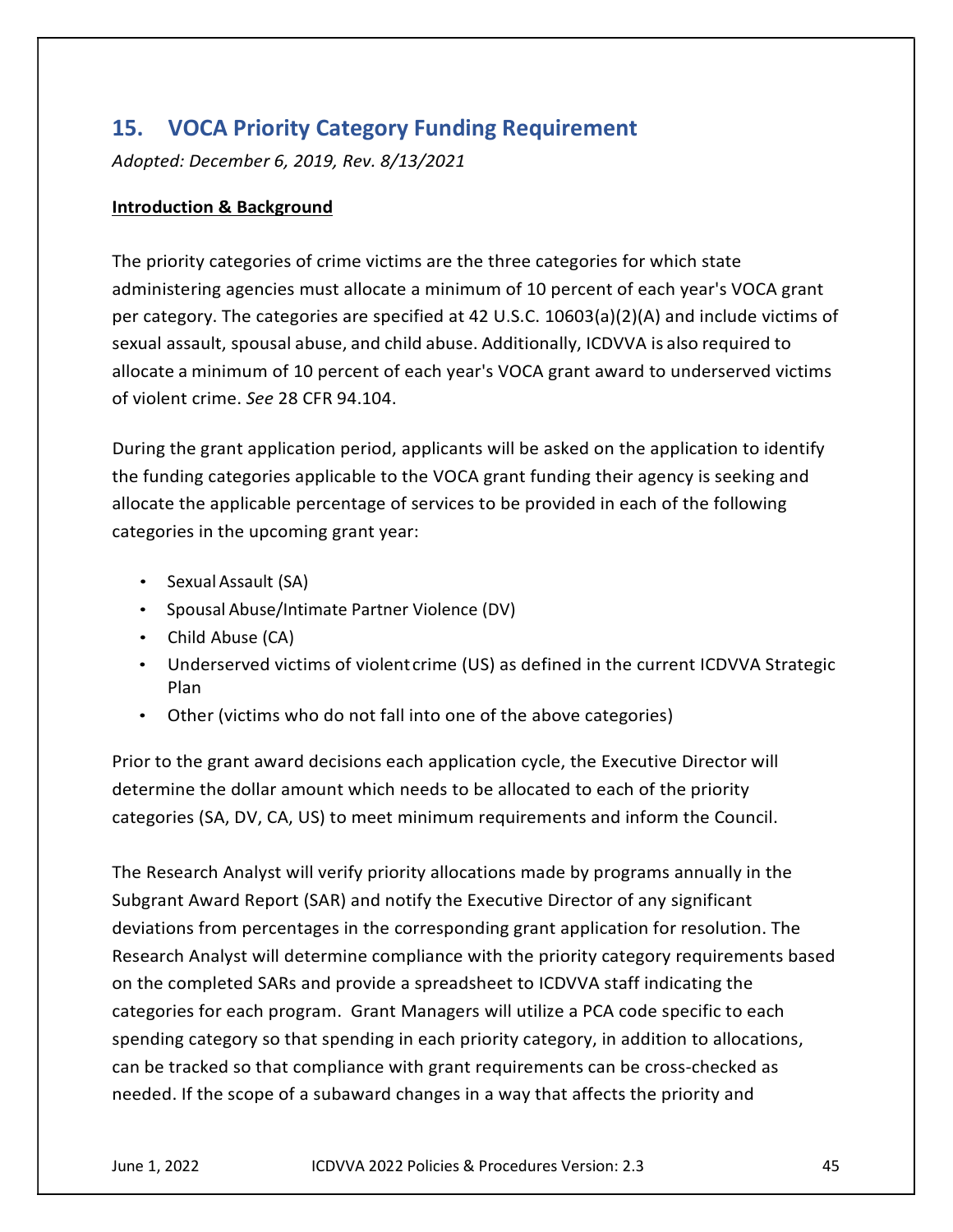underserved area allocations, then the SAR allocations will be updated in the OVC Performance Measurement Tool within thirty (30) days of discovering the change.